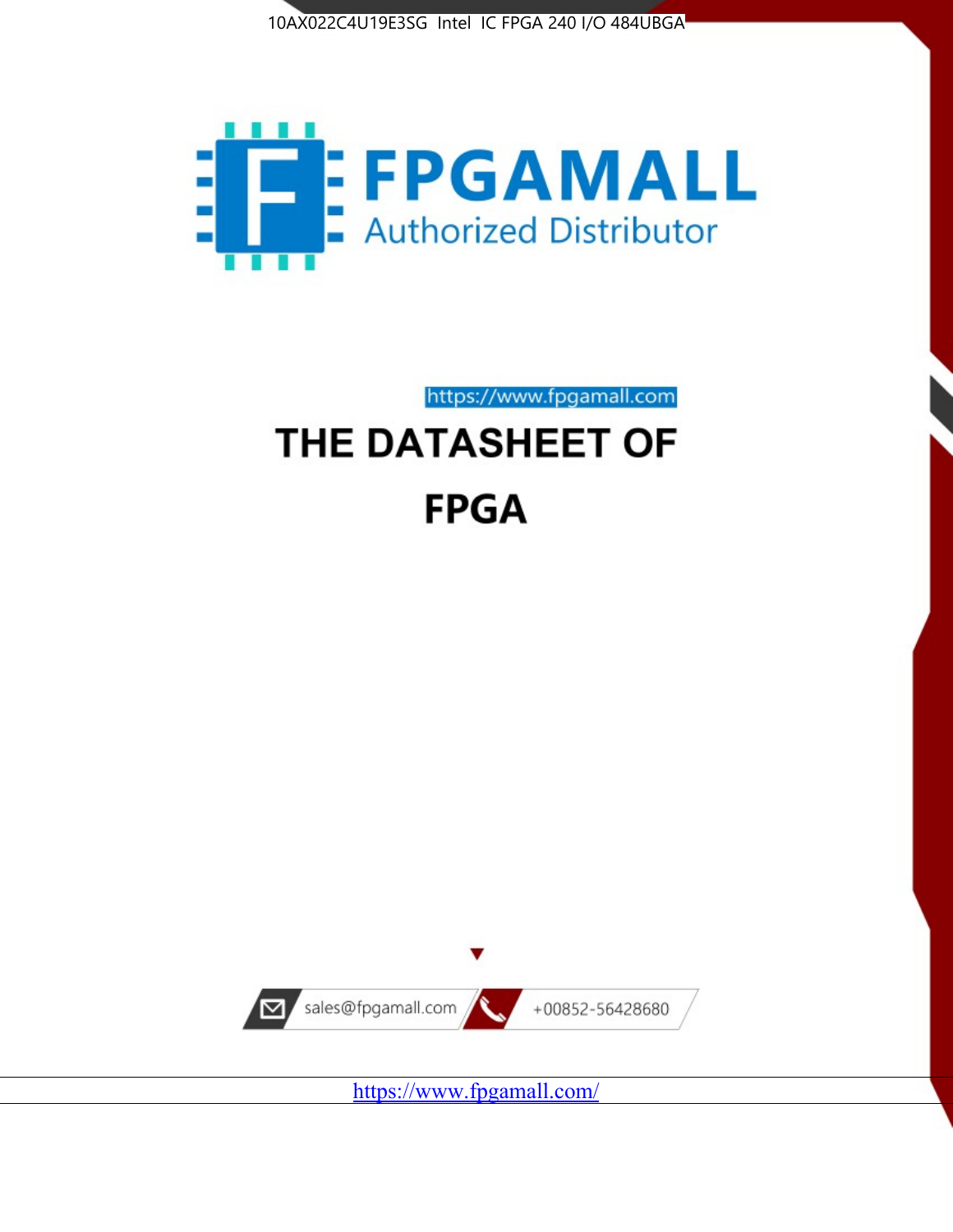10AX022C4U19E3SG Intel IC FPGA 240 I/O 484UBGA



# **Intel® Arria® 10 Device Overview**



**A10-OVERVIEW | 2018.12.06** Latest document on the web: **[PDF](https://www.intel.com/content/dam/www/programmable/us/en/pdfs/literature/hb/arria-10/a10_overview.pdf)** | **[HTML](https://www.intel.com/content/www/us/en/programmable/documentation/sam1403480274650.html)**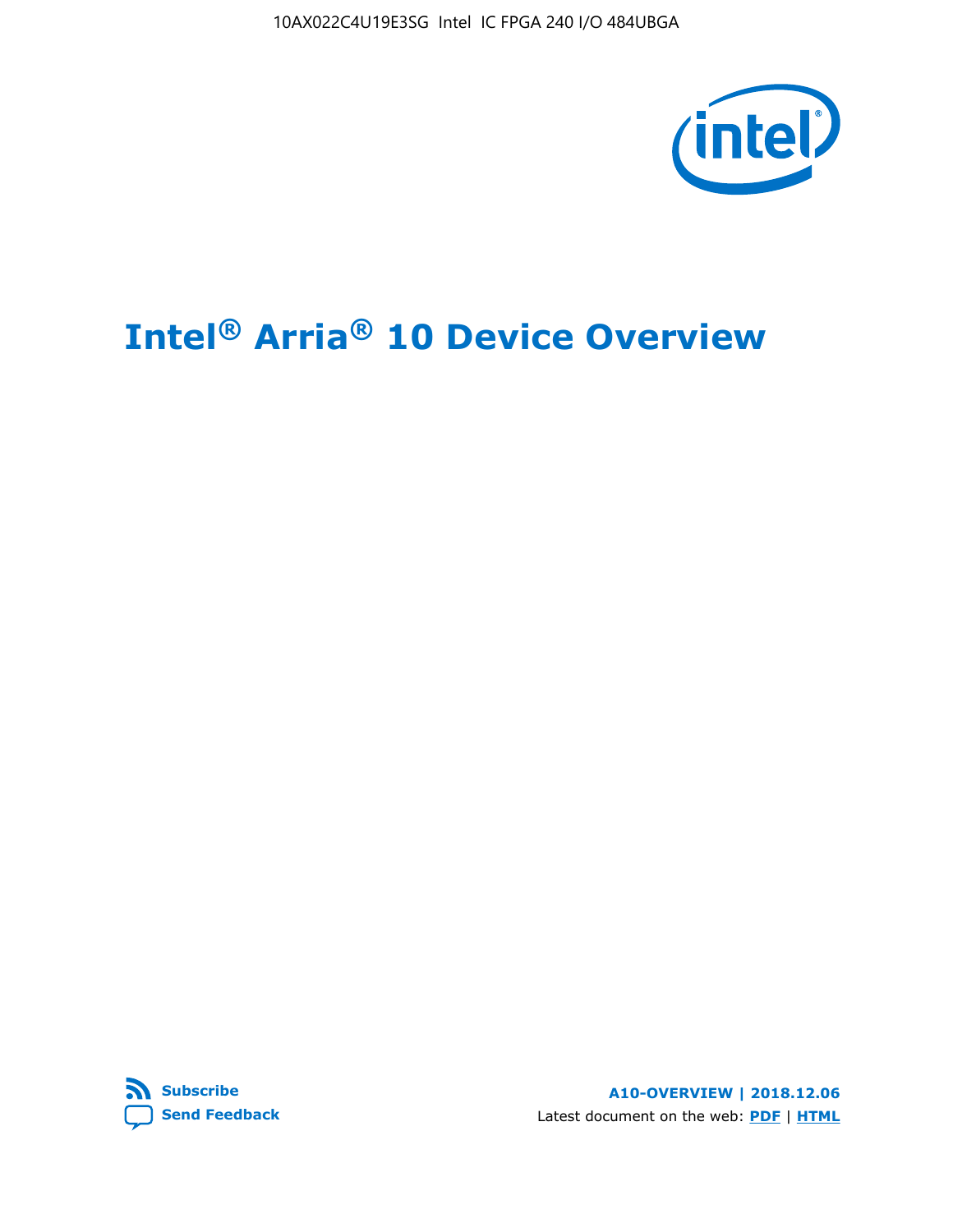

**Contents** 

# **Contents**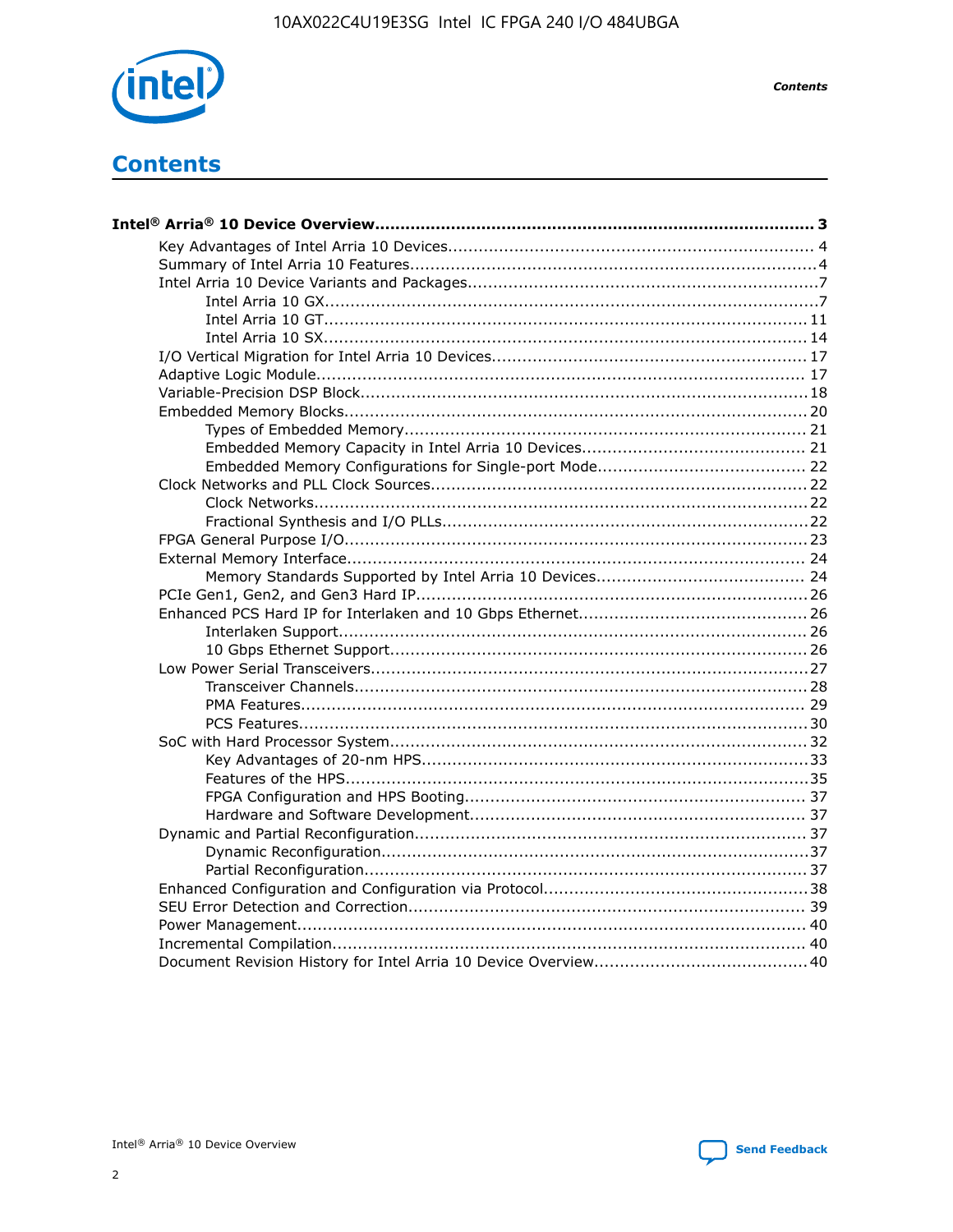**A10-OVERVIEW | 2018.12.06**

**[Send Feedback](mailto:FPGAtechdocfeedback@intel.com?subject=Feedback%20on%20Intel%20Arria%2010%20Device%20Overview%20(A10-OVERVIEW%202018.12.06)&body=We%20appreciate%20your%20feedback.%20In%20your%20comments,%20also%20specify%20the%20page%20number%20or%20paragraph.%20Thank%20you.)**



# **Intel® Arria® 10 Device Overview**

The Intel<sup>®</sup> Arria<sup>®</sup> 10 device family consists of high-performance and power-efficient 20 nm mid-range FPGAs and SoCs.

Intel Arria 10 device family delivers:

- Higher performance than the previous generation of mid-range and high-end FPGAs.
- Power efficiency attained through a comprehensive set of power-saving technologies.

The Intel Arria 10 devices are ideal for high performance, power-sensitive, midrange applications in diverse markets.

| <b>Market</b>         | <b>Applications</b>                                                                                               |
|-----------------------|-------------------------------------------------------------------------------------------------------------------|
| Wireless              | Channel and switch cards in remote radio heads<br>٠<br>Mobile backhaul<br>٠                                       |
| Wireline              | 40G/100G muxponders and transponders<br>٠<br>100G line cards<br>٠<br><b>Bridging</b><br>٠<br>Aggregation<br>٠     |
| <b>Broadcast</b>      | Studio switches<br>٠<br>Servers and transport<br>٠<br>Videoconferencing<br>٠<br>Professional audio and video<br>٠ |
| Computing and Storage | Flash cache<br>٠<br>Cloud computing servers<br>٠<br>Server acceleration<br>٠                                      |
| Medical               | Diagnostic scanners<br>٠<br>Diagnostic imaging<br>٠                                                               |
| Military              | Missile guidance and control<br>٠<br>Radar<br>٠<br>Electronic warfare<br>٠<br>Secure communications<br>٠          |

#### **Table 1. Sample Markets and Ideal Applications for Intel Arria 10 Devices**

#### **Related Information**

- [Intel Arria 10 Device Handbook: Known Issues](http://www.altera.com/support/kdb/solutions/rd07302013_646.html) Lists the planned updates to the *Intel Arria 10 Device Handbook* chapters.
- [Intel Arria 10 GX/GT Device Errata and Design Recommendations](https://www.intel.com/content/www/us/en/programmable/documentation/agz1493851706374.html#yqz1494433888646)
- [Intel Arria 10 SX Device Errata and Design Recommendations](https://www.intel.com/content/www/us/en/programmable/documentation/cru1462832385668.html#cru1462832558642)

Intel Corporation. All rights reserved. Intel, the Intel logo, Altera, Arria, Cyclone, Enpirion, MAX, Nios, Quartus and Stratix words and logos are trademarks of Intel Corporation or its subsidiaries in the U.S. and/or other countries. Intel warrants performance of its FPGA and semiconductor products to current specifications in accordance with Intel's standard warranty, but reserves the right to make changes to any products and services at any time without notice. Intel assumes no responsibility or liability arising out of the application or use of any information, product, or service described herein except as expressly agreed to in writing by Intel. Intel customers are advised to obtain the latest version of device specifications before relying on any published information and before placing orders for products or services. \*Other names and brands may be claimed as the property of others.

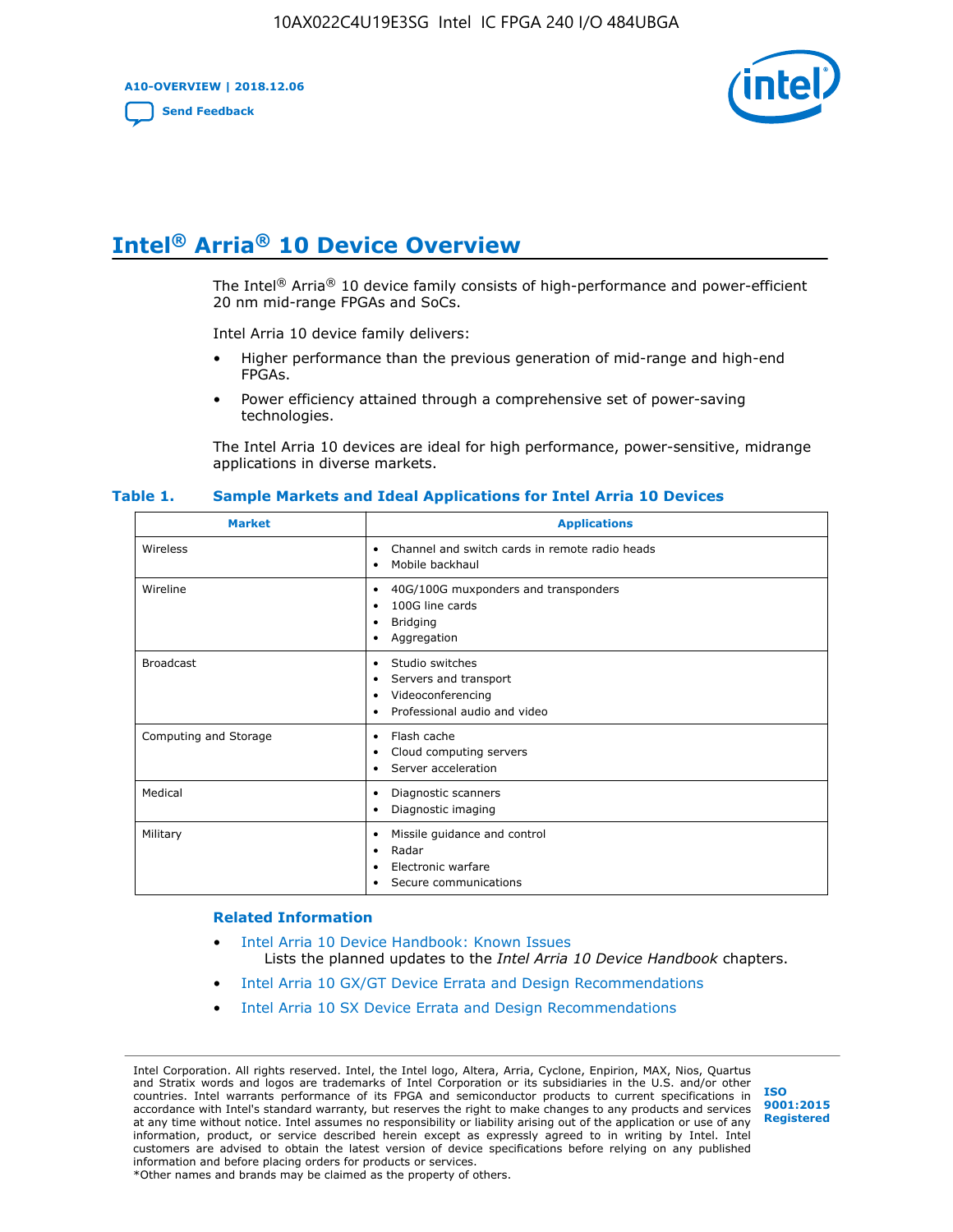

# **Key Advantages of Intel Arria 10 Devices**

# **Table 2. Key Advantages of the Intel Arria 10 Device Family**

| <b>Advantage</b>                                                                                          | <b>Supporting Feature</b>                                                                                                                                                                                                                                                                                                |
|-----------------------------------------------------------------------------------------------------------|--------------------------------------------------------------------------------------------------------------------------------------------------------------------------------------------------------------------------------------------------------------------------------------------------------------------------|
| Enhanced core architecture                                                                                | Built on TSMC's 20 nm process technology<br>٠<br>60% higher performance than the previous generation of mid-range FPGAs<br>٠<br>15% higher performance than the fastest previous-generation FPGA<br>٠                                                                                                                    |
| High-bandwidth integrated<br>transceivers                                                                 | Short-reach rates up to 25.8 Gigabits per second (Gbps)<br>٠<br>Backplane capability up to 12.5 Gbps<br>٠<br>Integrated 10GBASE-KR and 40GBASE-KR4 Forward Error Correction (FEC)<br>٠                                                                                                                                   |
| Improved logic integration and<br>hard IP blocks                                                          | 8-input adaptive logic module (ALM)<br>٠<br>Up to 65.6 megabits (Mb) of embedded memory<br>٠<br>Variable-precision digital signal processing (DSP) blocks<br>Fractional synthesis phase-locked loops (PLLs)<br>Hard PCI Express Gen3 IP blocks<br>Hard memory controllers and PHY up to 2,400 Megabits per second (Mbps) |
| Second generation hard<br>processor system (HPS) with<br>integrated ARM* Cortex*-A9*<br>MPCore* processor | Tight integration of a dual-core ARM Cortex-A9 MPCore processor, hard IP, and an<br>٠<br>FPGA in a single Intel Arria 10 system-on-a-chip (SoC)<br>Supports over 128 Gbps peak bandwidth with integrated data coherency between<br>$\bullet$<br>the processor and the FPGA fabric                                        |
| Advanced power savings                                                                                    | Comprehensive set of advanced power saving features<br>٠<br>Power-optimized MultiTrack routing and core architecture<br>٠<br>Up to 40% lower power compared to previous generation of mid-range FPGAs<br>٠<br>Up to 60% lower power compared to previous generation of high-end FPGAs                                    |

# **Summary of Intel Arria 10 Features**

## **Table 3. Summary of Features for Intel Arria 10 Devices**

| <b>Feature</b>                  | <b>Description</b>                                                                                                                                                                                                                                                                                                                                                                                       |
|---------------------------------|----------------------------------------------------------------------------------------------------------------------------------------------------------------------------------------------------------------------------------------------------------------------------------------------------------------------------------------------------------------------------------------------------------|
| Technology                      | TSMC's 20-nm SoC process technology<br>٠<br>Allows operation at a lower $V_{\text{CC}}$ level of 0.82 V instead of the 0.9 V standard $V_{\text{CC}}$ core voltage                                                                                                                                                                                                                                       |
| Packaging                       | 1.0 mm ball-pitch Fineline BGA packaging<br>0.8 mm ball-pitch Ultra Fineline BGA packaging<br>Multiple devices with identical package footprints for seamless migration between different<br><b>FPGA</b> densities<br>Devices with compatible package footprints allow migration to next generation high-end<br>Stratix $\mathcal{R}$ 10 devices<br>RoHS, leaded $(1)$ , and lead-free (Pb-free) options |
| High-performance<br>FPGA fabric | Enhanced 8-input ALM with four registers<br>٠<br>Improved multi-track routing architecture to reduce congestion and improve compilation time<br>Hierarchical core clocking architecture<br>Fine-grained partial reconfiguration                                                                                                                                                                          |
| Internal memory<br>blocks       | M20K-20-Kb memory blocks with hard error correction code (ECC)<br>Memory logic array block (MLAB)-640-bit memory                                                                                                                                                                                                                                                                                         |
|                                 | continued                                                                                                                                                                                                                                                                                                                                                                                                |



<sup>(1)</sup> Contact Intel for availability.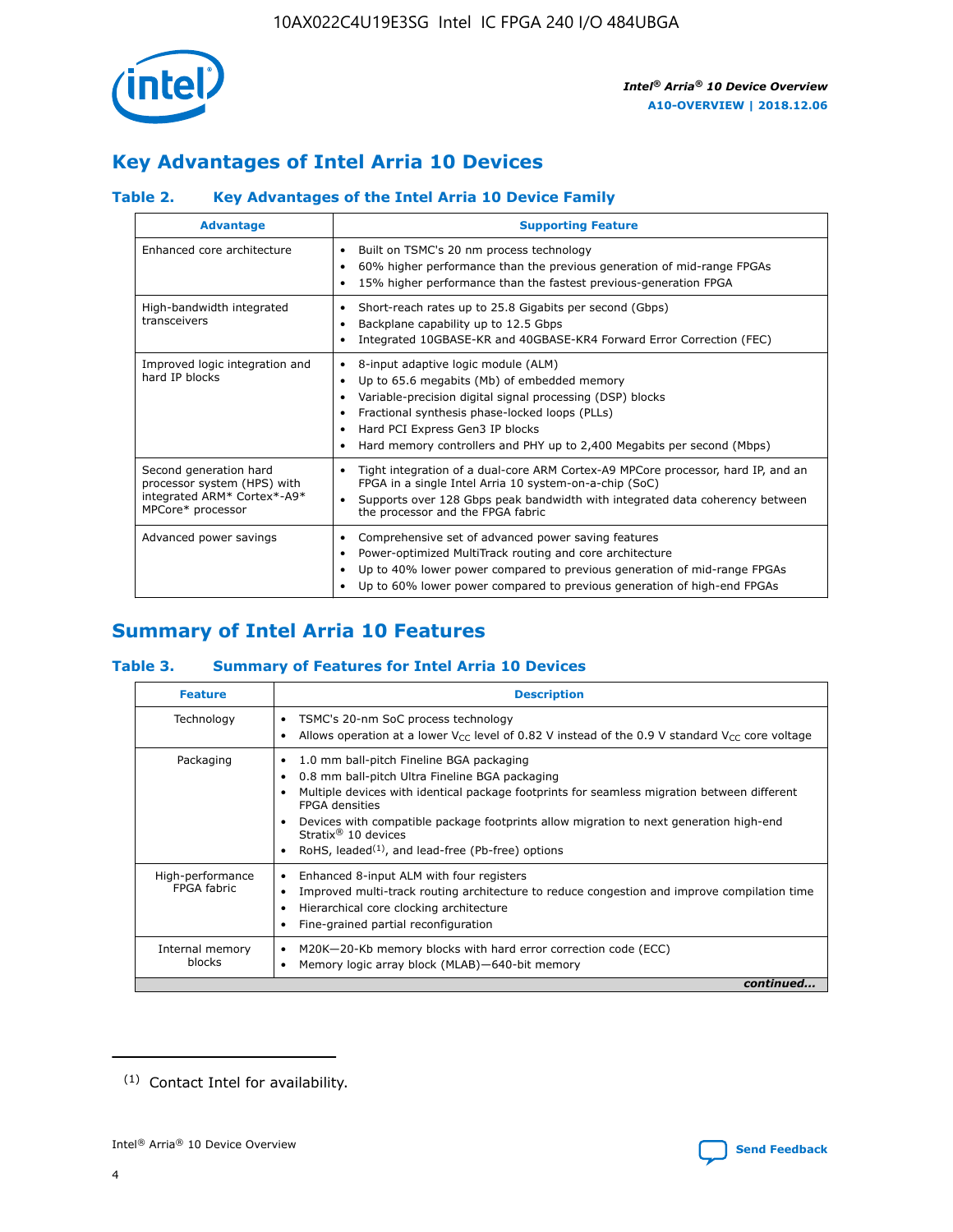r



| <b>Feature</b>                         | <b>Description</b>                                                                                             |                                                                                                                                                                                                                                                                                                                                                                                                                                                                                                                                                                                                                                                                                                                                                                                                                                        |  |  |  |  |  |
|----------------------------------------|----------------------------------------------------------------------------------------------------------------|----------------------------------------------------------------------------------------------------------------------------------------------------------------------------------------------------------------------------------------------------------------------------------------------------------------------------------------------------------------------------------------------------------------------------------------------------------------------------------------------------------------------------------------------------------------------------------------------------------------------------------------------------------------------------------------------------------------------------------------------------------------------------------------------------------------------------------------|--|--|--|--|--|
| Embedded Hard IP<br>blocks             | Variable-precision DSP                                                                                         | Native support for signal processing precision levels from $18 \times 19$ to<br>54 x 54<br>Native support for 27 x 27 multiplier mode<br>64-bit accumulator and cascade for systolic finite impulse responses<br>(FIRs)<br>Internal coefficient memory banks<br>$\bullet$<br>Preadder/subtractor for improved efficiency<br>Additional pipeline register to increase performance and reduce<br>power<br>Supports floating point arithmetic:<br>- Perform multiplication, addition, subtraction, multiply-add,<br>multiply-subtract, and complex multiplication.<br>- Supports multiplication with accumulation capability, cascade<br>summation, and cascade subtraction capability.<br>- Dynamic accumulator reset control.<br>- Support direct vector dot and complex multiplication chaining<br>multiply floating point DSP blocks. |  |  |  |  |  |
|                                        | Memory controller                                                                                              | DDR4, DDR3, and DDR3L                                                                                                                                                                                                                                                                                                                                                                                                                                                                                                                                                                                                                                                                                                                                                                                                                  |  |  |  |  |  |
|                                        | PCI Express*                                                                                                   | PCI Express (PCIe*) Gen3 (x1, x2, x4, or x8), Gen2 (x1, x2, x4, or x8)<br>and Gen1 (x1, x2, x4, or x8) hard IP with complete protocol stack,<br>endpoint, and root port                                                                                                                                                                                                                                                                                                                                                                                                                                                                                                                                                                                                                                                                |  |  |  |  |  |
|                                        | Transceiver I/O                                                                                                | 10GBASE-KR/40GBASE-KR4 Forward Error Correction (FEC)<br>PCS hard IPs that support:<br>$\bullet$<br>- 10-Gbps Ethernet (10GbE)<br>- PCIe PIPE interface<br>$-$ Interlaken<br>- Gbps Ethernet (GbE)<br>- Common Public Radio Interface (CPRI) with deterministic latency<br>support<br>- Gigabit-capable passive optical network (GPON) with fast lock-<br>time support<br>13.5G JESD204b<br>$\bullet$<br>8B/10B, 64B/66B, 64B/67B encoders and decoders<br>Custom mode support for proprietary protocols                                                                                                                                                                                                                                                                                                                               |  |  |  |  |  |
| Core clock networks                    | $\bullet$<br>$\bullet$                                                                                         | Up to 800 MHz fabric clocking, depending on the application:<br>- 667 MHz external memory interface clocking with 2,400 Mbps DDR4 interface<br>- 800 MHz LVDS interface clocking with 1,600 Mbps LVDS interface<br>Global, regional, and peripheral clock networks<br>Clock networks that are not used can be gated to reduce dynamic power                                                                                                                                                                                                                                                                                                                                                                                                                                                                                            |  |  |  |  |  |
| Phase-locked loops<br>(PLLs)           | High-resolution fractional synthesis PLLs:<br>$\bullet$<br>Integer PLLs:<br>- Adjacent to general purpose I/Os | - Precision clock synthesis, clock delay compensation, and zero delay buffering (ZDB)<br>- Support integer mode and fractional mode<br>- Fractional mode support with third-order delta-sigma modulation<br>- Support external memory and LVDS interfaces                                                                                                                                                                                                                                                                                                                                                                                                                                                                                                                                                                              |  |  |  |  |  |
| FPGA General-purpose<br>$I/Os$ (GPIOs) | On-chip termination (OCT)                                                                                      | 1.6 Gbps LVDS-every pair can be configured as receiver or transmitter<br>1.2 V to 3.0 V single-ended LVTTL/LVCMOS interfacing                                                                                                                                                                                                                                                                                                                                                                                                                                                                                                                                                                                                                                                                                                          |  |  |  |  |  |
| <b>External Memory</b><br>Interface    |                                                                                                                | Hard memory controller- DDR4, DDR3, and DDR3L support<br>$-$ DDR4 $-$ speeds up to 1,200 MHz/2,400 Mbps<br>- DDR3-speeds up to 1,067 MHz/2,133 Mbps<br>Soft memory controller—provides support for RLDRAM $3^{(2)}$ , QDR IV $^{(2)}$ , and QDR II+<br>continued                                                                                                                                                                                                                                                                                                                                                                                                                                                                                                                                                                       |  |  |  |  |  |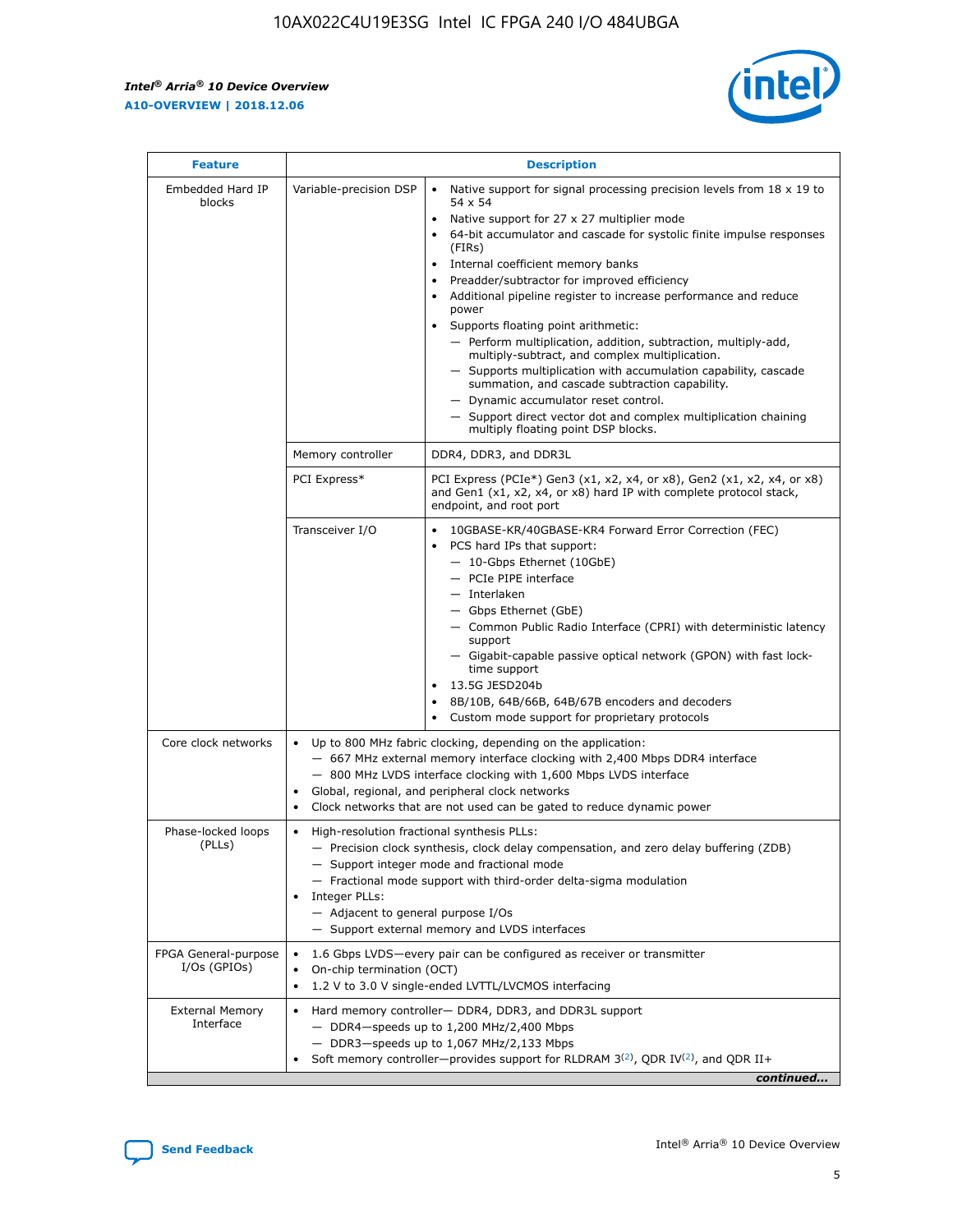

| <b>Feature</b>                                    | <b>Description</b>                                                                                                                                                                                                                                                                                                                                                                                                                                                                                                                                                                                                                                                        |
|---------------------------------------------------|---------------------------------------------------------------------------------------------------------------------------------------------------------------------------------------------------------------------------------------------------------------------------------------------------------------------------------------------------------------------------------------------------------------------------------------------------------------------------------------------------------------------------------------------------------------------------------------------------------------------------------------------------------------------------|
| Low-power serial<br>transceivers                  | • Continuous operating range:<br>- Intel Arria 10 GX-1 Gbps to 17.4 Gbps<br>$-$ Intel Arria 10 GT $-1$ Gbps to 25.8 Gbps<br>Backplane support:<br>$\bullet$<br>$-$ Intel Arria 10 GX-up to 12.5<br>$-$ Intel Arria 10 GT-up to 12.5<br>Extended range down to 125 Mbps with oversampling<br>ATX transmit PLLs with user-configurable fractional synthesis capability<br>Electronic Dispersion Compensation (EDC) support for XFP, SFP+, OSFP, and CFP optical<br>module<br>Adaptive linear and decision feedback equalization<br>$\bullet$<br>Transmitter pre-emphasis and de-emphasis<br>$\bullet$<br>Dynamic partial reconfiguration of individual transceiver channels |
| <b>HPS</b><br>(Intel Arria 10 SX<br>devices only) | Dual-core ARM Cortex-A9 MPCore processor-1.2 GHz CPU with<br>Processor and system<br>$\bullet$<br>1.5 GHz overdrive capability<br>256 KB on-chip RAM and 64 KB on-chip ROM<br>System peripherals-general-purpose timers, watchdog timers, direct<br>memory access (DMA) controller, FPGA configuration manager, and<br>clock and reset managers<br>• Security features—anti-tamper, secure boot, Advanced Encryption<br>Standard (AES) and authentication (SHA)<br>ARM CoreSight* JTAG debug access port, trace port, and on-chip<br>$\bullet$<br>trace storage                                                                                                           |
|                                                   | <b>External interfaces</b><br>Hard memory interface—Hard memory controller (2,400 Mbps DDR4,<br>and 2,133 Mbps DDR3), Quad serial peripheral interface (QSPI) flash<br>controller, NAND flash controller, direct memory access (DMA)<br>controller, Secure Digital/MultiMediaCard (SD/MMC) controller<br>Communication interface-10/100/1000 Ethernet media access<br>$\bullet$<br>control (MAC), USB On-The-GO (OTG) controllers, I <sup>2</sup> C controllers,<br>UART 16550, serial peripheral interface (SPI), and up to 62<br>HPS GPIO interfaces (48 direct-share I/Os)                                                                                             |
|                                                   | Interconnects to core<br>• High-performance ARM AMBA* AXI bus bridges that support<br>simultaneous read and write<br>HPS-FPGA bridges-include the FPGA-to-HPS, HPS-to-FPGA, and<br>$\bullet$<br>lightweight HPS-to-FPGA bridges that allow the FPGA fabric to issue<br>transactions to slaves in the HPS, and vice versa<br>Configuration bridge that allows HPS configuration manager to<br>configure the core logic via dedicated 32-bit configuration port<br>FPGA-to-HPS SDRAM controller bridge-provides configuration<br>interfaces for the multiport front end (MPFE) of the HPS SDRAM<br>controller                                                               |
| Configuration                                     | Tamper protection—comprehensive design protection to protect your valuable IP investments<br>Enhanced 256-bit advanced encryption standard (AES) design security with authentication<br>$\bullet$<br>Configuration via protocol (CvP) using PCIe Gen1, Gen2, or Gen3<br>continued                                                                                                                                                                                                                                                                                                                                                                                         |



<sup>(2)</sup> Intel Arria 10 devices support this external memory interface using hard PHY with soft memory controller.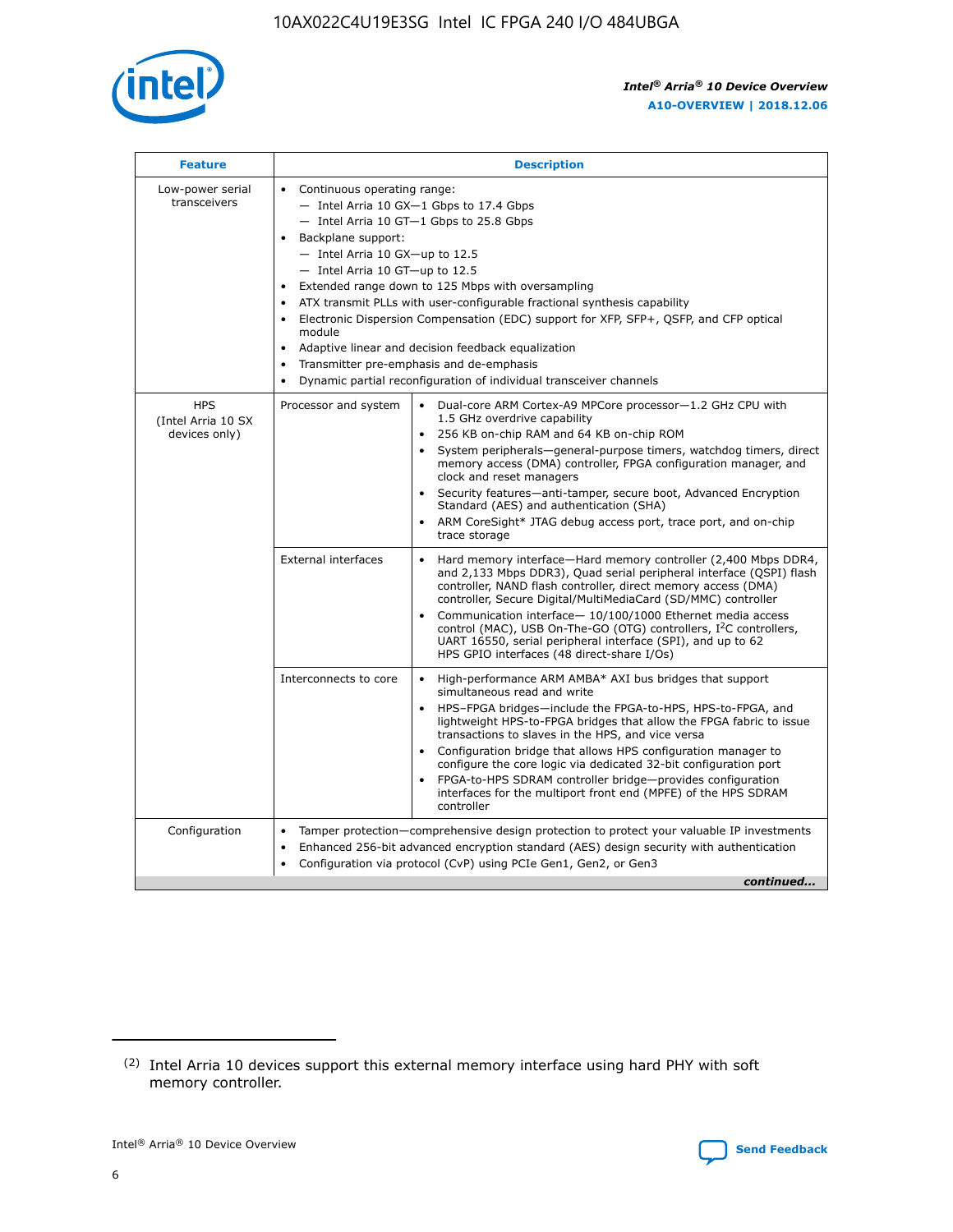

| <b>Feature</b>     | <b>Description</b>                                                                                                                                                                                                            |
|--------------------|-------------------------------------------------------------------------------------------------------------------------------------------------------------------------------------------------------------------------------|
|                    | Dynamic reconfiguration of the transceivers and PLLs<br>Fine-grained partial reconfiguration of the core fabric<br>Active Serial x4 Interface<br>$\bullet$                                                                    |
| Power management   | SmartVID<br>Low static power device options<br>Programmable Power Technology<br>Intel Quartus <sup>®</sup> Prime integrated power analysis                                                                                    |
| Software and tools | Intel Quartus Prime design suite<br>Transceiver toolkit<br>$\bullet$<br>Platform Designer system integration tool<br>DSP Builder for Intel FPGAs<br>OpenCL <sup>™</sup> support<br>Intel SoC FPGA Embedded Design Suite (EDS) |

## **Related Information**

#### [Intel Arria 10 Transceiver PHY Overview](https://www.intel.com/content/www/us/en/programmable/documentation/nik1398707230472.html#nik1398706768037) Provides details on Intel Arria 10 transceivers.

# **Intel Arria 10 Device Variants and Packages**

### **Table 4. Device Variants for the Intel Arria 10 Device Family**

| <b>Variant</b>    | <b>Description</b>                                                                                                                                                                                                     |
|-------------------|------------------------------------------------------------------------------------------------------------------------------------------------------------------------------------------------------------------------|
| Intel Arria 10 GX | FPGA featuring 17.4 Gbps transceivers for short reach applications with 12.5 backplane driving<br>capability.                                                                                                          |
| Intel Arria 10 GT | FPGA featuring:<br>17.4 Gbps transceivers for short reach applications with 12.5 backplane driving capability.<br>25.8 Gbps transceivers for supporting CAUI-4 and CEI-25G applications with CFP2 and CFP4<br>modules. |
| Intel Arria 10 SX | SoC integrating ARM-based HPS and FPGA featuring 17.4 Gbps transceivers for short reach<br>applications with 12.5 backplane driving capability.                                                                        |

# **Intel Arria 10 GX**

This section provides the available options, maximum resource counts, and package plan for the Intel Arria 10 GX devices.

The information in this section is correct at the time of publication. For the latest information and to get more details, refer to the Intel FPGA Product Selector.

## **Related Information**

#### [Intel FPGA Product Selector](http://www.altera.com/products/selector/psg-selector.html) Provides the latest information on Intel products.

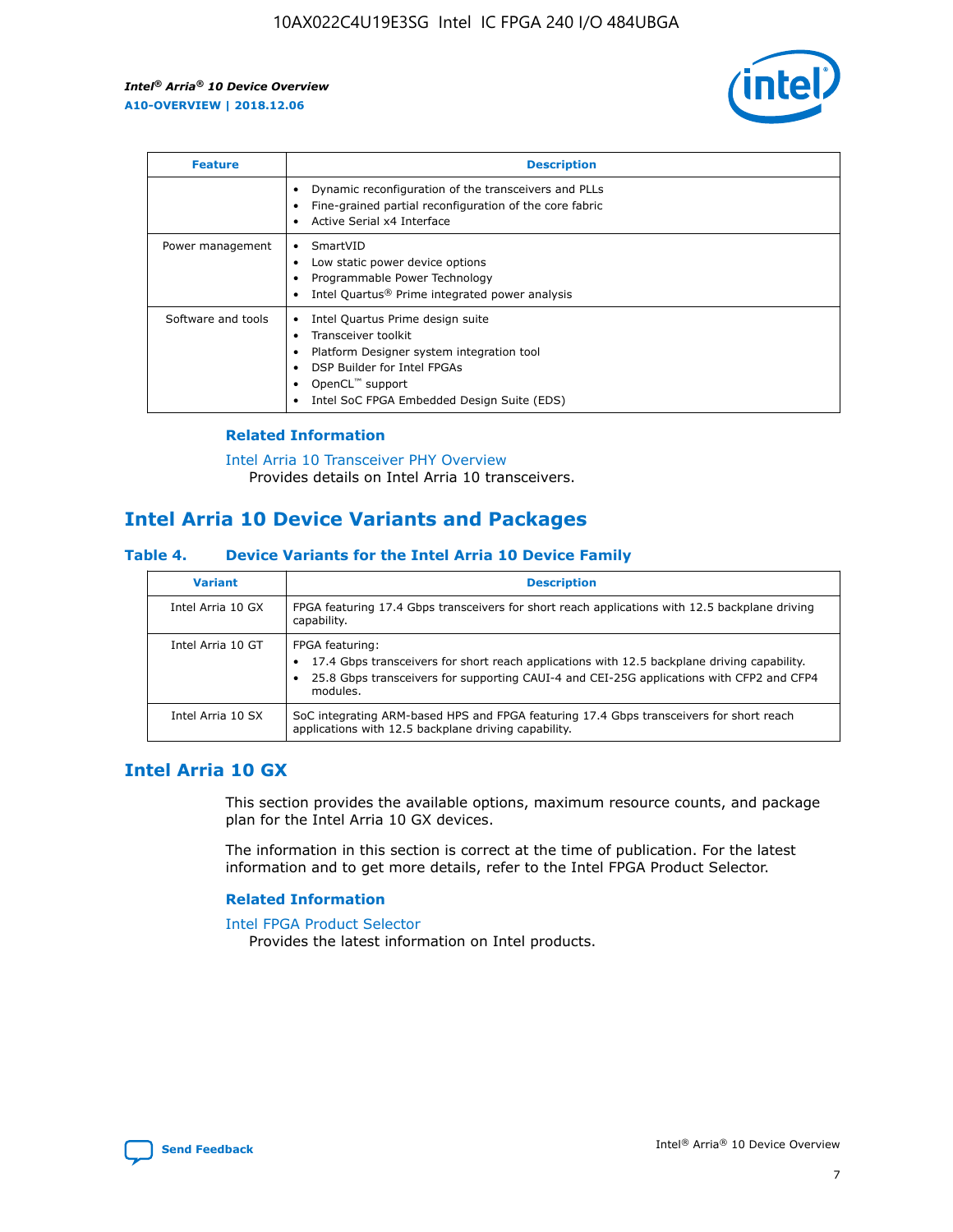

# **Available Options**





## **Related Information**

#### [Transceiver Performance for Intel Arria 10 GX/SX Devices](https://www.intel.com/content/www/us/en/programmable/documentation/mcn1413182292568.html#mcn1413213965502) Provides more information about the transceiver speed grade.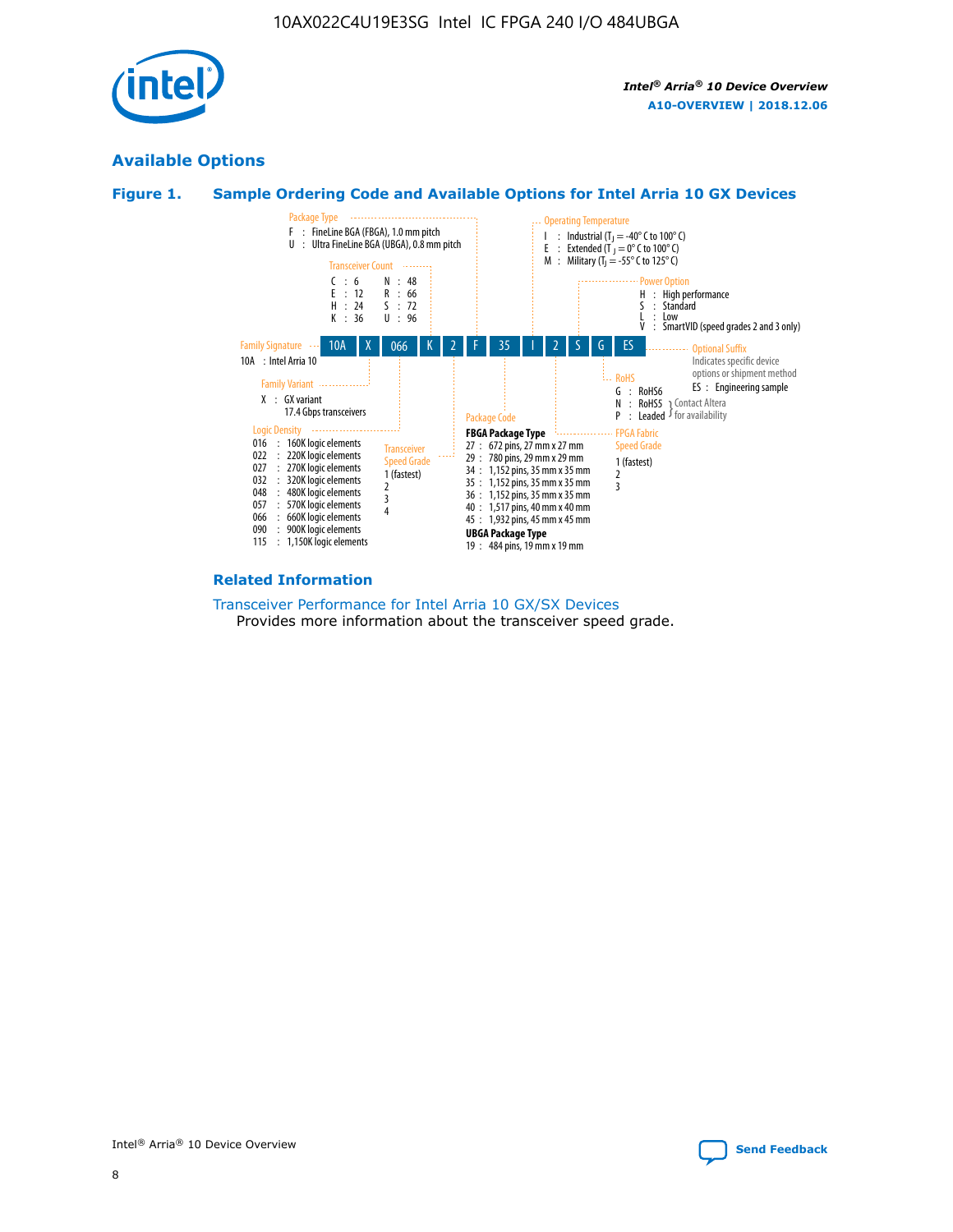

# **Maximum Resources**

#### **Table 5. Maximum Resource Counts for Intel Arria 10 GX Devices (GX 160, GX 220, GX 270, GX 320, and GX 480)**

| <b>Resource</b>              |                         | <b>Product Line</b> |                    |                |                |                |  |  |  |
|------------------------------|-------------------------|---------------------|--------------------|----------------|----------------|----------------|--|--|--|
|                              |                         | <b>GX 160</b>       | <b>GX 220</b>      | <b>GX 270</b>  | <b>GX 320</b>  | <b>GX 480</b>  |  |  |  |
| Logic Elements (LE) (K)      |                         | 160                 | 220                | 270            | 320            | 480            |  |  |  |
| <b>ALM</b>                   |                         | 61,510              | 80,330             | 101,620        | 119,900        | 183,590        |  |  |  |
| Register                     |                         | 246,040             | 406,480<br>321,320 |                | 479,600        | 734,360        |  |  |  |
| Memory (Kb)                  | M <sub>20</sub> K       | 8,800               | 11,740<br>15,000   |                | 17,820         | 28,620         |  |  |  |
| <b>MLAB</b>                  |                         | 1,050               | 1,690              | 2,452          | 2,727          | 4,164          |  |  |  |
| Variable-precision DSP Block |                         | 156                 | 192<br>830<br>985  |                |                | 1,368          |  |  |  |
| 18 x 19 Multiplier           |                         | 312                 | 384                | 1,970<br>1,660 |                | 2,736          |  |  |  |
| PLL                          | Fractional<br>Synthesis | 6                   | 6                  | 8              | 8              | 12             |  |  |  |
|                              | I/O                     | 6                   | 6                  | 8              | 8              | 12             |  |  |  |
| 17.4 Gbps Transceiver        |                         | 12                  | 12                 | 24             | 24             | 36             |  |  |  |
| GPIO <sup>(3)</sup>          |                         | 288                 | 288                | 384<br>384     |                | 492            |  |  |  |
| LVDS Pair $(4)$              |                         | 120                 | 120                | 168            | 168            | 222            |  |  |  |
| PCIe Hard IP Block           |                         | 1                   | 1                  | 2              | $\overline{2}$ | $\overline{2}$ |  |  |  |
| Hard Memory Controller       |                         | 6                   | 6                  | 8              | 8              | 12             |  |  |  |

<sup>(4)</sup> Each LVDS I/O pair can be used as differential input or output.



<sup>(3)</sup> The number of GPIOs does not include transceiver I/Os. In the Intel Quartus Prime software, the number of user I/Os includes transceiver I/Os.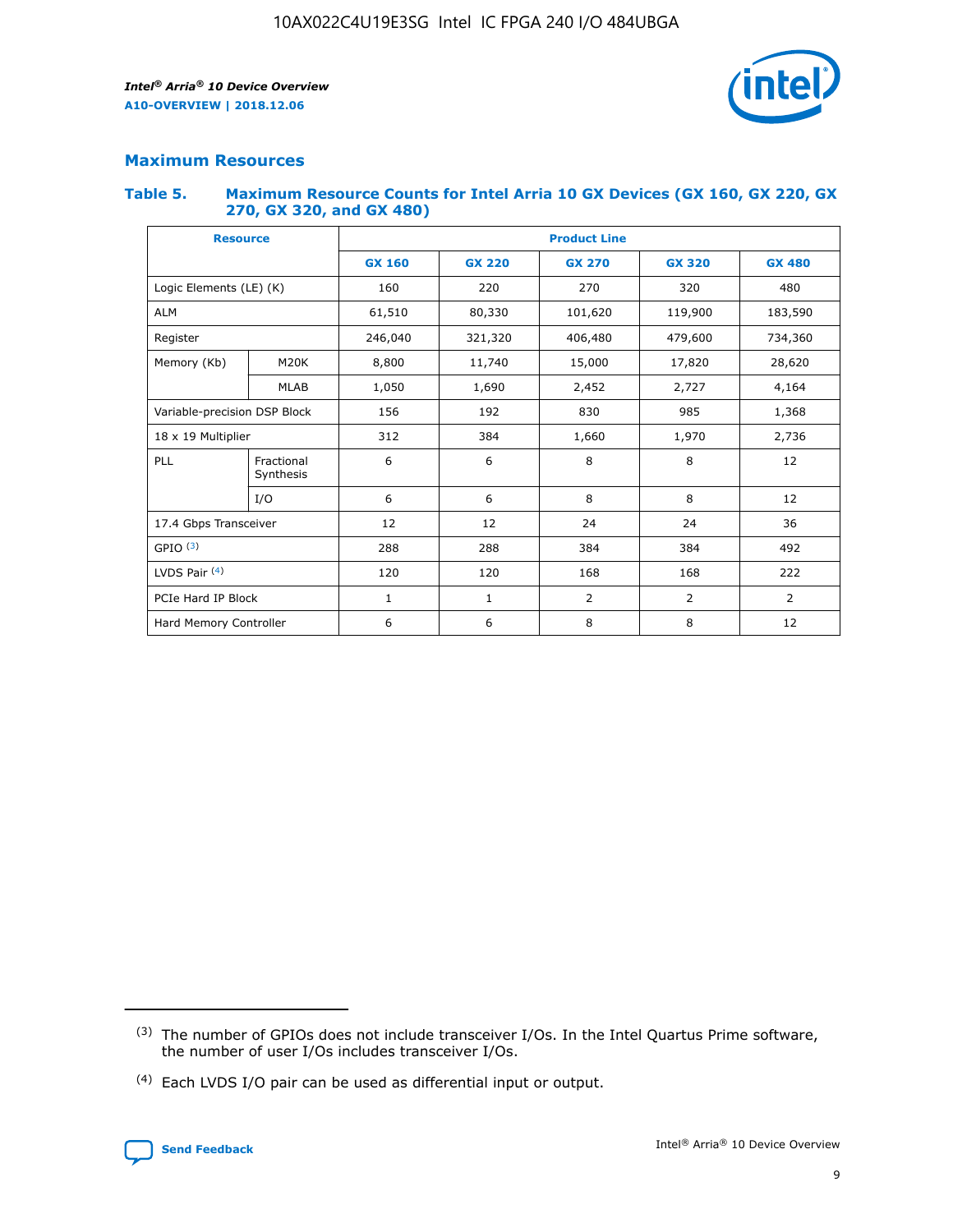

## **Table 6. Maximum Resource Counts for Intel Arria 10 GX Devices (GX 570, GX 660, GX 900, and GX 1150)**

|                              | <b>Resource</b>         | <b>Product Line</b> |                |                |                |  |  |  |
|------------------------------|-------------------------|---------------------|----------------|----------------|----------------|--|--|--|
|                              |                         | <b>GX 570</b>       | <b>GX 660</b>  | <b>GX 900</b>  | <b>GX 1150</b> |  |  |  |
| Logic Elements (LE) (K)      |                         | 570                 | 660            | 900            | 1,150          |  |  |  |
| <b>ALM</b>                   |                         | 217,080             | 251,680        | 339,620        | 427,200        |  |  |  |
| Register                     |                         | 868,320             | 1,006,720      | 1,358,480      | 1,708,800      |  |  |  |
| Memory (Kb)                  | <b>M20K</b>             | 36,000              | 42,620         | 48,460         | 54,260         |  |  |  |
| <b>MLAB</b>                  |                         | 5,096               | 5,788          | 9,386          | 12,984         |  |  |  |
| Variable-precision DSP Block |                         | 1,523               | 1,687          | 1,518          | 1,518          |  |  |  |
| 18 x 19 Multiplier           |                         | 3,046               | 3,374          | 3,036          | 3,036          |  |  |  |
| PLL                          | Fractional<br>Synthesis | 16                  | 16             | 32             | 32             |  |  |  |
|                              | I/O                     | 16                  | 16             | 16             | 16             |  |  |  |
| 17.4 Gbps Transceiver        |                         | 48                  | 48             | 96             | 96             |  |  |  |
| GPIO <sup>(3)</sup>          |                         | 696                 | 696            | 768            | 768            |  |  |  |
| LVDS Pair $(4)$              |                         | 324                 | 324            | 384            | 384            |  |  |  |
| PCIe Hard IP Block           |                         | 2                   | $\overline{2}$ | $\overline{4}$ | $\overline{4}$ |  |  |  |
| Hard Memory Controller       |                         | 16                  | 16             | 16             | 16             |  |  |  |

# **Package Plan**

# **Table 7. Package Plan for Intel Arria 10 GX Devices (U19, F27, and F29)**

Refer to I/O and High Speed I/O in Intel Arria 10 Devices chapter for the number of 3 V I/O, LVDS I/O, and LVDS channels in each device package.

| <b>Product Line</b> |         | U <sub>19</sub><br>$(19 \text{ mm} \times 19 \text{ mm})$<br>484-pin UBGA) |             | <b>F27</b><br>(27 mm × 27 mm,<br>672-pin FBGA) |                 |             | <b>F29</b><br>(29 mm × 29 mm,<br>780-pin FBGA) |          |             |  |
|---------------------|---------|----------------------------------------------------------------------------|-------------|------------------------------------------------|-----------------|-------------|------------------------------------------------|----------|-------------|--|
|                     | 3 V I/O | LVDS I/O                                                                   | <b>XCVR</b> | 3 V I/O                                        | <b>LVDS I/O</b> | <b>XCVR</b> | 3 V I/O                                        | LVDS I/O | <b>XCVR</b> |  |
| GX 160              | 48      | 192                                                                        | 6           | 48                                             | 192             | 12          | 48                                             | 240      | 12          |  |
| GX 220              | 48      | 192                                                                        | 6           | 48                                             | 192             | 12          | 48                                             | 240      | 12          |  |
| GX 270              |         |                                                                            |             | 48                                             | 192             | 12          | 48                                             | 312      | 12          |  |
| GX 320              |         |                                                                            |             | 48                                             | 192             | 12          | 48                                             | 312      | 12          |  |
| GX 480              |         |                                                                            |             |                                                |                 |             | 48                                             | 312      | 12          |  |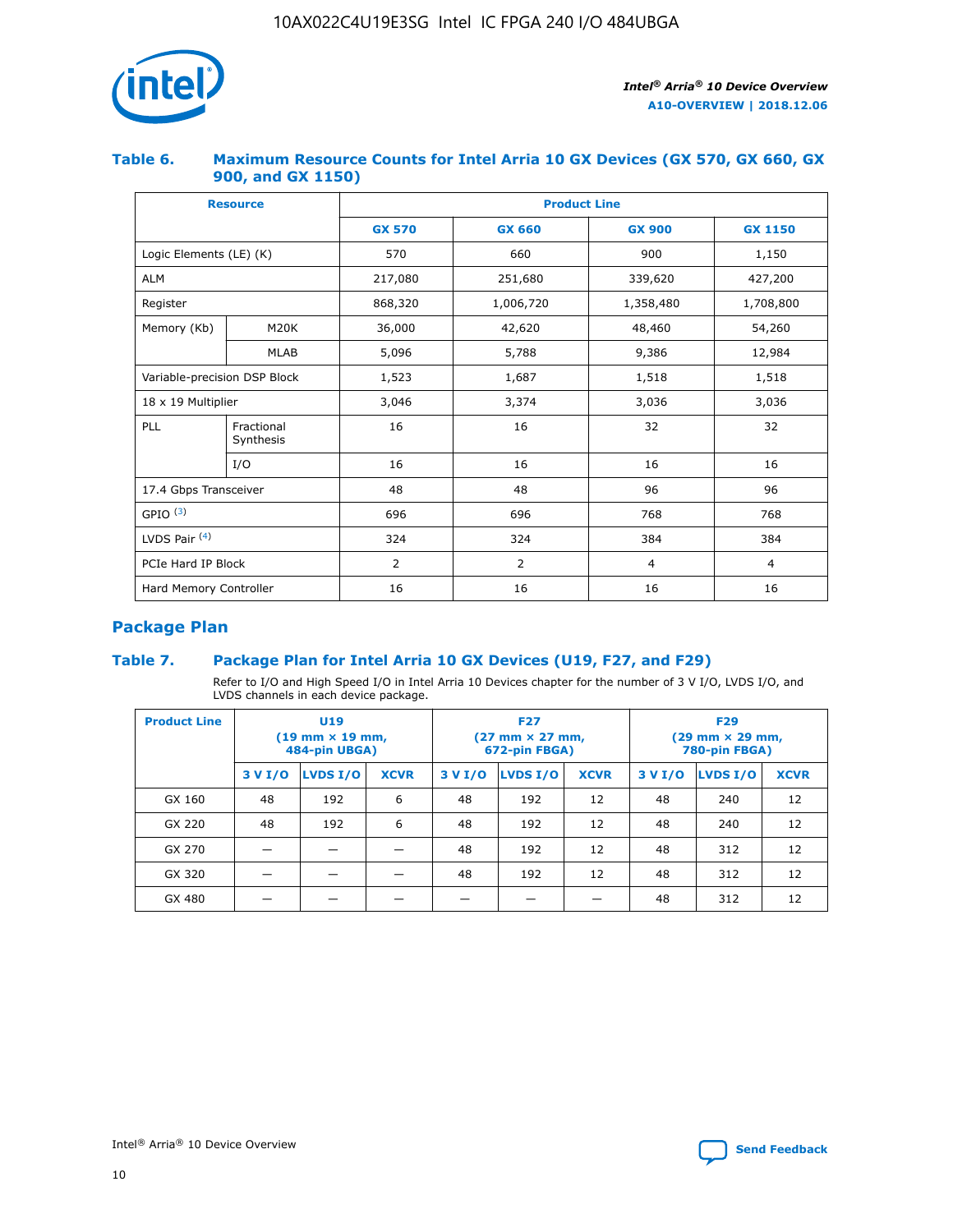

#### **Table 8. Package Plan for Intel Arria 10 GX Devices (F34, F35, NF40, and KF40)**

Refer to I/O and High Speed I/O in Intel Arria 10 Devices chapter for the number of 3 V I/O, LVDS I/O, and LVDS channels in each device package.

| <b>Product Line</b> |           | <b>F34</b><br>$(35 \text{ mm} \times 35 \text{ mm})$<br>1152-pin FBGA) |             | <b>F35</b><br>$(35 \text{ mm} \times 35 \text{ mm})$<br><b>1152-pin FBGA)</b> |                    | <b>KF40</b><br>$(40$ mm $\times$ 40 mm,<br>1517-pin FBGA) |           | <b>NF40</b><br>$(40$ mm $\times$ 40 mm,<br><b>1517-pin FBGA)</b> |             |            |                    |             |
|---------------------|-----------|------------------------------------------------------------------------|-------------|-------------------------------------------------------------------------------|--------------------|-----------------------------------------------------------|-----------|------------------------------------------------------------------|-------------|------------|--------------------|-------------|
|                     | 3V<br>I/O | <b>LVDS</b><br>I/O                                                     | <b>XCVR</b> | 3V<br>I/O                                                                     | <b>LVDS</b><br>I/O | <b>XCVR</b>                                               | 3V<br>I/O | <b>LVDS</b><br>I/O                                               | <b>XCVR</b> | 3 V<br>I/O | <b>LVDS</b><br>I/O | <b>XCVR</b> |
| GX 270              | 48        | 336                                                                    | 24          | 48                                                                            | 336                | 24                                                        |           |                                                                  |             |            |                    |             |
| GX 320              | 48        | 336                                                                    | 24          | 48                                                                            | 336                | 24                                                        |           |                                                                  |             |            |                    |             |
| GX 480              | 48        | 444                                                                    | 24          | 48                                                                            | 348                | 36                                                        |           |                                                                  |             |            |                    |             |
| GX 570              | 48        | 444                                                                    | 24          | 48                                                                            | 348                | 36                                                        | 96        | 600                                                              | 36          | 48         | 540                | 48          |
| GX 660              | 48        | 444                                                                    | 24          | 48                                                                            | 348                | 36                                                        | 96        | 600                                                              | 36          | 48         | 540                | 48          |
| GX 900              |           | 504                                                                    | 24          | -                                                                             |                    |                                                           |           |                                                                  |             |            | 600                | 48          |
| GX 1150             |           | 504                                                                    | 24          |                                                                               |                    |                                                           |           |                                                                  |             |            | 600                | 48          |

#### **Table 9. Package Plan for Intel Arria 10 GX Devices (RF40, NF45, SF45, and UF45)**

Refer to I/O and High Speed I/O in Intel Arria 10 Devices chapter for the number of 3 V I/O, LVDS I/O, and LVDS channels in each device package.

| <b>Product Line</b> | <b>RF40</b><br>$(40$ mm $\times$ 40 mm,<br>1517-pin FBGA) |                    | <b>NF45</b><br>$(45 \text{ mm} \times 45 \text{ mm})$<br><b>1932-pin FBGA)</b> |            |                    | <b>SF45</b><br>$(45 \text{ mm} \times 45 \text{ mm})$<br><b>1932-pin FBGA)</b> |            |                    | <b>UF45</b><br>$(45 \text{ mm} \times 45 \text{ mm})$<br><b>1932-pin FBGA)</b> |           |                    |             |
|---------------------|-----------------------------------------------------------|--------------------|--------------------------------------------------------------------------------|------------|--------------------|--------------------------------------------------------------------------------|------------|--------------------|--------------------------------------------------------------------------------|-----------|--------------------|-------------|
|                     | 3V<br>I/O                                                 | <b>LVDS</b><br>I/O | <b>XCVR</b>                                                                    | 3 V<br>I/O | <b>LVDS</b><br>I/O | <b>XCVR</b>                                                                    | 3 V<br>I/O | <b>LVDS</b><br>I/O | <b>XCVR</b>                                                                    | 3V<br>I/O | <b>LVDS</b><br>I/O | <b>XCVR</b> |
| GX 900              |                                                           | 342                | 66                                                                             | _          | 768                | 48                                                                             |            | 624                | 72                                                                             |           | 480                | 96          |
| GX 1150             |                                                           | 342                | 66                                                                             | _          | 768                | 48                                                                             |            | 624                | 72                                                                             |           | 480                | 96          |

## **Related Information**

[I/O and High-Speed Differential I/O Interfaces in Intel Arria 10 Devices chapter, Intel](https://www.intel.com/content/www/us/en/programmable/documentation/sam1403482614086.html#sam1403482030321) [Arria 10 Device Handbook](https://www.intel.com/content/www/us/en/programmable/documentation/sam1403482614086.html#sam1403482030321)

Provides the number of 3 V and LVDS I/Os, and LVDS channels for each Intel Arria 10 device package.

# **Intel Arria 10 GT**

This section provides the available options, maximum resource counts, and package plan for the Intel Arria 10 GT devices.

The information in this section is correct at the time of publication. For the latest information and to get more details, refer to the Intel FPGA Product Selector.

#### **Related Information**

#### [Intel FPGA Product Selector](http://www.altera.com/products/selector/psg-selector.html)

Provides the latest information on Intel products.

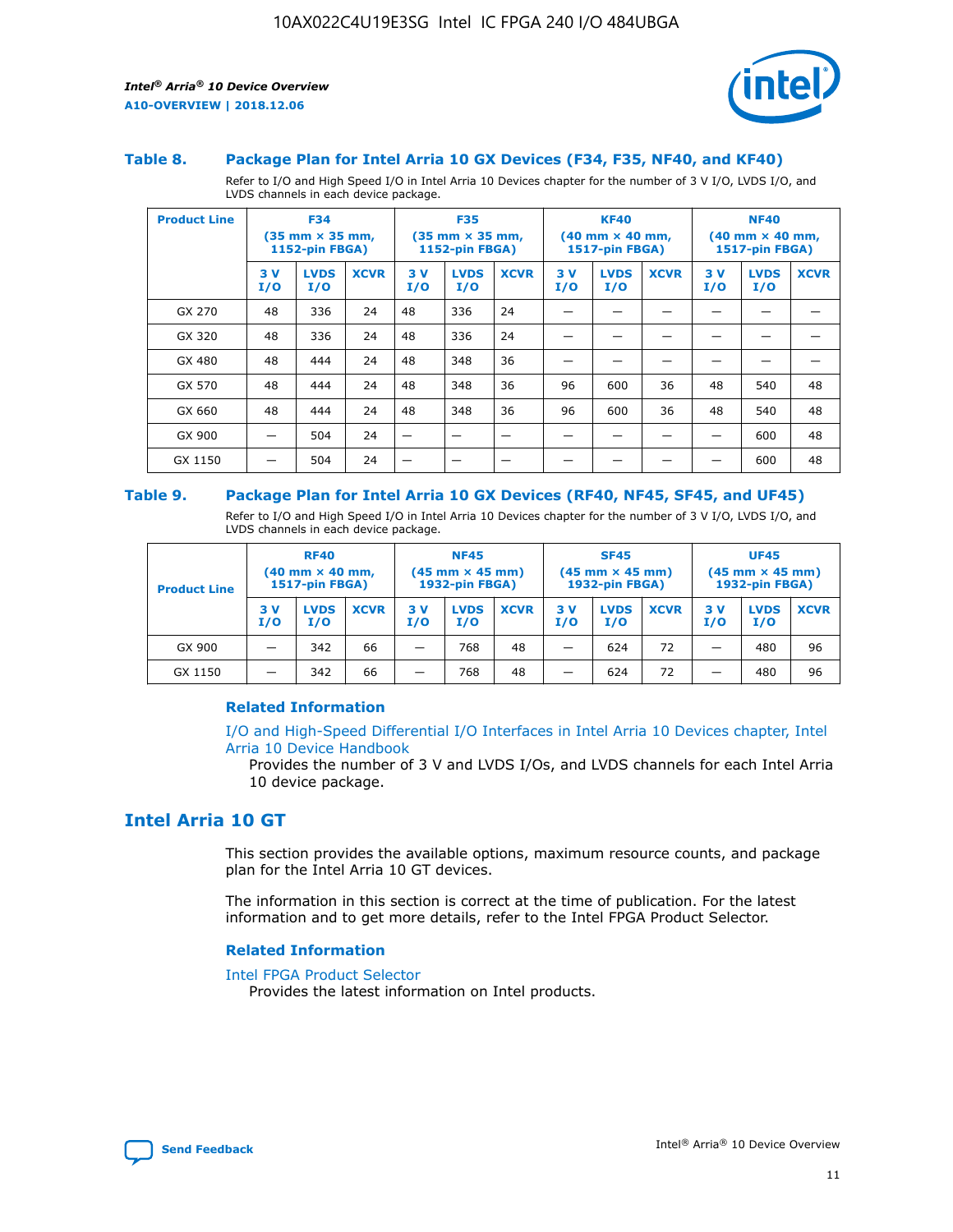

# **Available Options**

# **Figure 2. Sample Ordering Code and Available Options for Intel Arria 10 GT Devices**

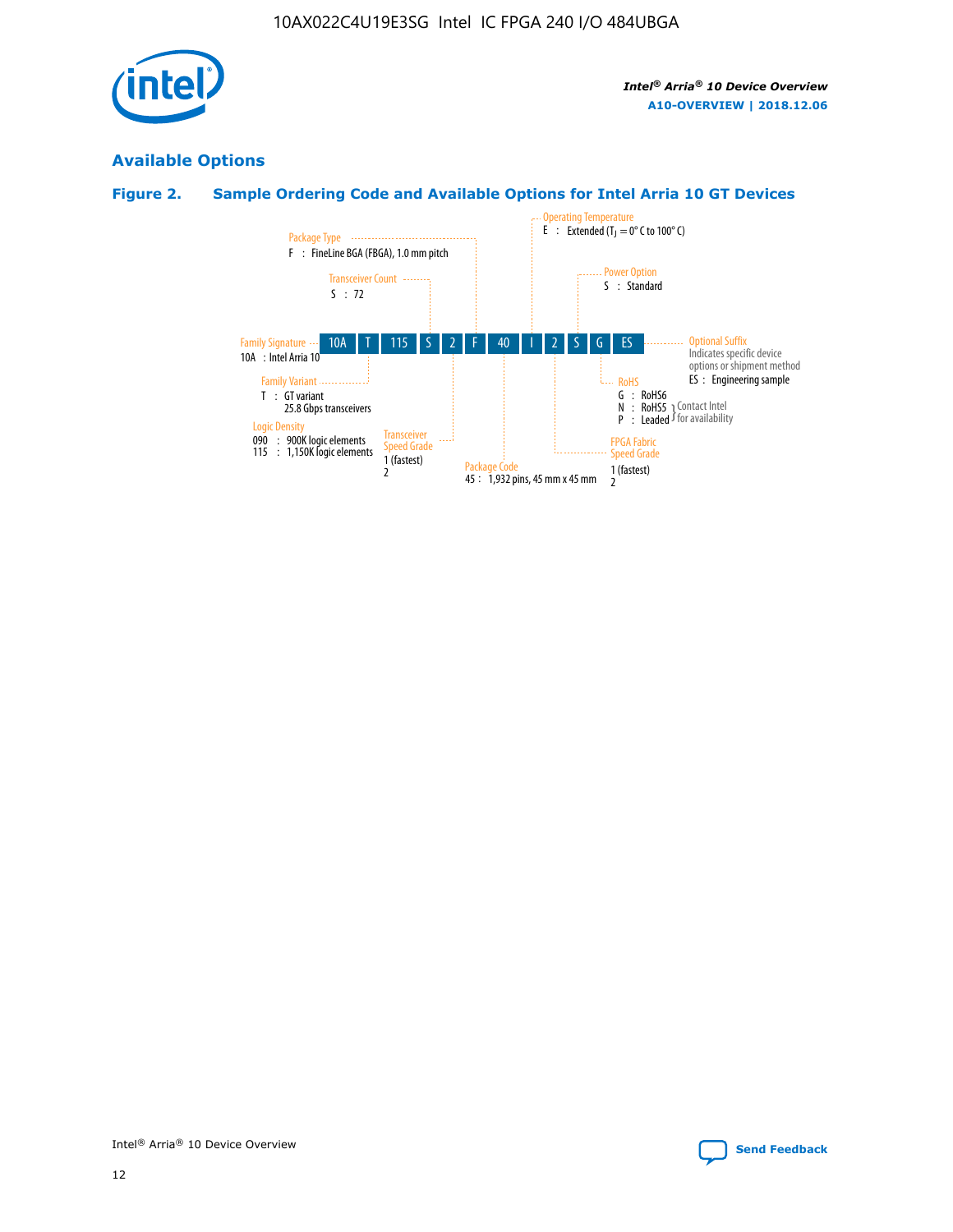

# **Maximum Resources**

#### **Table 10. Maximum Resource Counts for Intel Arria 10 GT Devices**

| <b>Resource</b>              |                      |                | <b>Product Line</b> |  |
|------------------------------|----------------------|----------------|---------------------|--|
|                              |                      | <b>GT 900</b>  | <b>GT 1150</b>      |  |
| Logic Elements (LE) (K)      |                      | 900            | 1,150               |  |
| <b>ALM</b>                   |                      | 339,620        | 427,200             |  |
| Register                     |                      | 1,358,480      | 1,708,800           |  |
| Memory (Kb)                  | M20K                 | 48,460         | 54,260              |  |
|                              | <b>MLAB</b>          | 9,386          | 12,984              |  |
| Variable-precision DSP Block |                      | 1,518          | 1,518               |  |
| 18 x 19 Multiplier           |                      | 3,036          | 3,036               |  |
| <b>PLL</b>                   | Fractional Synthesis | 32             | 32                  |  |
|                              | I/O                  | 16             | 16                  |  |
| Transceiver                  | 17.4 Gbps            | 72(5)          | 72(5)               |  |
|                              | 25.8 Gbps            | 6              | 6                   |  |
| GPIO <sup>(6)</sup>          |                      | 624            | 624                 |  |
| LVDS Pair $(7)$              |                      | 312            | 312                 |  |
| PCIe Hard IP Block           |                      | $\overline{4}$ | $\overline{4}$      |  |
| Hard Memory Controller       |                      | 16             | 16                  |  |

## **Related Information**

#### [Intel Arria 10 GT Channel Usage](https://www.intel.com/content/www/us/en/programmable/documentation/nik1398707230472.html#nik1398707008178)

Configuring GT/GX channels in Intel Arria 10 GT devices.

## **Package Plan**

### **Table 11. Package Plan for Intel Arria 10 GT Devices**

Refer to I/O and High Speed I/O in Intel Arria 10 Devices chapter for the number of 3 V I/O, LVDS I/O, and LVDS channels in each device package.

| <b>Product Line</b> | <b>SF45</b><br>(45 mm × 45 mm, 1932-pin FBGA) |                 |             |  |  |  |
|---------------------|-----------------------------------------------|-----------------|-------------|--|--|--|
|                     | 3 V I/O                                       | <b>LVDS I/O</b> | <b>XCVR</b> |  |  |  |
| GT 900              |                                               | 624             | 72          |  |  |  |
| GT 1150             |                                               | 624             | 72          |  |  |  |

<sup>(7)</sup> Each LVDS I/O pair can be used as differential input or output.



 $(5)$  If all 6 GT channels are in use, 12 of the GX channels are not usable.

<sup>(6)</sup> The number of GPIOs does not include transceiver I/Os. In the Intel Quartus Prime software, the number of user I/Os includes transceiver I/Os.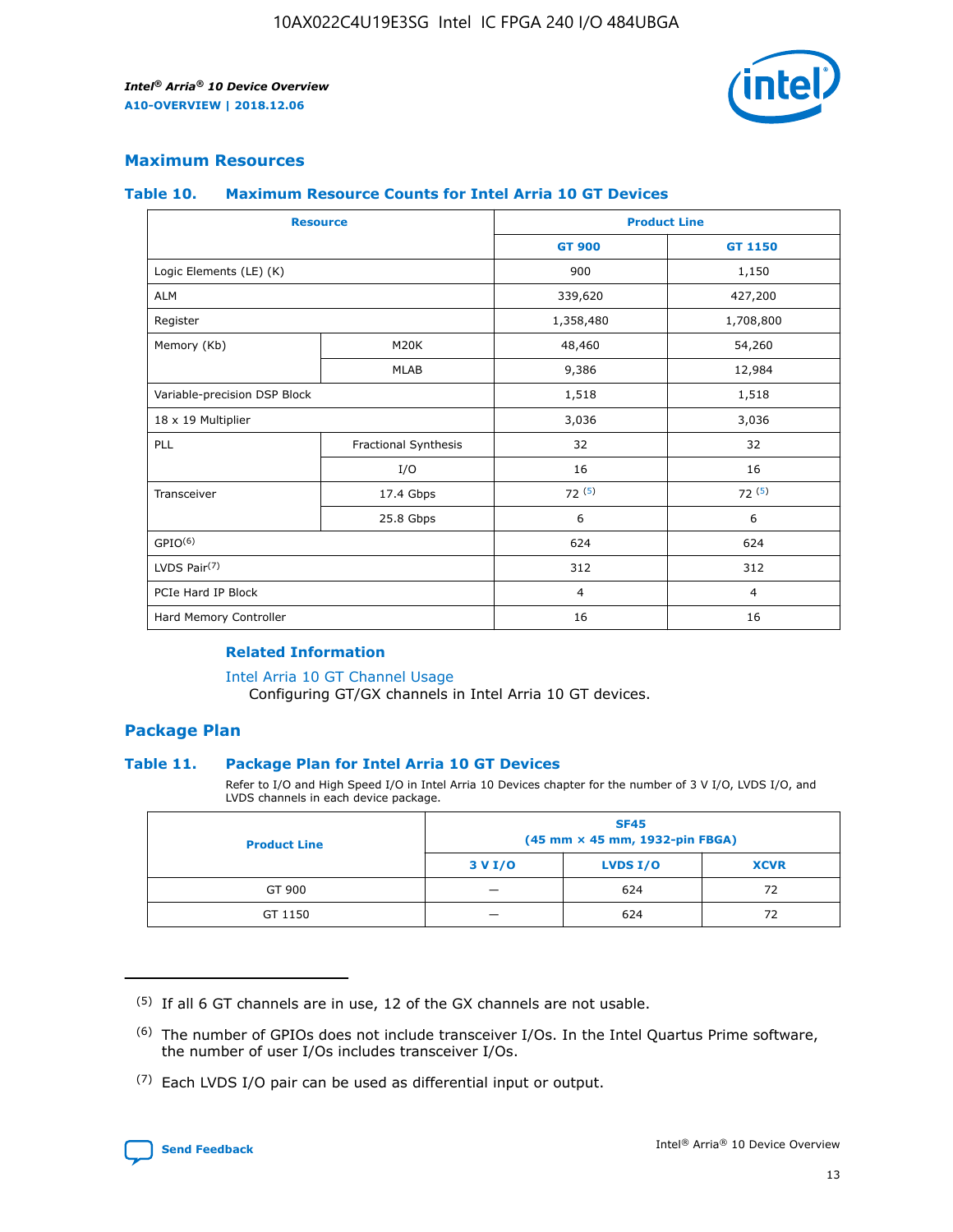

#### **Related Information**

[I/O and High-Speed Differential I/O Interfaces in Intel Arria 10 Devices chapter, Intel](https://www.intel.com/content/www/us/en/programmable/documentation/sam1403482614086.html#sam1403482030321) [Arria 10 Device Handbook](https://www.intel.com/content/www/us/en/programmable/documentation/sam1403482614086.html#sam1403482030321)

Provides the number of 3 V and LVDS I/Os, and LVDS channels for each Intel Arria 10 device package.

# **Intel Arria 10 SX**

This section provides the available options, maximum resource counts, and package plan for the Intel Arria 10 SX devices.

The information in this section is correct at the time of publication. For the latest information and to get more details, refer to the Intel FPGA Product Selector.

#### **Related Information**

[Intel FPGA Product Selector](http://www.altera.com/products/selector/psg-selector.html) Provides the latest information on Intel products.

### **Available Options**

#### **Figure 3. Sample Ordering Code and Available Options for Intel Arria 10 SX Devices**



#### **Related Information**

[Transceiver Performance for Intel Arria 10 GX/SX Devices](https://www.intel.com/content/www/us/en/programmable/documentation/mcn1413182292568.html#mcn1413213965502) Provides more information about the transceiver speed grade.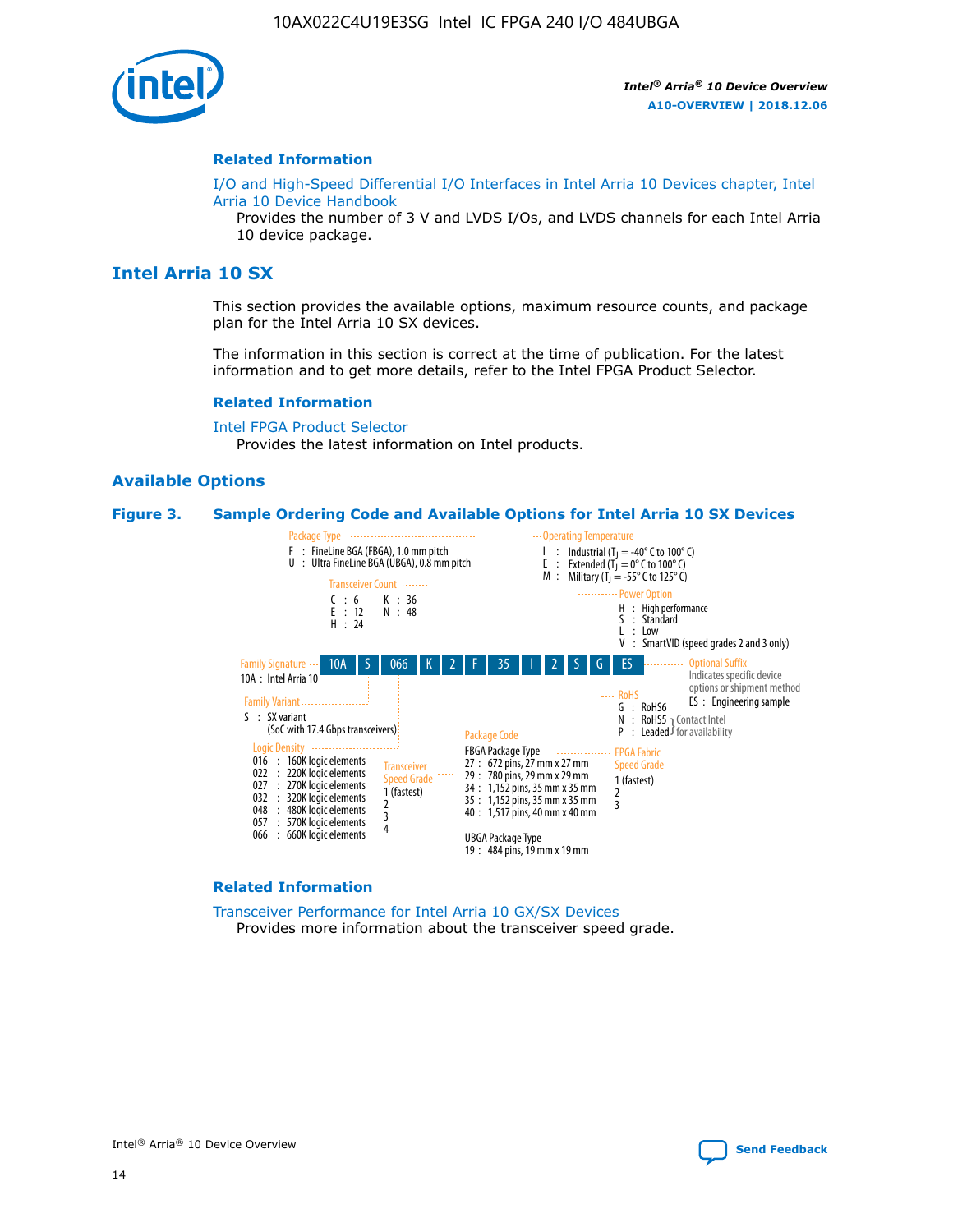

# **Maximum Resources**

## **Table 12. Maximum Resource Counts for Intel Arria 10 SX Devices**

|                                   | <b>Resource</b>         | <b>Product Line</b> |               |                |                |                |                |                |  |  |  |
|-----------------------------------|-------------------------|---------------------|---------------|----------------|----------------|----------------|----------------|----------------|--|--|--|
|                                   |                         | <b>SX 160</b>       | <b>SX 220</b> | <b>SX 270</b>  | <b>SX 320</b>  | <b>SX 480</b>  | <b>SX 570</b>  | <b>SX 660</b>  |  |  |  |
| Logic Elements (LE) (K)           |                         | 160                 | 220           | 270            | 320            | 480            | 570            | 660            |  |  |  |
| <b>ALM</b>                        |                         | 61,510              | 80,330        | 101,620        | 119,900        | 183,590        | 217,080        | 251,680        |  |  |  |
| Register                          |                         | 246,040             | 321,320       | 406,480        | 479,600        | 734,360        | 868,320        | 1,006,720      |  |  |  |
| Memory (Kb)                       | <b>M20K</b>             | 8,800               | 11,740        | 15,000         | 17,820         | 28,620         | 36,000         | 42,620         |  |  |  |
|                                   | <b>MLAB</b>             | 1,050               | 1,690         | 2,452          | 2,727          | 4,164          | 5,096          | 5,788          |  |  |  |
| Variable-precision DSP Block      |                         | 156                 | 192           | 830            | 985            | 1,368          | 1,523          | 1,687          |  |  |  |
| 18 x 19 Multiplier                |                         | 312                 | 384           | 1,660          | 1,970          | 2,736          | 3,046          | 3,374          |  |  |  |
| <b>PLL</b>                        | Fractional<br>Synthesis | 6                   | 6             | 8              | 8              | 12             | 16             | 16             |  |  |  |
|                                   | I/O                     | 6                   | 6             | 8              | 8              | 12             | 16             | 16             |  |  |  |
| 17.4 Gbps Transceiver             |                         | 12                  | 12            | 24             | 24             | 36             | 48             | 48             |  |  |  |
| GPIO <sup>(8)</sup>               |                         | 288                 | 288           | 384            | 384            | 492            | 696            | 696            |  |  |  |
| LVDS Pair $(9)$                   |                         | 120                 | 120           | 168            | 168            | 174            | 324            | 324            |  |  |  |
| PCIe Hard IP Block                |                         | $\mathbf{1}$        | $\mathbf{1}$  | $\overline{2}$ | $\overline{2}$ | $\overline{2}$ | $\overline{2}$ | $\overline{2}$ |  |  |  |
| Hard Memory Controller            |                         | 6                   | 6             | 8              | 8              | 12             | 16             | 16             |  |  |  |
| ARM Cortex-A9 MPCore<br>Processor |                         | Yes                 | Yes           | Yes            | Yes            | Yes            | Yes            | Yes            |  |  |  |

# **Package Plan**

# **Table 13. Package Plan for Intel Arria 10 SX Devices (U19, F27, F29, and F34)**

Refer to I/O and High Speed I/O in Intel Arria 10 Devices chapter for the number of 3 V I/O, LVDS I/O, and LVDS channels in each device package.

| <b>Product Line</b> | <b>U19</b><br>$(19 \text{ mm} \times 19 \text{ mm})$<br>484-pin UBGA) |                    | <b>F27</b><br>$(27 \text{ mm} \times 27 \text{ mm})$<br>672-pin FBGA) |           | <b>F29</b><br>$(29$ mm $\times$ 29 mm,<br>780-pin FBGA) |             |            | <b>F34</b><br>$(35 \text{ mm} \times 35 \text{ mm})$<br>1152-pin FBGA) |             |           |                    |             |
|---------------------|-----------------------------------------------------------------------|--------------------|-----------------------------------------------------------------------|-----------|---------------------------------------------------------|-------------|------------|------------------------------------------------------------------------|-------------|-----------|--------------------|-------------|
|                     | 3V<br>I/O                                                             | <b>LVDS</b><br>I/O | <b>XCVR</b>                                                           | 3V<br>I/O | <b>LVDS</b><br>I/O                                      | <b>XCVR</b> | 3 V<br>I/O | <b>LVDS</b><br>I/O                                                     | <b>XCVR</b> | 3V<br>I/O | <b>LVDS</b><br>I/O | <b>XCVR</b> |
| SX 160              | 48                                                                    | 144                | 6                                                                     | 48        | 192                                                     | 12          | 48         | 240                                                                    | 12          | –         |                    |             |
| SX 220              | 48                                                                    | 144                | 6                                                                     | 48        | 192                                                     | 12          | 48         | 240                                                                    | 12          |           |                    |             |
| SX 270              |                                                                       |                    |                                                                       | 48        | 192                                                     | 12          | 48         | 312                                                                    | 12          | 48        | 336                | 24          |
| SX 320              |                                                                       |                    |                                                                       | 48        | 192                                                     | 12          | 48         | 312                                                                    | 12          | 48        | 336                | 24          |
|                     | continued                                                             |                    |                                                                       |           |                                                         |             |            |                                                                        |             |           |                    |             |

 $(8)$  The number of GPIOs does not include transceiver I/Os. In the Intel Quartus Prime software, the number of user I/Os includes transceiver I/Os.

 $(9)$  Each LVDS I/O pair can be used as differential input or output.

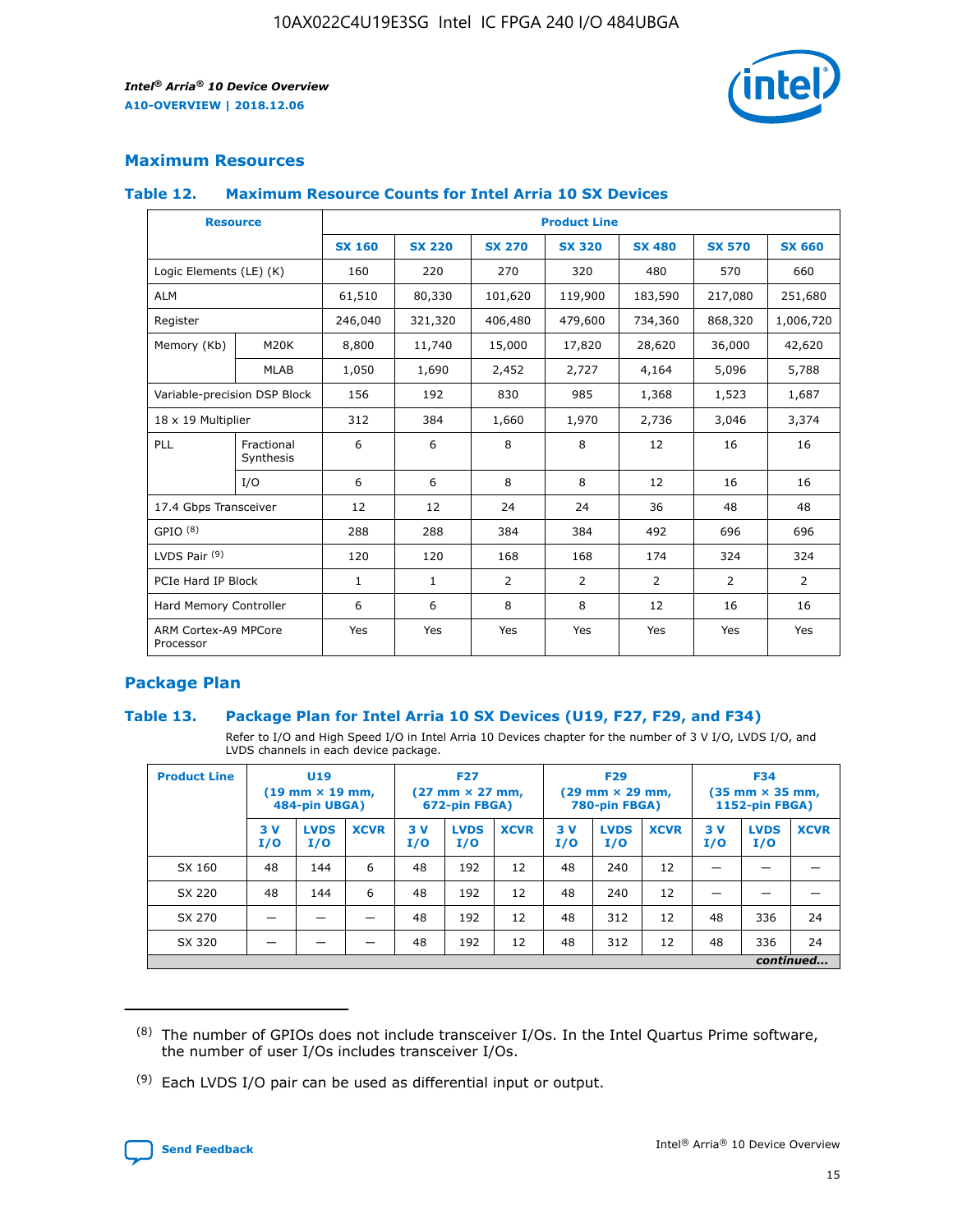

| <b>Product Line</b> | U <sub>19</sub><br>$(19 \text{ mm} \times 19 \text{ mm})$<br>484-pin UBGA) |                    | <b>F27</b><br>$(27 \text{ mm} \times 27 \text{ mm})$<br>672-pin FBGA) |           | <b>F29</b><br>$(29 \text{ mm} \times 29 \text{ mm})$<br>780-pin FBGA) |             |           | <b>F34</b><br>$(35 \text{ mm} \times 35 \text{ mm})$<br><b>1152-pin FBGA)</b> |             |           |                    |             |
|---------------------|----------------------------------------------------------------------------|--------------------|-----------------------------------------------------------------------|-----------|-----------------------------------------------------------------------|-------------|-----------|-------------------------------------------------------------------------------|-------------|-----------|--------------------|-------------|
|                     | 3 V<br>I/O                                                                 | <b>LVDS</b><br>I/O | <b>XCVR</b>                                                           | 3V<br>I/O | <b>LVDS</b><br>I/O                                                    | <b>XCVR</b> | 3V<br>I/O | <b>LVDS</b><br>I/O                                                            | <b>XCVR</b> | 3V<br>I/O | <b>LVDS</b><br>I/O | <b>XCVR</b> |
| SX 480              |                                                                            |                    |                                                                       |           |                                                                       |             | 48        | 312                                                                           | 12          | 48        | 444                | 24          |
| SX 570              |                                                                            |                    |                                                                       |           |                                                                       |             |           |                                                                               |             | 48        | 444                | 24          |
| SX 660              |                                                                            |                    |                                                                       |           |                                                                       |             |           |                                                                               |             | 48        | 444                | 24          |

## **Table 14. Package Plan for Intel Arria 10 SX Devices (F35, KF40, and NF40)**

Refer to I/O and High Speed I/O in Intel Arria 10 Devices chapter for the number of 3 V I/O, LVDS I/O, and LVDS channels in each device package.

| <b>Product Line</b> | <b>F35</b><br>$(35 \text{ mm} \times 35 \text{ mm})$<br><b>1152-pin FBGA)</b> |          |             |                                           | <b>KF40</b><br>(40 mm × 40 mm,<br>1517-pin FBGA) |    | <b>NF40</b><br>$(40 \text{ mm} \times 40 \text{ mm})$<br>1517-pin FBGA) |          |             |  |
|---------------------|-------------------------------------------------------------------------------|----------|-------------|-------------------------------------------|--------------------------------------------------|----|-------------------------------------------------------------------------|----------|-------------|--|
|                     | 3 V I/O                                                                       | LVDS I/O | <b>XCVR</b> | <b>LVDS I/O</b><br><b>XCVR</b><br>3 V I/O |                                                  |    | 3 V I/O                                                                 | LVDS I/O | <b>XCVR</b> |  |
| SX 270              | 48                                                                            | 336      | 24          |                                           |                                                  |    |                                                                         |          |             |  |
| SX 320              | 48                                                                            | 336      | 24          |                                           |                                                  |    |                                                                         |          |             |  |
| SX 480              | 48                                                                            | 348      | 36          |                                           |                                                  |    |                                                                         |          |             |  |
| SX 570              | 48                                                                            | 348      | 36          | 96                                        | 600                                              | 36 | 48                                                                      | 540      | 48          |  |
| SX 660              | 48                                                                            | 348      | 36          | 96                                        | 600                                              | 36 | 48                                                                      | 540      | 48          |  |

# **Related Information**

[I/O and High-Speed Differential I/O Interfaces in Intel Arria 10 Devices chapter, Intel](https://www.intel.com/content/www/us/en/programmable/documentation/sam1403482614086.html#sam1403482030321) [Arria 10 Device Handbook](https://www.intel.com/content/www/us/en/programmable/documentation/sam1403482614086.html#sam1403482030321)

Provides the number of 3 V and LVDS I/Os, and LVDS channels for each Intel Arria 10 device package.

Intel<sup>®</sup> Arria<sup>®</sup> 10 Device Overview **[Send Feedback](mailto:FPGAtechdocfeedback@intel.com?subject=Feedback%20on%20Intel%20Arria%2010%20Device%20Overview%20(A10-OVERVIEW%202018.12.06)&body=We%20appreciate%20your%20feedback.%20In%20your%20comments,%20also%20specify%20the%20page%20number%20or%20paragraph.%20Thank%20you.)** Send Feedback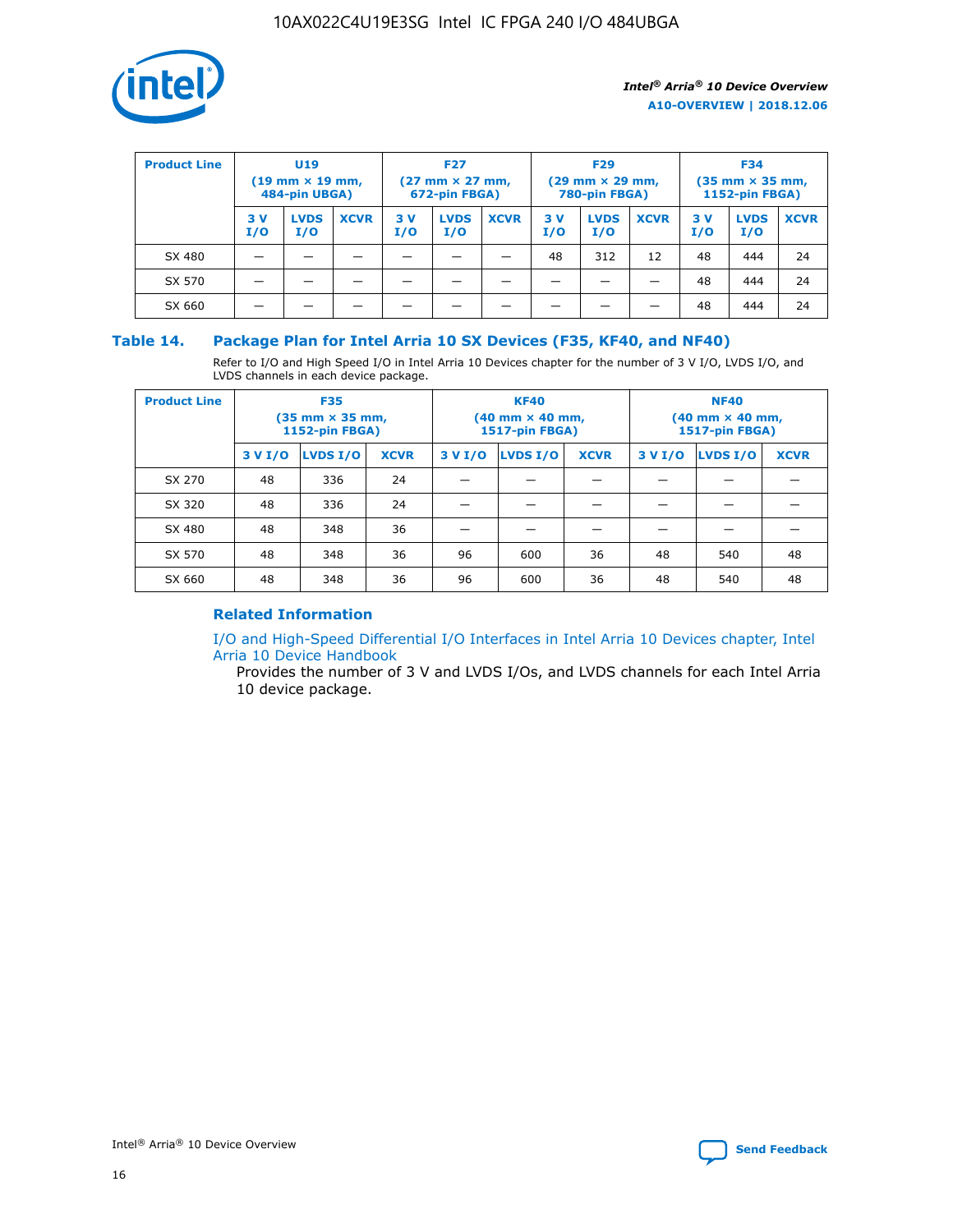

# **I/O Vertical Migration for Intel Arria 10 Devices**

#### **Figure 4. Migration Capability Across Intel Arria 10 Product Lines**

- The arrows indicate the migration paths. The devices included in each vertical migration path are shaded. Devices with fewer resources in the same path have lighter shades.
- To achieve the full I/O migration across product lines in the same migration path, restrict I/Os and transceivers usage to match the product line with the lowest I/O and transceiver counts.
- An LVDS I/O bank in the source device may be mapped to a 3 V I/O bank in the target device. To use memory interface clock frequency higher than 533 MHz, assign external memory interface pins only to banks that are LVDS I/O in both devices.
- There may be nominal 0.15 mm package height difference between some product lines in the same package type.
	- **Variant Product Line Package U19 F27 F29 F34 F35 KF40 NF40 RF40 NF45 SF45 UF45** Intel® Arria® 10 GX GX 160 GX 220 GX 270 GX 320 GX 480 GX 570 GX 660 GX 900 GX 1150 Intel Arria 10 GT GT 900 GT 1150 Intel Arria 10 SX SX 160 SX 220 SX 270 SX 320 SX 480 SX 570 SX 660
- Some migration paths are not shown in the Intel Quartus Prime software **Pin Migration View**.

*Note:* To verify the pin migration compatibility, use the **Pin Migration View** window in the Intel Quartus Prime software Pin Planner.

# **Adaptive Logic Module**

Intel Arria 10 devices use a 20 nm ALM as the basic building block of the logic fabric.

The ALM architecture is the same as the previous generation FPGAs, allowing for efficient implementation of logic functions and easy conversion of IP between the device generations.

The ALM, as shown in following figure, uses an 8-input fracturable look-up table (LUT) with four dedicated registers to help improve timing closure in register-rich designs and achieve an even higher design packing capability than the traditional two-register per LUT architecture.

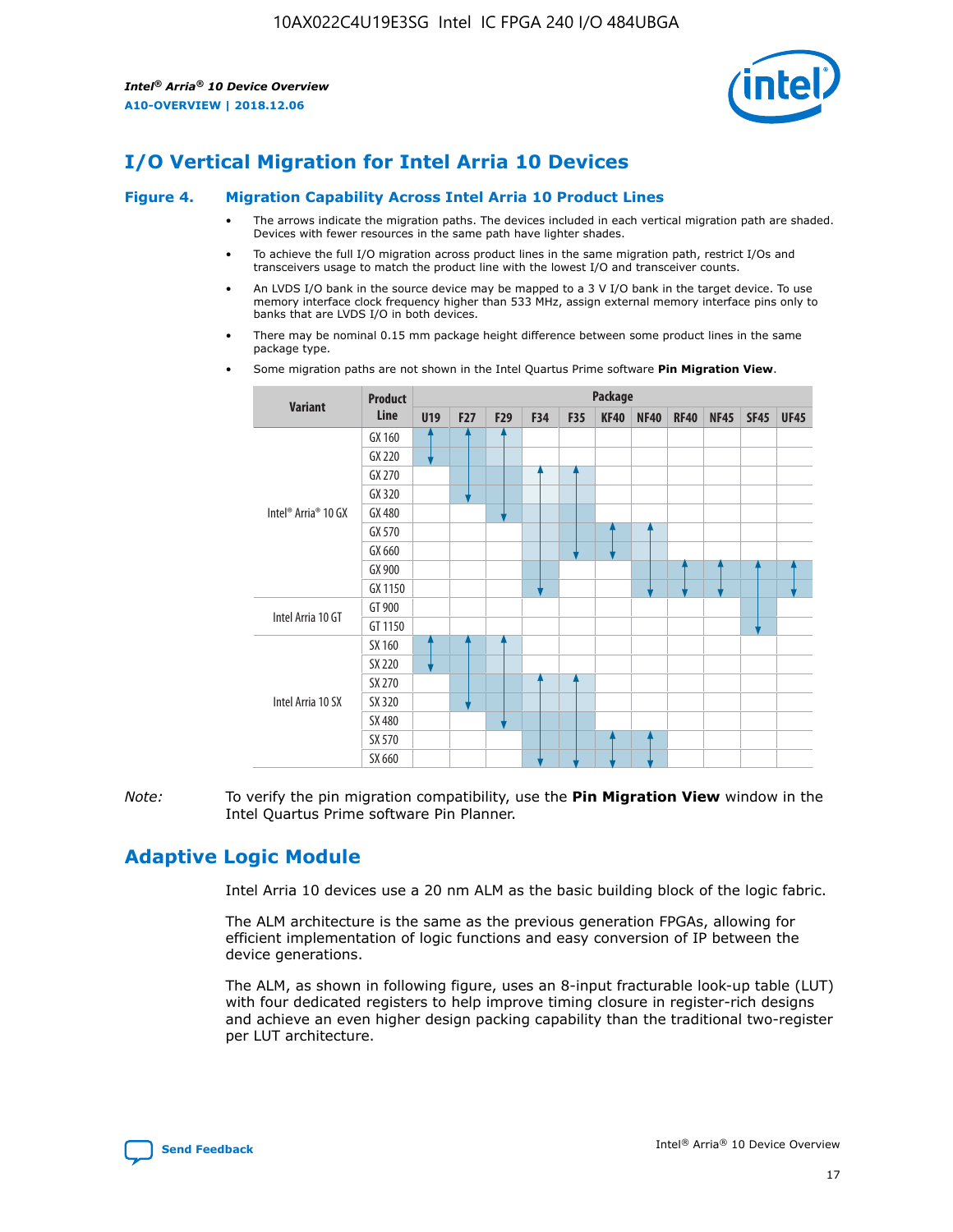

**Figure 5. ALM for Intel Arria 10 Devices**



The Intel Quartus Prime software optimizes your design according to the ALM logic structure and automatically maps legacy designs into the Intel Arria 10 ALM architecture.

# **Variable-Precision DSP Block**

The Intel Arria 10 variable precision DSP blocks support fixed-point arithmetic and floating-point arithmetic.

Features for fixed-point arithmetic:

- High-performance, power-optimized, and fully registered multiplication operations
- 18-bit and 27-bit word lengths
- Two 18 x 19 multipliers or one 27 x 27 multiplier per DSP block
- Built-in addition, subtraction, and 64-bit double accumulation register to combine multiplication results
- Cascading 19-bit or 27-bit when pre-adder is disabled and cascading 18-bit when pre-adder is used to form the tap-delay line for filtering applications
- Cascading 64-bit output bus to propagate output results from one block to the next block without external logic support
- Hard pre-adder supported in 19-bit and 27-bit modes for symmetric filters
- Internal coefficient register bank in both 18-bit and 27-bit modes for filter implementation
- 18-bit and 27-bit systolic finite impulse response (FIR) filters with distributed output adder
- Biased rounding support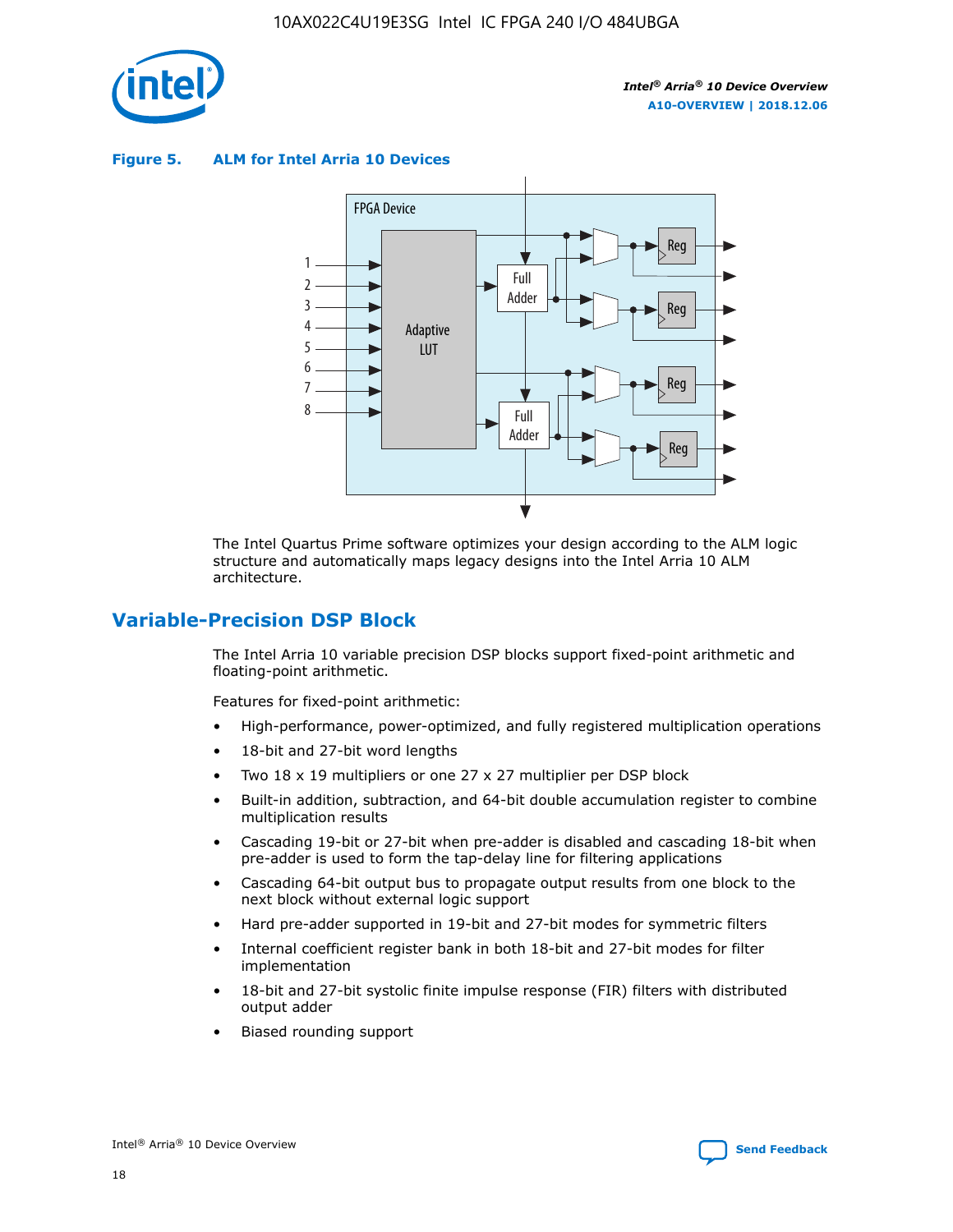

Features for floating-point arithmetic:

- A completely hardened architecture that supports multiplication, addition, subtraction, multiply-add, and multiply-subtract
- Multiplication with accumulation capability and a dynamic accumulator reset control
- Multiplication with cascade summation capability
- Multiplication with cascade subtraction capability
- Complex multiplication
- Direct vector dot product
- Systolic FIR filter

### **Table 15. Variable-Precision DSP Block Configurations for Intel Arria 10 Devices**

| <b>Usage Example</b>                                       | <b>Multiplier Size (Bit)</b>    | <b>DSP Block Resources</b> |
|------------------------------------------------------------|---------------------------------|----------------------------|
| Medium precision fixed point                               | Two 18 x 19                     |                            |
| High precision fixed or Single precision<br>floating point | One 27 x 27                     |                            |
| Fixed point FFTs                                           | One 19 x 36 with external adder |                            |
| Very high precision fixed point                            | One 36 x 36 with external adder |                            |
| Double precision floating point                            | One 54 x 54 with external adder | 4                          |

#### **Table 16. Resources for Fixed-Point Arithmetic in Intel Arria 10 Devices**

The table lists the variable-precision DSP resources by bit precision for each Intel Arria 10 device.

| <b>Variant</b>  | <b>Product Line</b> | Variable-<br>precision<br><b>DSP Block</b> | <b>Independent Input and Output</b><br><b>Multiplications Operator</b> |                                     | 18 x 19<br><b>Multiplier</b><br><b>Adder Sum</b> | $18 \times 18$<br><b>Multiplier</b><br><b>Adder</b> |
|-----------------|---------------------|--------------------------------------------|------------------------------------------------------------------------|-------------------------------------|--------------------------------------------------|-----------------------------------------------------|
|                 |                     |                                            | 18 x 19<br><b>Multiplier</b>                                           | $27 \times 27$<br><b>Multiplier</b> | <b>Mode</b>                                      | <b>Summed with</b><br>36 bit Input                  |
| AIntel Arria 10 | GX 160              | 156                                        | 312                                                                    | 156                                 | 156                                              | 156                                                 |
| GX              | GX 220              | 192                                        | 384                                                                    | 192                                 | 192                                              | 192                                                 |
|                 | GX 270              | 830                                        | 1,660                                                                  | 830                                 | 830                                              | 830                                                 |
|                 | GX 320              | 984                                        | 1,968                                                                  | 984                                 | 984                                              | 984                                                 |
|                 | GX 480              | 1,368                                      | 2,736                                                                  | 1,368                               | 1,368                                            | 1,368                                               |
|                 | GX 570              | 1,523                                      | 3,046                                                                  | 1,523                               | 1,523                                            | 1,523                                               |
|                 | GX 660              | 1,687                                      | 3,374                                                                  | 1,687                               | 1,687                                            | 1,687                                               |
|                 | GX 900              | 1,518                                      | 3,036                                                                  | 1,518                               | 1,518                                            | 1,518                                               |
|                 | GX 1150             | 1,518                                      | 3,036                                                                  | 1,518                               | 1,518                                            | 1,518                                               |
| Intel Arria 10  | GT 900              | 1,518                                      | 3,036                                                                  | 1,518                               | 1,518                                            | 1,518                                               |
| GT              | GT 1150             | 1,518                                      | 3,036                                                                  | 1,518                               | 1,518                                            | 1,518                                               |
| Intel Arria 10  | SX 160              | 156                                        | 312                                                                    | 156                                 | 156                                              | 156                                                 |
| <b>SX</b>       | SX 220              | 192                                        | 384                                                                    | 192                                 | 192                                              | 192                                                 |
|                 | SX 270              | 830                                        | 830<br>1,660                                                           |                                     | 830                                              | 830                                                 |
|                 |                     |                                            |                                                                        |                                     |                                                  | continued                                           |

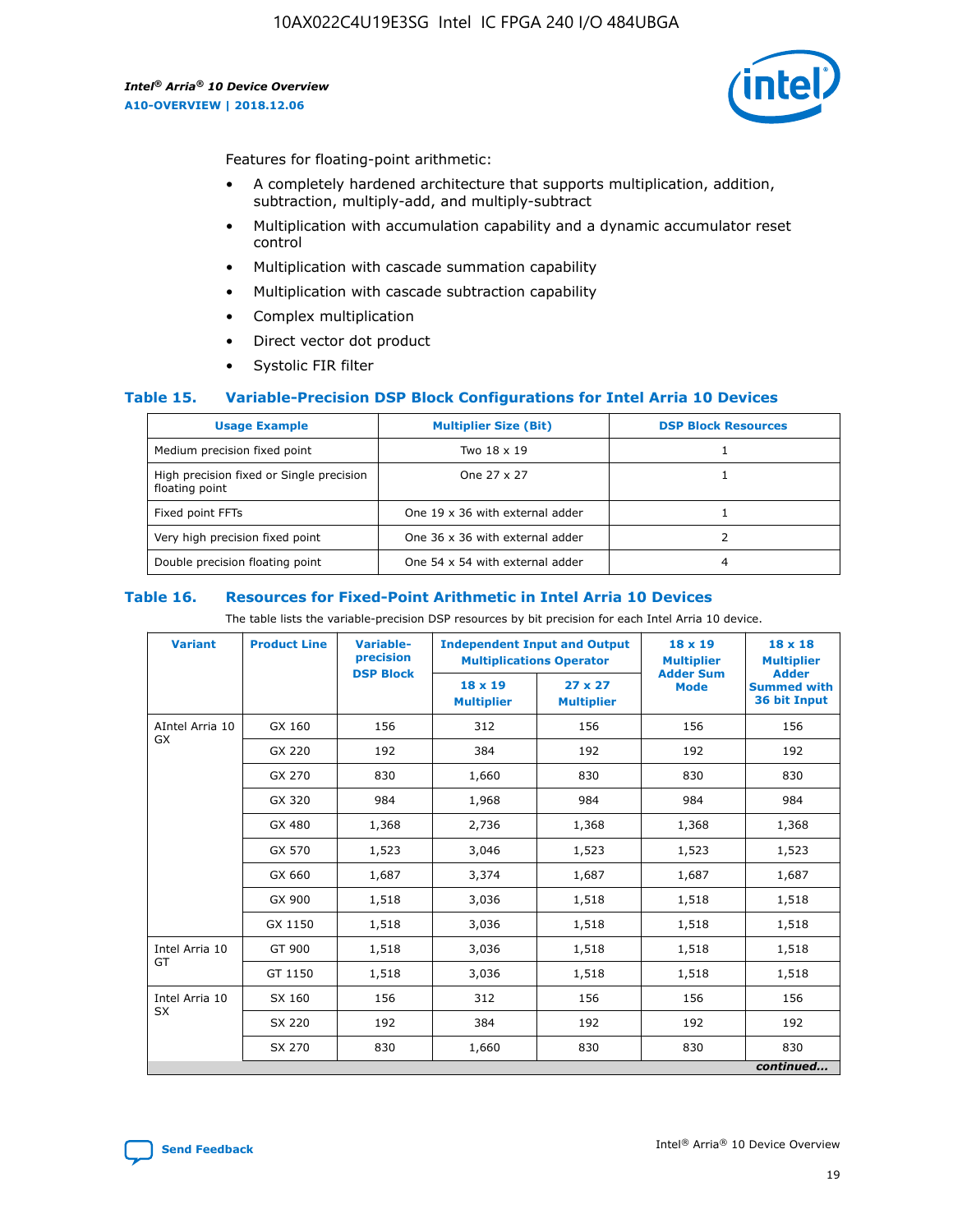

| <b>Variant</b> | <b>Product Line</b> | Variable-<br>precision | <b>Independent Input and Output</b><br><b>Multiplications Operator</b> |                                     | $18 \times 19$<br><b>Multiplier</b> | $18 \times 18$<br><b>Multiplier</b><br><b>Adder</b> |  |
|----------------|---------------------|------------------------|------------------------------------------------------------------------|-------------------------------------|-------------------------------------|-----------------------------------------------------|--|
|                |                     | <b>DSP Block</b>       | $18 \times 19$<br><b>Multiplier</b>                                    | $27 \times 27$<br><b>Multiplier</b> | <b>Adder Sum</b><br><b>Mode</b>     | <b>Summed with</b><br>36 bit Input                  |  |
|                | SX 320              | 984                    | 1,968                                                                  | 984                                 | 984                                 | 984                                                 |  |
|                | SX 480              | 1,368                  | 2,736                                                                  | 1,368                               | 1,368                               | 1,368                                               |  |
|                | SX 570              | 1,523                  | 3,046                                                                  | 1,523                               | 1,523                               | 1,523                                               |  |
|                | SX 660              | 1,687                  | 3,374                                                                  | 1,687                               | 1,687                               | 1,687                                               |  |

# **Table 17. Resources for Floating-Point Arithmetic in Intel Arria 10 Devices**

The table lists the variable-precision DSP resources by bit precision for each Intel Arria 10 device.

| <b>Variant</b> | <b>Product Line</b> | <b>Variable-</b><br>precision<br><b>DSP Block</b> | <b>Single</b><br><b>Precision</b><br><b>Floating-Point</b><br><b>Multiplication</b><br><b>Mode</b> | <b>Single-Precision</b><br><b>Floating-Point</b><br><b>Adder Mode</b> | Single-<br><b>Precision</b><br><b>Floating-Point</b><br><b>Multiply</b><br><b>Accumulate</b><br><b>Mode</b> | <b>Peak</b><br><b>Giga Floating-</b><br><b>Point</b><br><b>Operations</b><br>per Second<br>(GFLOPs) |
|----------------|---------------------|---------------------------------------------------|----------------------------------------------------------------------------------------------------|-----------------------------------------------------------------------|-------------------------------------------------------------------------------------------------------------|-----------------------------------------------------------------------------------------------------|
| Intel Arria 10 | GX 160              | 156                                               | 156                                                                                                | 156                                                                   | 156                                                                                                         | 140                                                                                                 |
| GX             | GX 220              | 192                                               | 192                                                                                                | 192                                                                   | 192                                                                                                         | 173                                                                                                 |
|                | GX 270              | 830                                               | 830                                                                                                | 830                                                                   | 830                                                                                                         | 747                                                                                                 |
|                | GX 320              | 984                                               | 984                                                                                                | 984                                                                   | 984                                                                                                         | 886                                                                                                 |
|                | GX 480              | 1,369                                             | 1,368                                                                                              | 1,368                                                                 | 1,368                                                                                                       | 1,231                                                                                               |
|                | GX 570              | 1,523                                             | 1,523                                                                                              | 1,523                                                                 | 1,523                                                                                                       | 1,371                                                                                               |
|                | GX 660              | 1,687                                             | 1,687                                                                                              | 1,687                                                                 | 1,687                                                                                                       | 1,518                                                                                               |
|                | GX 900              | 1,518                                             | 1,518                                                                                              | 1,518                                                                 | 1,518                                                                                                       | 1,366                                                                                               |
|                | GX 1150             | 1,518                                             | 1,518                                                                                              | 1,518                                                                 | 1,518                                                                                                       | 1,366                                                                                               |
| Intel Arria 10 | GT 900              | 1,518                                             | 1,518                                                                                              | 1,518                                                                 | 1,518                                                                                                       | 1,366                                                                                               |
| GT             | GT 1150             | 1,518                                             | 1,518                                                                                              | 1,518                                                                 | 1,518                                                                                                       | 1,366                                                                                               |
| Intel Arria 10 | SX 160              | 156                                               | 156                                                                                                | 156                                                                   | 156                                                                                                         | 140                                                                                                 |
| SX             | SX 220              | 192                                               | 192                                                                                                | 192                                                                   | 192                                                                                                         | 173                                                                                                 |
|                | SX 270              | 830                                               | 830                                                                                                | 830                                                                   | 830                                                                                                         | 747                                                                                                 |
|                | SX 320              | 984                                               | 984                                                                                                | 984                                                                   | 984                                                                                                         | 886                                                                                                 |
|                | SX 480              | 1,369                                             | 1,368                                                                                              | 1,368                                                                 | 1,368                                                                                                       | 1,231                                                                                               |
|                | SX 570              | 1,523                                             | 1,523                                                                                              | 1,523                                                                 | 1,523                                                                                                       | 1,371                                                                                               |
|                | SX 660              | 1,687                                             | 1,687                                                                                              | 1,687                                                                 | 1,687                                                                                                       | 1,518                                                                                               |

# **Embedded Memory Blocks**

The embedded memory blocks in the devices are flexible and designed to provide an optimal amount of small- and large-sized memory arrays to fit your design requirements.

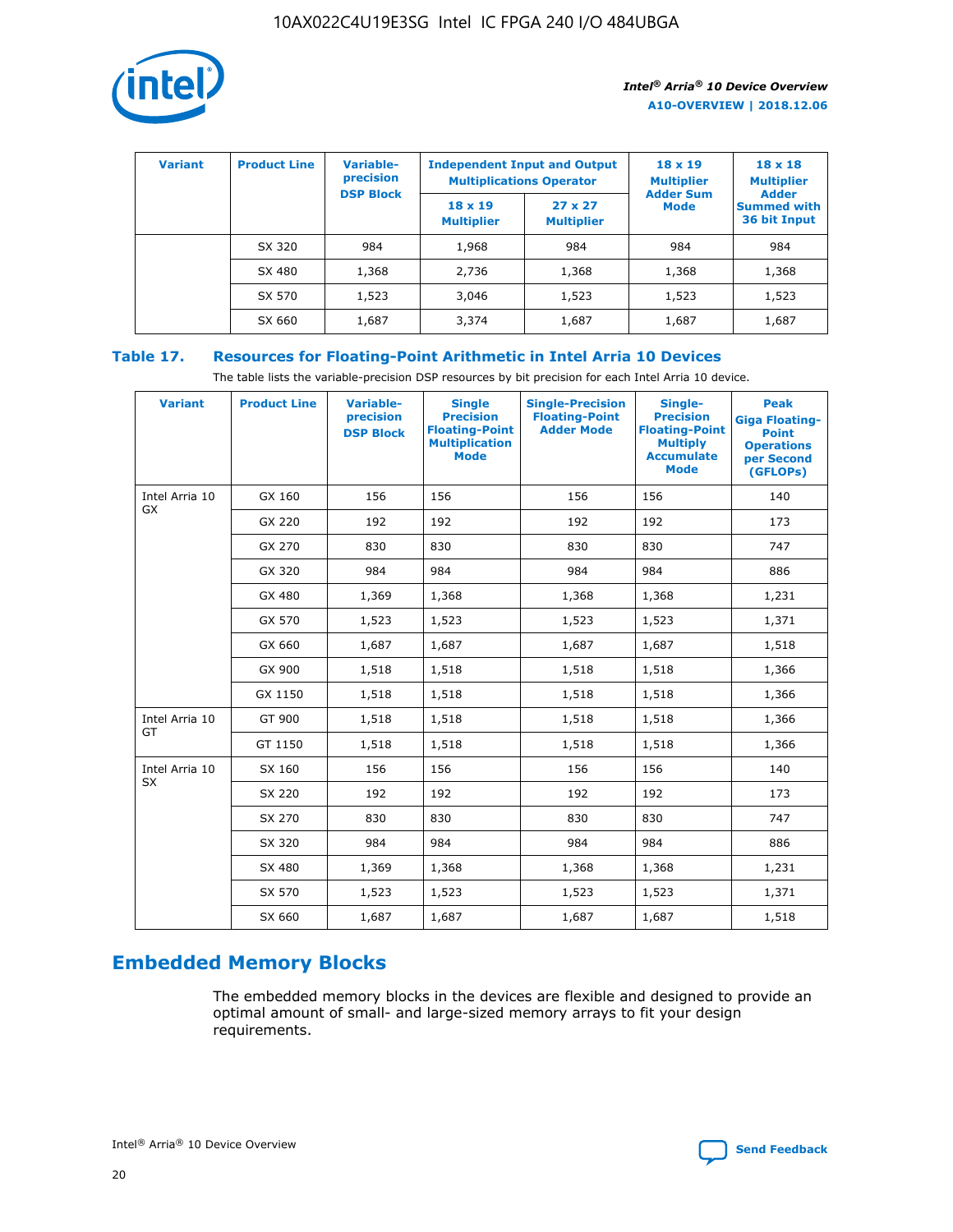

# **Types of Embedded Memory**

The Intel Arria 10 devices contain two types of memory blocks:

- 20 Kb M20K blocks—blocks of dedicated memory resources. The M20K blocks are ideal for larger memory arrays while still providing a large number of independent ports.
- 640 bit memory logic array blocks (MLABs)—enhanced memory blocks that are configured from dual-purpose logic array blocks (LABs). The MLABs are ideal for wide and shallow memory arrays. The MLABs are optimized for implementation of shift registers for digital signal processing (DSP) applications, wide and shallow FIFO buffers, and filter delay lines. Each MLAB is made up of ten adaptive logic modules (ALMs). In the Intel Arria 10 devices, you can configure these ALMs as ten 32 x 2 blocks, giving you one 32 x 20 simple dual-port SRAM block per MLAB.

# **Embedded Memory Capacity in Intel Arria 10 Devices**

|                   | <b>Product</b> |              | <b>M20K</b>         | <b>MLAB</b>  |                     | <b>Total RAM Bit</b> |
|-------------------|----------------|--------------|---------------------|--------------|---------------------|----------------------|
| <b>Variant</b>    | Line           | <b>Block</b> | <b>RAM Bit (Kb)</b> | <b>Block</b> | <b>RAM Bit (Kb)</b> | (Kb)                 |
| Intel Arria 10 GX | GX 160         | 440          | 8,800               | 1,680        | 1,050               | 9,850                |
|                   | GX 220         | 587          | 11,740              | 2,703        | 1,690               | 13,430               |
|                   | GX 270         | 750          | 15,000              | 3,922        | 2,452               | 17,452               |
|                   | GX 320         | 891          | 17,820              | 4,363        | 2,727               | 20,547               |
|                   | GX 480         | 1,431        | 28,620              | 6,662        | 4,164               | 32,784               |
|                   | GX 570         | 1,800        | 36,000              | 8,153        | 5,096               | 41,096               |
|                   | GX 660         | 2,131        | 42,620              | 9,260        | 5,788               | 48,408               |
|                   | GX 900         | 2,423        | 48,460              | 15,017       | 9,386               | 57,846               |
|                   | GX 1150        | 2,713        | 54,260              | 20,774       | 12,984              | 67,244               |
| Intel Arria 10 GT | GT 900         | 2,423        | 48,460              | 15,017       | 9,386               | 57,846               |
|                   | GT 1150        | 2,713        | 54,260              | 20,774       | 12,984              | 67,244               |
| Intel Arria 10 SX | SX 160         | 440          | 8,800               | 1,680        | 1,050               | 9,850                |
|                   | SX 220         | 587          | 11,740              | 2,703        | 1,690               | 13,430               |
|                   | SX 270         | 750          | 15,000              | 3,922        | 2,452               | 17,452               |
|                   | SX 320         | 891          | 17,820              | 4,363        | 2,727               | 20,547               |
|                   | SX 480         | 1,431        | 28,620              | 6,662        | 4,164               | 32,784               |
|                   | SX 570         | 1,800        | 36,000              | 8,153        | 5,096               | 41,096               |
|                   | SX 660         | 2,131        | 42,620              | 9,260        | 5,788               | 48,408               |

#### **Table 18. Embedded Memory Capacity and Distribution in Intel Arria 10 Devices**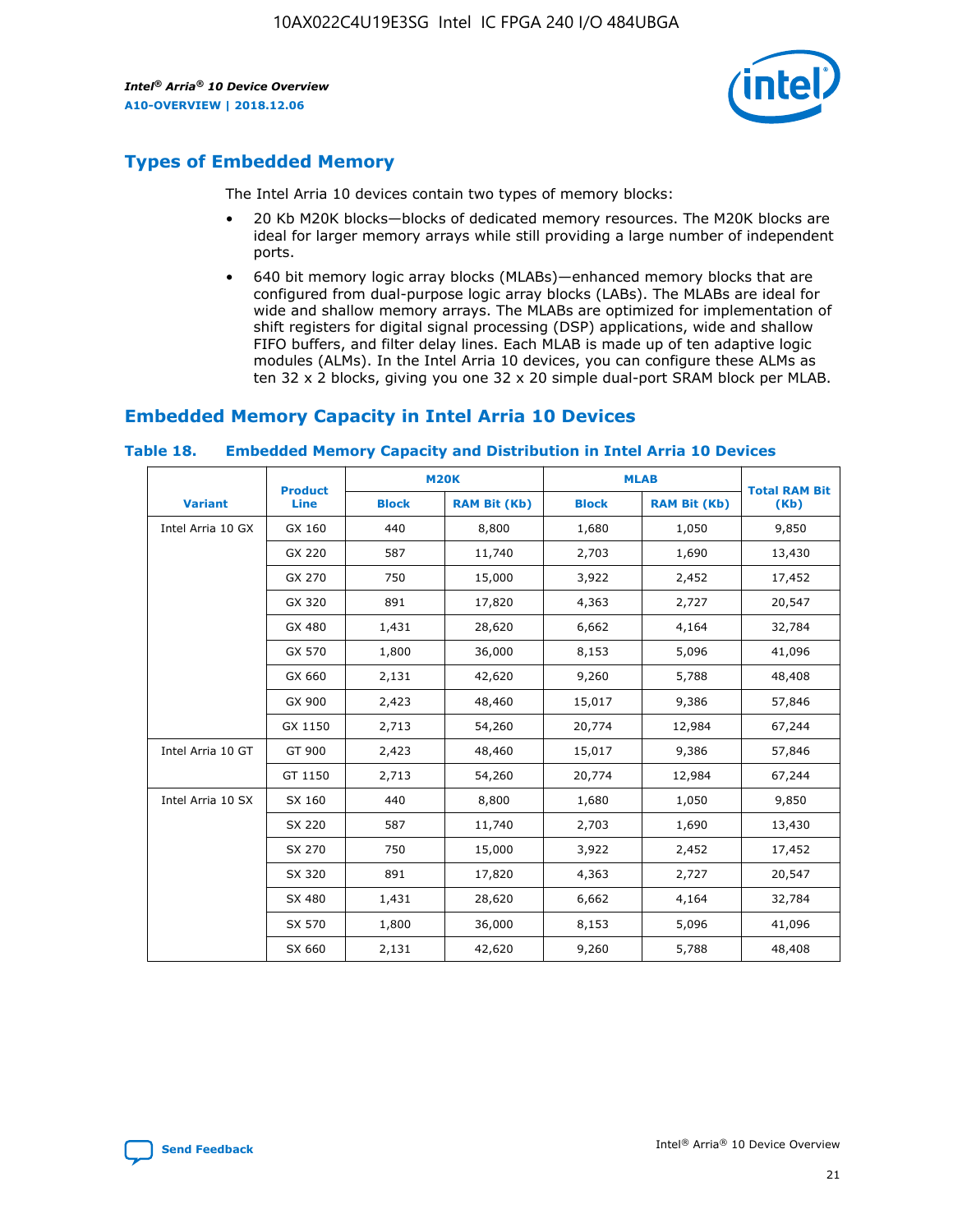

# **Embedded Memory Configurations for Single-port Mode**

### **Table 19. Single-port Embedded Memory Configurations for Intel Arria 10 Devices**

This table lists the maximum configurations supported for single-port RAM and ROM modes.

| <b>Memory Block</b> | Depth (bits) | <b>Programmable Width</b> |
|---------------------|--------------|---------------------------|
| MLAB                | 32           | x16, x18, or x20          |
|                     | 64(10)       | x8, x9, x10               |
| M20K                | 512          | x40, x32                  |
|                     | 1K           | x20, x16                  |
|                     | 2K           | x10, x8                   |
|                     | 4K           | x5, x4                    |
|                     | 8K           | x2                        |
|                     | 16K          | x1                        |

# **Clock Networks and PLL Clock Sources**

The clock network architecture is based on Intel's global, regional, and peripheral clock structure. This clock structure is supported by dedicated clock input pins, fractional clock synthesis PLLs, and integer I/O PLLs.

# **Clock Networks**

The Intel Arria 10 core clock networks are capable of up to 800 MHz fabric operation across the full industrial temperature range. For the external memory interface, the clock network supports the hard memory controller with speeds up to 2,400 Mbps in a quarter-rate transfer.

To reduce power consumption, the Intel Quartus Prime software identifies all unused sections of the clock network and powers them down.

# **Fractional Synthesis and I/O PLLs**

Intel Arria 10 devices contain up to 32 fractional synthesis PLLs and up to 16 I/O PLLs that are available for both specific and general purpose uses in the core:

- Fractional synthesis PLLs—located in the column adjacent to the transceiver blocks
- I/O PLLs—located in each bank of the 48 I/Os

### **Fractional Synthesis PLLs**

You can use the fractional synthesis PLLs to:

- Reduce the number of oscillators that are required on your board
- Reduce the number of clock pins that are used in the device by synthesizing multiple clock frequencies from a single reference clock source

<sup>(10)</sup> Supported through software emulation and consumes additional MLAB blocks.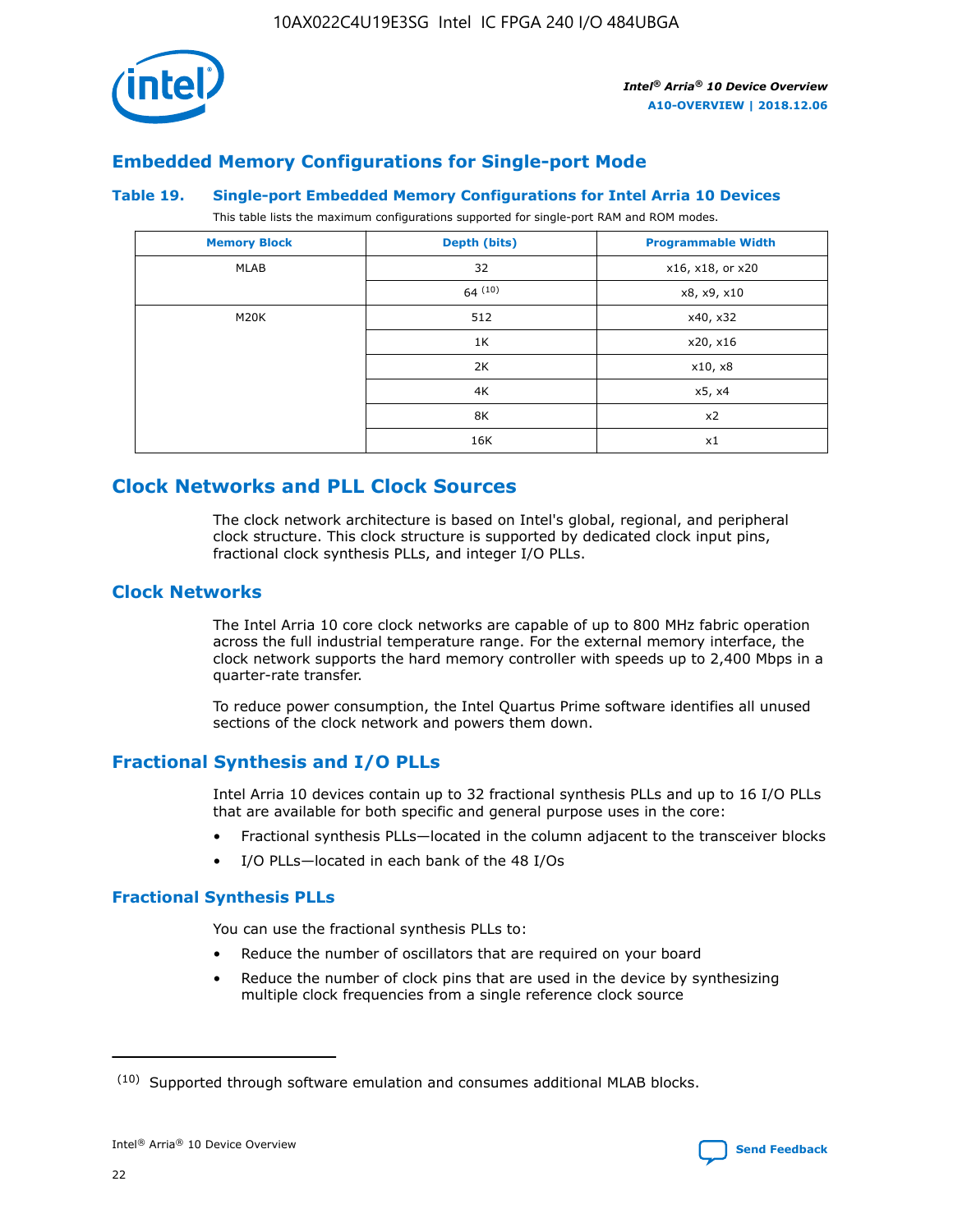

The fractional synthesis PLLs support the following features:

- Reference clock frequency synthesis for transceiver CMU and Advanced Transmit (ATX) PLLs
- Clock network delay compensation
- Zero-delay buffering
- Direct transmit clocking for transceivers
- Independently configurable into two modes:
	- Conventional integer mode equivalent to the general purpose PLL
	- Enhanced fractional mode with third order delta-sigma modulation
- PLL cascading

# **I/O PLLs**

The integer mode I/O PLLs are located in each bank of 48 I/Os. You can use the I/O PLLs to simplify the design of external memory and high-speed LVDS interfaces.

In each I/O bank, the I/O PLLs are adjacent to the hard memory controllers and LVDS SERDES. Because these PLLs are tightly coupled with the I/Os that need to use them, it makes it easier to close timing.

You can use the I/O PLLs for general purpose applications in the core such as clock network delay compensation and zero-delay buffering.

Intel Arria 10 devices support PLL-to-PLL cascading.

# **FPGA General Purpose I/O**

Intel Arria 10 devices offer highly configurable GPIOs. Each I/O bank contains 48 general purpose I/Os and a high-efficiency hard memory controller.

The following list describes the features of the GPIOs:

- Consist of 3 V I/Os for high-voltage application and LVDS I/Os for differential signaling
	- Up to two 3 V I/O banks, available in some devices, that support up to 3 V I/O standards
	- LVDS I/O banks that support up to 1.8 V I/O standards
- Support a wide range of single-ended and differential I/O interfaces
- LVDS speeds up to 1.6 Gbps
- Each LVDS pair of pins has differential input and output buffers, allowing you to configure the LVDS direction for each pair.
- Programmable bus hold and weak pull-up
- Programmable differential output voltage  $(V_{OD})$  and programmable pre-emphasis

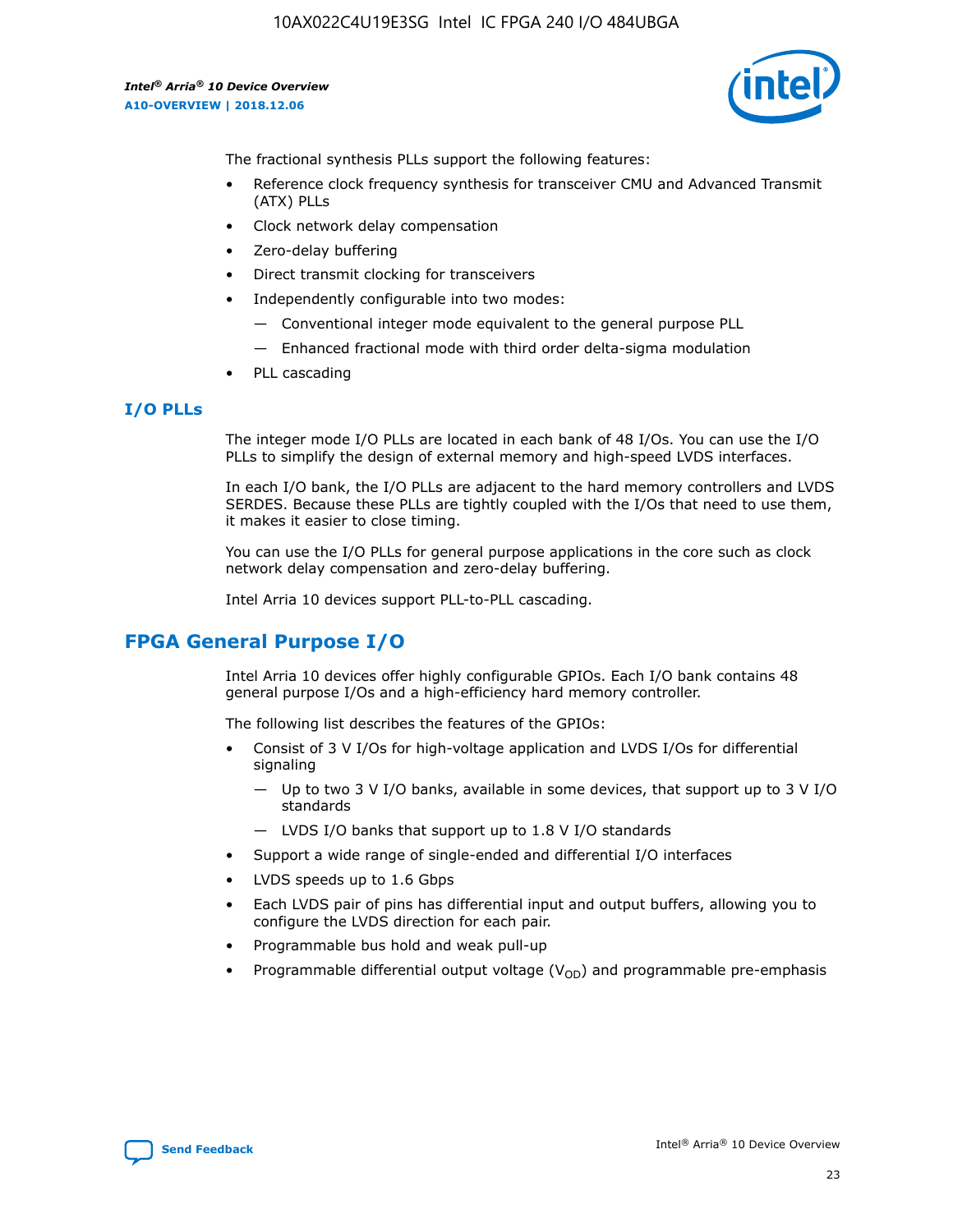

- Series (R<sub>S</sub>) and parallel (R<sub>T</sub>) on-chip termination (OCT) for all I/O banks with OCT calibration to limit the termination impedance variation
- On-chip dynamic termination that has the ability to swap between series and parallel termination, depending on whether there is read or write on a common bus for signal integrity
- Easy timing closure support using the hard read FIFO in the input register path, and delay-locked loop (DLL) delay chain with fine and coarse architecture

# **External Memory Interface**

Intel Arria 10 devices offer massive external memory bandwidth, with up to seven 32 bit DDR4 memory interfaces running at up to 2,400 Mbps. This bandwidth provides additional ease of design, lower power, and resource efficiencies of hardened highperformance memory controllers.

The memory interface within Intel Arria 10 FPGAs and SoCs delivers the highest performance and ease of use. You can configure up to a maximum width of 144 bits when using the hard or soft memory controllers. If required, you can bypass the hard memory controller and use a soft controller implemented in the user logic.

Each I/O contains a hardened DDR read/write path (PHY) capable of performing key memory interface functionality such as read/write leveling, FIFO buffering to lower latency and improve margin, timing calibration, and on-chip termination.

The timing calibration is aided by the inclusion of hard microcontrollers based on Intel's Nios® II technology, specifically tailored to control the calibration of multiple memory interfaces. This calibration allows the Intel Arria 10 device to compensate for any changes in process, voltage, or temperature either within the Intel Arria 10 device itself, or within the external memory device. The advanced calibration algorithms ensure maximum bandwidth and robust timing margin across all operating conditions.

In addition to parallel memory interfaces, Intel Arria 10 devices support serial memory technologies such as the Hybrid Memory Cube (HMC). The HMC is supported by the Intel Arria 10 high-speed serial transceivers which connect up to four HMC links, with each link running at data rates up to 15 Gbps.

### **Related Information**

#### [External Memory Interface Spec Estimator](http://www.altera.com/technology/memory/estimator/mem-emif-index.html)

Provides a parametric tool that allows you to find and compare the performance of the supported external memory interfaces in IntelFPGAs.

# **Memory Standards Supported by Intel Arria 10 Devices**

The I/Os are designed to provide high performance support for existing and emerging external memory standards.

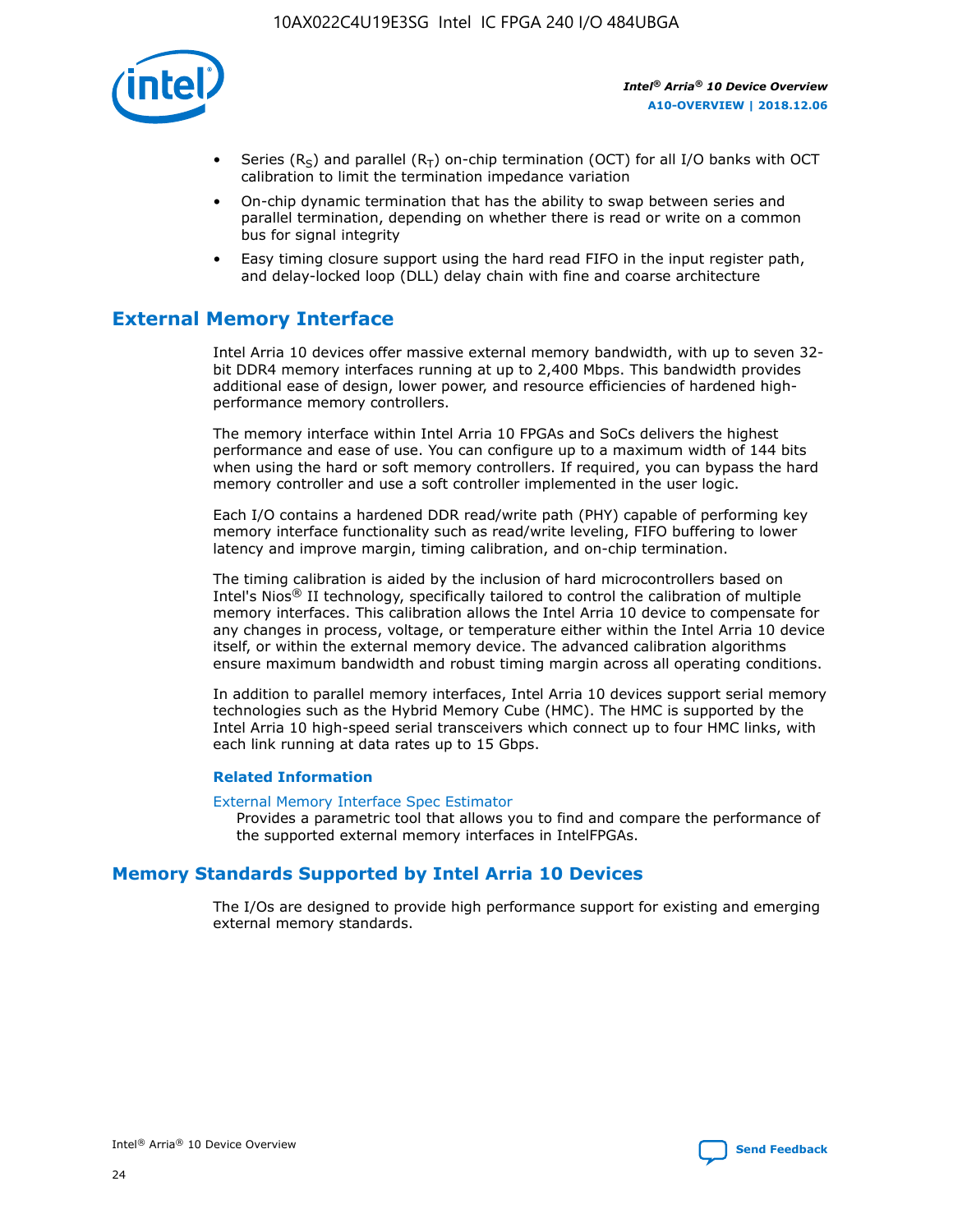

### **Table 20. Memory Standards Supported by the Hard Memory Controller**

This table lists the overall capability of the hard memory controller. For specific details, refer to the External Memory Interface Spec Estimator and Intel Arria 10 Device Datasheet.

| <b>Memory Standard</b> | <b>Rate Support</b> | <b>Ping Pong PHY Support</b> | <b>Maximum Frequency</b><br>(MHz) |
|------------------------|---------------------|------------------------------|-----------------------------------|
| <b>DDR4 SDRAM</b>      | Quarter rate        | Yes                          | 1,067                             |
|                        |                     |                              | 1,200                             |
| DDR3 SDRAM             | Half rate           | Yes                          | 533                               |
|                        |                     |                              | 667                               |
|                        | Quarter rate        | Yes                          | 1,067                             |
|                        |                     |                              | 1,067                             |
| <b>DDR3L SDRAM</b>     | Half rate           | Yes                          | 533                               |
|                        |                     |                              | 667                               |
|                        | Quarter rate        | Yes                          | 933                               |
|                        |                     |                              | 933                               |
| LPDDR3 SDRAM           | Half rate           |                              | 533                               |
|                        | Quarter rate        |                              | 800                               |

### **Table 21. Memory Standards Supported by the Soft Memory Controller**

| <b>Memory Standard</b>      | <b>Rate Support</b> | <b>Maximum Frequency</b><br>(MHz) |
|-----------------------------|---------------------|-----------------------------------|
| <b>RLDRAM 3 (11)</b>        | Quarter rate        | 1,200                             |
| ODR IV SRAM <sup>(11)</sup> | Quarter rate        | 1,067                             |
| <b>ODR II SRAM</b>          | Full rate           | 333                               |
|                             | Half rate           | 633                               |
| <b>ODR II+ SRAM</b>         | Full rate           | 333                               |
|                             | Half rate           | 633                               |
| <b>ODR II+ Xtreme SRAM</b>  | Full rate           | 333                               |
|                             | Half rate           | 633                               |

### **Table 22. Memory Standards Supported by the HPS Hard Memory Controller**

The hard processor system (HPS) is available in Intel Arria 10 SoC devices only.

| <b>Memory Standard</b> | <b>Rate Support</b> | <b>Maximum Frequency</b><br>(MHz) |
|------------------------|---------------------|-----------------------------------|
| <b>DDR4 SDRAM</b>      | Half rate           | 1,200                             |
| <b>DDR3 SDRAM</b>      | Half rate           | 1,067                             |
| <b>DDR3L SDRAM</b>     | Half rate           | 933                               |

<sup>(11)</sup> Intel Arria 10 devices support this external memory interface using hard PHY with soft memory controller.

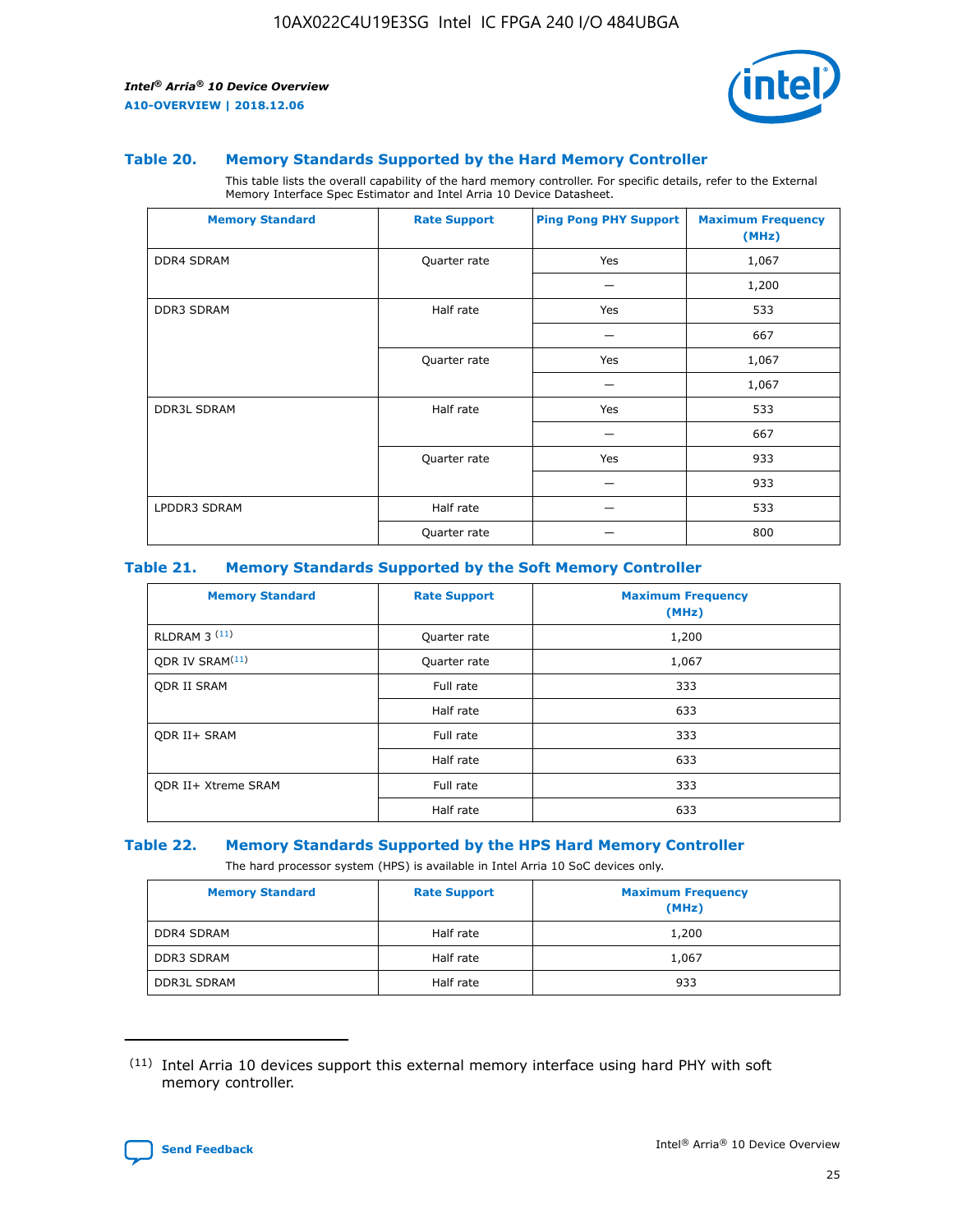

## **Related Information**

#### [Intel Arria 10 Device Datasheet](https://www.intel.com/content/www/us/en/programmable/documentation/mcn1413182292568.html#mcn1413182153340)

Lists the memory interface performance according to memory interface standards, rank or chip select configurations, and Intel Arria 10 device speed grades.

# **PCIe Gen1, Gen2, and Gen3 Hard IP**

Intel Arria 10 devices contain PCIe hard IP that is designed for performance and ease-of-use:

- Includes all layers of the PCIe stack—transaction, data link and physical layers.
- Supports PCIe Gen3, Gen2, and Gen1 Endpoint and Root Port in x1, x2, x4, or x8 lane configuration.
- Operates independently from the core logic—optional configuration via protocol (CvP) allows the PCIe link to power up and complete link training in less than 100 ms while the Intel Arria 10 device completes loading the programming file for the rest of the FPGA.
- Provides added functionality that makes it easier to support emerging features such as Single Root I/O Virtualization (SR-IOV) and optional protocol extensions.
- Provides improved end-to-end datapath protection using ECC.
- Supports FPGA configuration via protocol (CvP) using PCIe at Gen3, Gen2, or Gen1 speed.

#### **Related Information**

PCS Features on page 30

# **Enhanced PCS Hard IP for Interlaken and 10 Gbps Ethernet**

# **Interlaken Support**

The Intel Arria 10 enhanced PCS hard IP provides integrated Interlaken PCS supporting rates up to 25.8 Gbps per lane.

The Interlaken PCS is based on the proven functionality of the PCS developed for Intel's previous generation FPGAs, which demonstrated interoperability with Interlaken ASSP vendors and third-party IP suppliers. The Interlaken PCS is present in every transceiver channel in Intel Arria 10 devices.

### **Related Information**

PCS Features on page 30

# **10 Gbps Ethernet Support**

The Intel Arria 10 enhanced PCS hard IP supports 10GBASE-R PCS compliant with IEEE 802.3 10 Gbps Ethernet (10GbE). The integrated hard IP support for 10GbE and the 10 Gbps transceivers save external PHY cost, board space, and system power.

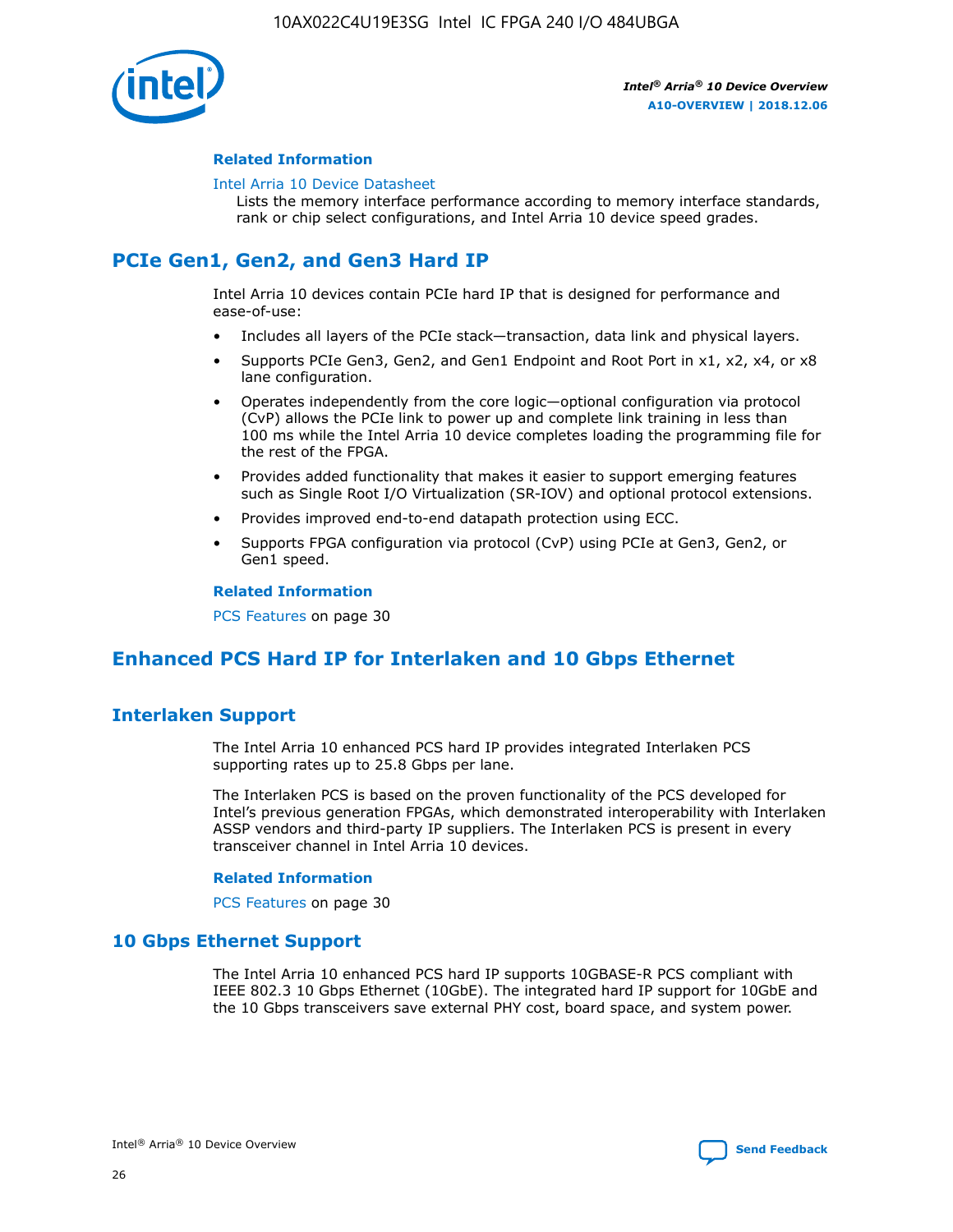

The scalable hard IP supports multiple independent 10GbE ports while using a single PLL for all the 10GBASE-R PCS instantiations, which saves on core logic resources and clock networks:

- Simplifies multiport 10GbE systems compared to XAUI interfaces that require an external XAUI-to-10G PHY.
- Incorporates Electronic Dispersion Compensation (EDC), which enables direct connection to standard 10 Gbps XFP and SFP+ pluggable optical modules.
- Supports backplane Ethernet applications and includes a hard 10GBASE-KR Forward Error Correction (FEC) circuit that you can use for 10 Gbps and 40 Gbps applications.

The 10 Gbps Ethernet PCS hard IP and 10GBASE-KR FEC are present in every transceiver channel.

#### **Related Information**

PCS Features on page 30

# **Low Power Serial Transceivers**

Intel Arria 10 FPGAs and SoCs include lowest power transceivers that deliver high bandwidth, throughput and low latency.

Intel Arria 10 devices deliver the industry's lowest power consumption per transceiver channel:

- 12.5 Gbps transceivers at as low as 242 mW
- 10 Gbps transceivers at as low as 168 mW
- 6 Gbps transceivers at as low as 117 mW

Intel Arria 10 transceivers support various data rates according to application:

- Chip-to-chip and chip-to-module applications—from 1 Gbps up to 25.8 Gbps
- Long reach and backplane applications—from 1 Gbps up to 12.5 with advanced adaptive equalization
- Critical power sensitive applications—from 1 Gbps up to 11.3 Gbps using lower power modes

The combination of 20 nm process technology and architectural advances provide the following benefits:

- Significant reduction in die area and power consumption
- Increase of up to two times in transceiver I/O density compared to previous generation devices while maintaining optimal signal integrity
- Up to 72 total transceiver channels—you can configure up to 6 of these channels to run as fast as 25.8 Gbps
- All channels feature continuous data rate support up to the maximum rated speed

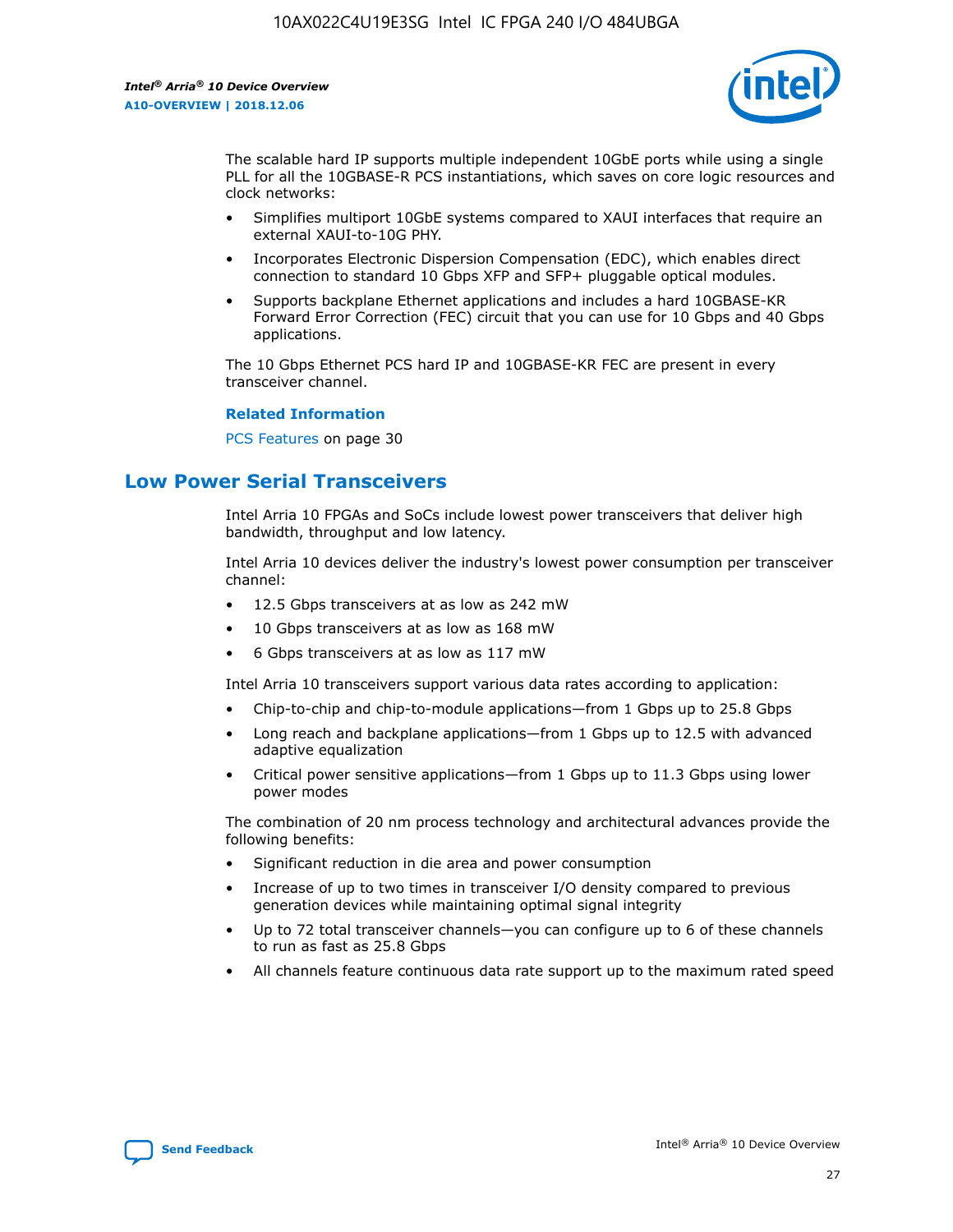

## Transceiver PMA TX/RX PCS ATX PLL Transceiver PMA TX/RX PCS fPLL Network Flexible Clock Distribution Network PCS Transceiver PMA TX/RX FPGA **Clock Distribution** Fabric PCS Transceiver PMA TX/RX ATX Flexible PLL PCS Transceiver PMA TX/RX ▲ fPLL Transceiver PMA TX/RX PCS 4

## **Figure 6. Intel Arria 10 Transceiver Block Architecture**

# **Transceiver Channels**

All transceiver channels feature a dedicated Physical Medium Attachment (PMA) and a hardened Physical Coding Sublayer (PCS).

- The PMA provides primary interfacing capabilities to physical channels.
- The PCS typically handles encoding/decoding, word alignment, and other preprocessing functions before transferring data to the FPGA core fabric.

A transceiver channel consists of a PMA and a PCS block. Most transceiver banks have 6 channels. There are some transceiver banks that contain only 3 channels.

A wide variety of bonded and non-bonded data rate configurations is possible using a highly configurable clock distribution network. Up to 80 independent transceiver data rates can be configured.

The following figures are graphical representations of top views of the silicon die, which correspond to reverse views for flip chip packages. Different Intel Arria 10 devices may have different floorplans than the ones shown in the figures.

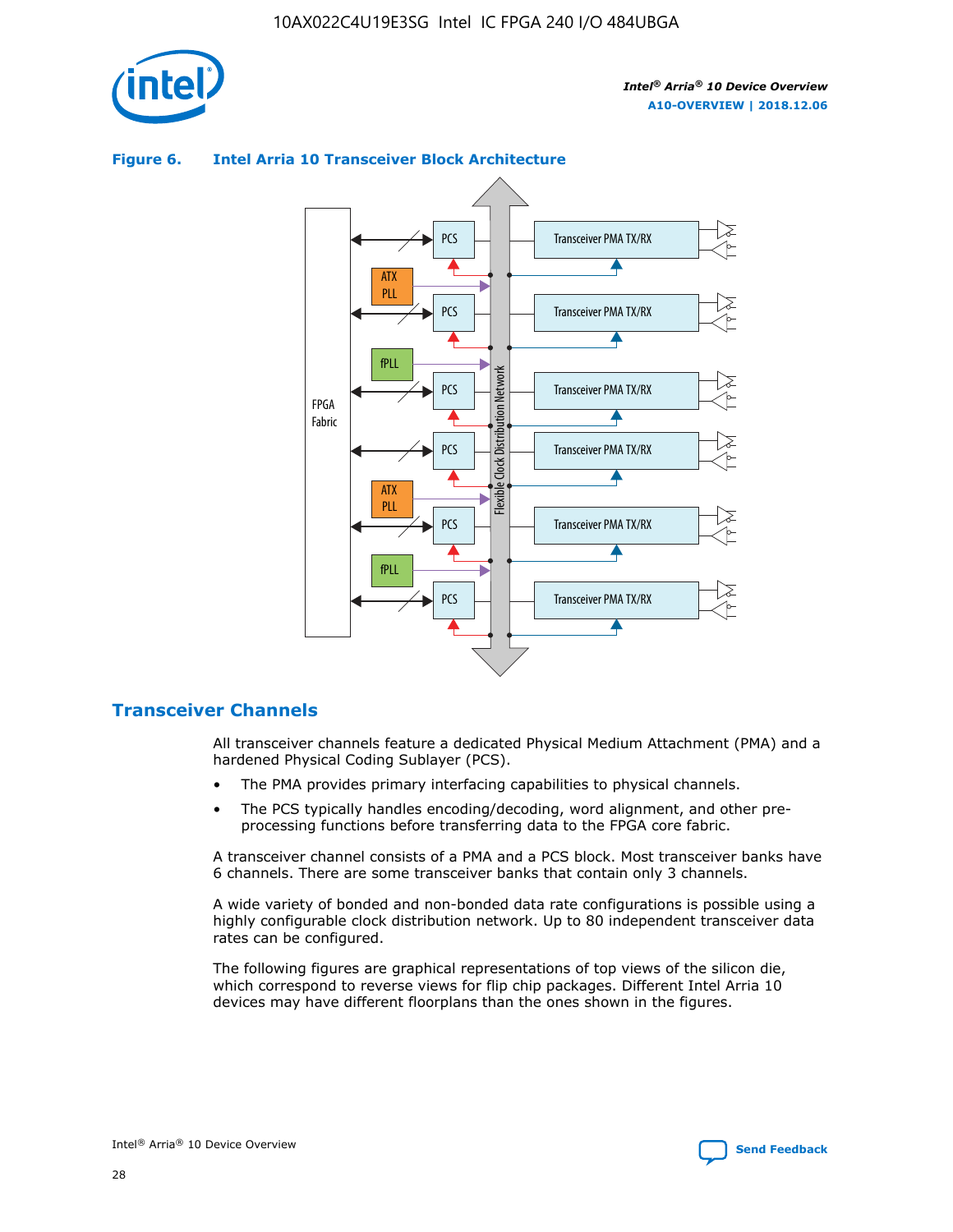

## **Figure 7. Device Chip Overview for Intel Arria 10 GX and GT Devices**





# **PMA Features**

Intel Arria 10 transceivers provide exceptional signal integrity at data rates up to 25.8 Gbps. Clocking options include ultra-low jitter ATX PLLs (LC tank based), clock multiplier unit (CMU) PLLs, and fractional PLLs.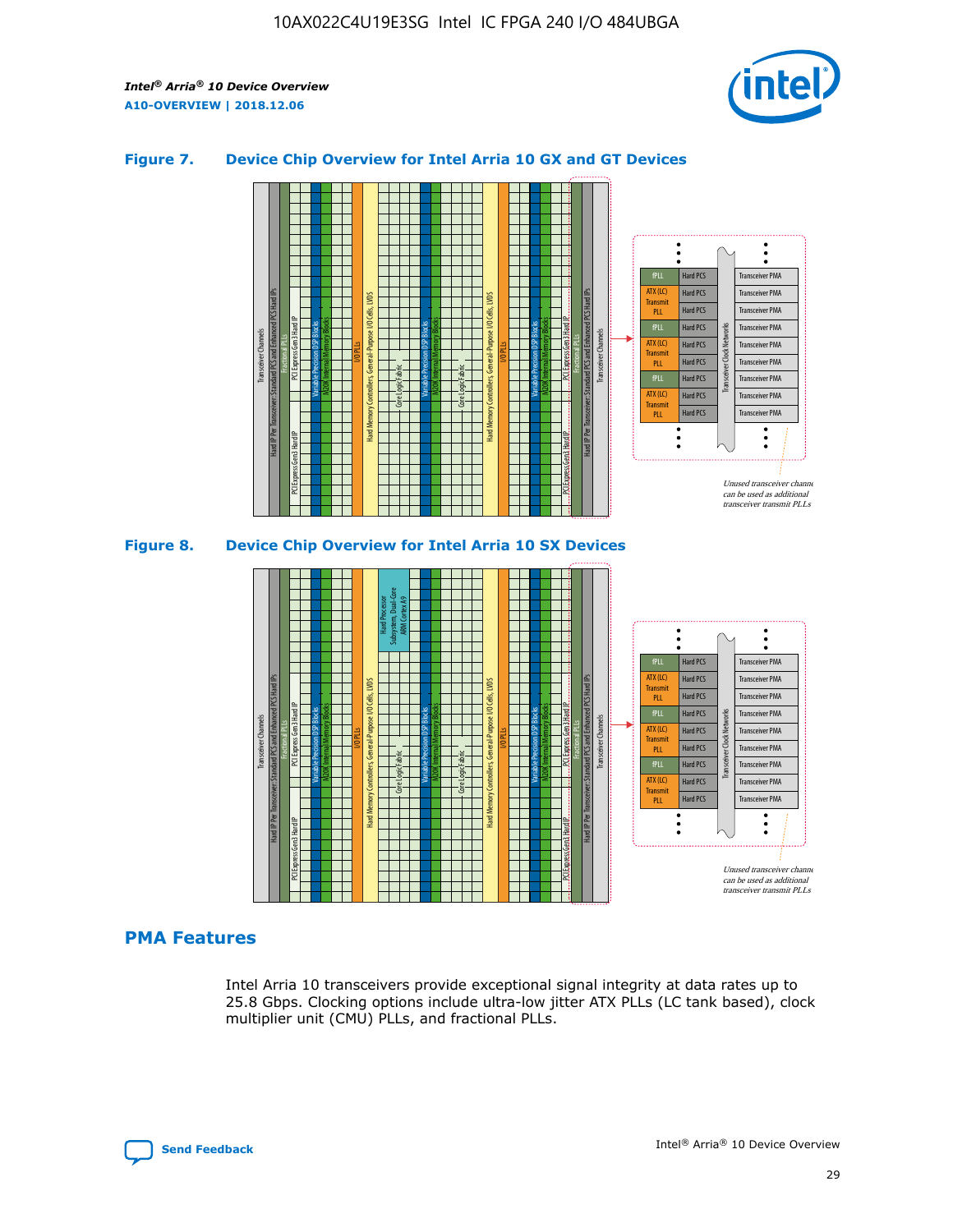

Each transceiver channel contains a channel PLL that can be used as the CMU PLL or clock data recovery (CDR) PLL. In CDR mode, the channel PLL recovers the receiver clock and data in the transceiver channel. Up to 80 independent data rates can be configured on a single Intel Arria 10 device.

## **Table 23. PMA Features of the Transceivers in Intel Arria 10 Devices**

| <b>Feature</b>                                             | <b>Capability</b>                                                                                                                                                                                                             |
|------------------------------------------------------------|-------------------------------------------------------------------------------------------------------------------------------------------------------------------------------------------------------------------------------|
| Chip-to-Chip Data Rates                                    | 1 Gbps to 17.4 Gbps (Intel Arria 10 GX devices)<br>1 Gbps to 25.8 Gbps (Intel Arria 10 GT devices)                                                                                                                            |
| Backplane Support                                          | Drive backplanes at data rates up to 12.5 Gbps                                                                                                                                                                                |
| <b>Optical Module Support</b>                              | SFP+/SFP, XFP, CXP, QSFP/QSFP28, CFP/CFP2/CFP4                                                                                                                                                                                |
| Cable Driving Support                                      | SFP+ Direct Attach, PCI Express over cable, eSATA                                                                                                                                                                             |
| Transmit Pre-Emphasis                                      | 4-tap transmit pre-emphasis and de-emphasis to compensate for system channel loss                                                                                                                                             |
| Continuous Time Linear<br>Equalizer (CTLE)                 | Dual mode, high-gain, and high-data rate, linear receive equalization to compensate for<br>system channel loss                                                                                                                |
| Decision Feedback Equalizer<br>(DFE)                       | 7-fixed and 4-floating tap DFE to equalize backplane channel loss in the presence of<br>crosstalk and noisy environments                                                                                                      |
| Variable Gain Amplifier                                    | Optimizes the signal amplitude prior to the CDR sampling and operates in fixed and<br>adaptive modes                                                                                                                          |
| Altera Digital Adaptive<br>Parametric Tuning (ADAPT)       | Fully digital adaptation engine to automatically adjust all link equalization parameters-<br>including CTLE, DFE, and variable gain amplifier blocks—that provide optimal link margin<br>without intervention from user logic |
| Precision Signal Integrity<br>Calibration Engine (PreSICE) | Hardened calibration controller to quickly calibrate all transceiver control parameters on<br>power-up, which provides the optimal signal integrity and jitter performance                                                    |
| Advanced Transmit (ATX)<br>PLL                             | Low jitter ATX (LC tank based) PLLs with continuous tuning range to cover a wide range of<br>standard and proprietary protocols                                                                                               |
| <b>Fractional PLLs</b>                                     | On-chip fractional frequency synthesizers to replace on-board crystal oscillators and reduce<br>system cost                                                                                                                   |
| Digitally Assisted Analog<br><b>CDR</b>                    | Superior jitter tolerance with fast lock time                                                                                                                                                                                 |
| <b>Dynamic Partial</b><br>Reconfiguration                  | Allows independent control of the Avalon memory-mapped interface of each transceiver<br>channel for the highest transceiver flexibility                                                                                       |
| Multiple PCS-PMA and PCS-<br>PLD interface widths          | 8-, 10-, 16-, 20-, 32-, 40-, or 64-bit interface widths for flexibility of deserialization width,<br>encoding, and reduced latency                                                                                            |

# **PCS Features**

This table summarizes the Intel Arria 10 transceiver PCS features. You can use the transceiver PCS to support a wide range of protocols ranging from 1 Gbps to 25.8 Gbps.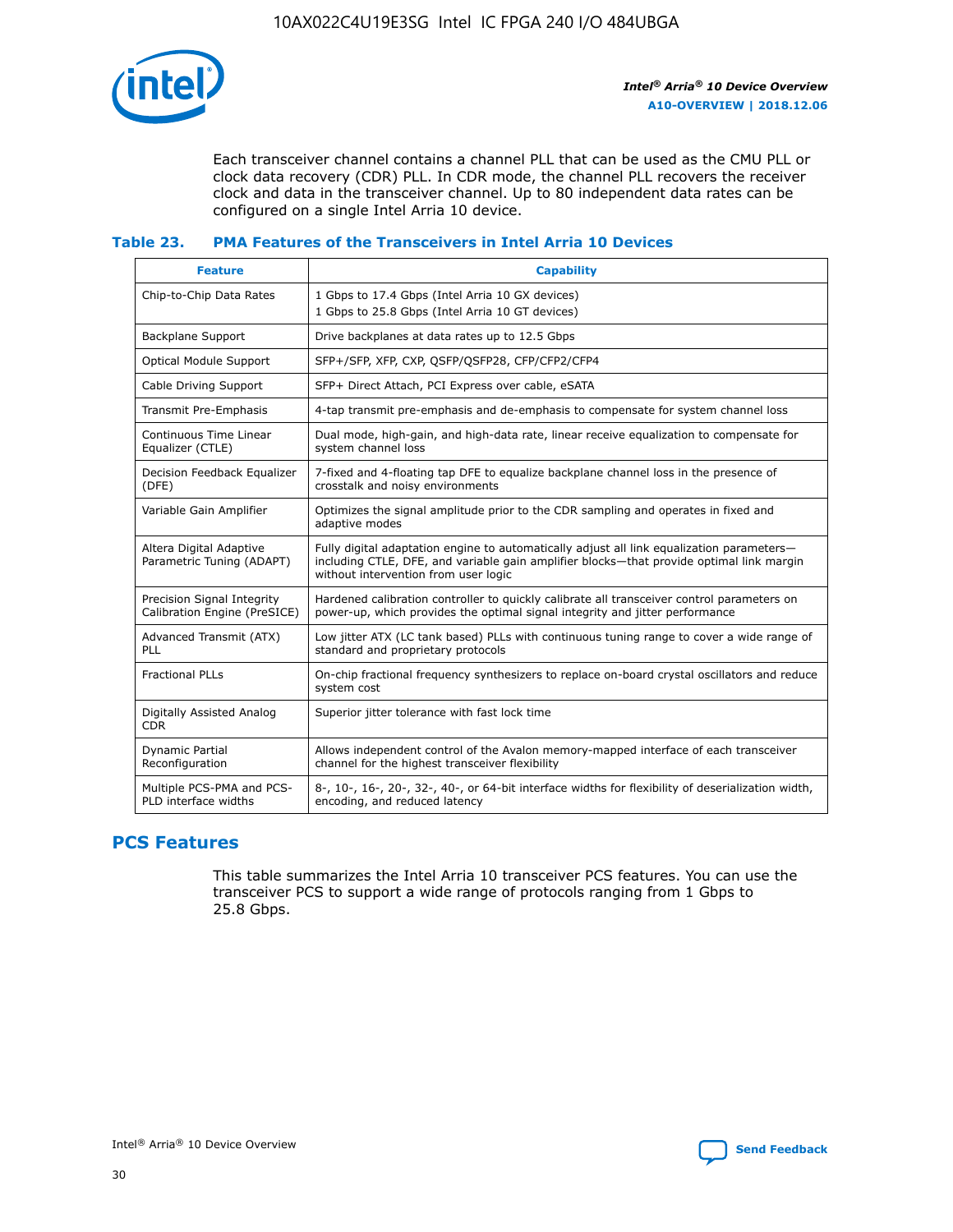

| <b>PCS</b>          | <b>Description</b>                                                                                                                                                                                                                                                                                                                                                                                             |
|---------------------|----------------------------------------------------------------------------------------------------------------------------------------------------------------------------------------------------------------------------------------------------------------------------------------------------------------------------------------------------------------------------------------------------------------|
| Standard PCS        | Operates at a data rate up to 12 Gbps<br>Supports protocols such as PCI-Express, CPRI 4.2+, GigE, IEEE 1588 in Hard PCS<br>Implements other protocols using Basic/Custom (Standard PCS) transceiver<br>configuration rules.                                                                                                                                                                                    |
| <b>Enhanced PCS</b> | Performs functions common to most serial data industry standards, such as word<br>alignment, encoding/decoding, and framing, before data is sent or received off-chip<br>through the PMA<br>• Handles data transfer to and from the FPGA fabric<br>Handles data transfer internally to and from the PMA<br>Provides frequency compensation<br>Performs channel bonding for multi-channel low skew applications |
| PCIe Gen3 PCS       | Supports the seamless switching of Data and Clock between the Gen1, Gen2, and Gen3<br>data rates<br>Provides support for PIPE 3.0 features<br>Supports the PIPE interface with the Hard IP enabled, as well as with the Hard IP<br>bypassed                                                                                                                                                                    |

#### **Related Information**

- PCIe Gen1, Gen2, and Gen3 Hard IP on page 26
- Interlaken Support on page 26
- 10 Gbps Ethernet Support on page 26

# **PCS Protocol Support**

This table lists some of the protocols supported by the Intel Arria 10 transceiver PCS. For more information about the blocks in the transmitter and receiver data paths, refer to the related information.

| <b>Protocol</b>                                 | <b>Data Rate</b><br>(Gbps) | <b>Transceiver IP</b>       | <b>PCS Support</b>                      |
|-------------------------------------------------|----------------------------|-----------------------------|-----------------------------------------|
| PCIe Gen3 x1, x2, x4, x8                        | 8.0                        | Native PHY (PIPE)           | Standard PCS and PCIe<br>Gen3 PCS       |
| PCIe Gen2 x1, x2, x4, x8                        | 5.0                        | Native PHY (PIPE)           | <b>Standard PCS</b>                     |
| PCIe Gen1 x1, x2, x4, x8                        | 2.5                        | Native PHY (PIPE)           | Standard PCS                            |
| 1000BASE-X Gigabit Ethernet                     | 1.25                       | Native PHY                  | <b>Standard PCS</b>                     |
| 1000BASE-X Gigabit Ethernet with<br>IEEE 1588v2 | 1.25                       | Native PHY                  | Standard PCS                            |
| 10GBASE-R                                       | 10.3125                    | Native PHY                  | <b>Enhanced PCS</b>                     |
| 10GBASE-R with IEEE 1588v2                      | 10.3125                    | Native PHY                  | <b>Enhanced PCS</b>                     |
| 10GBASE-R with KR FEC                           | 10.3125                    | Native PHY                  | <b>Enhanced PCS</b>                     |
| 10GBASE-KR and 1000BASE-X                       | 10.3125                    | 1G/10GbE and 10GBASE-KR PHY | Standard PCS and<br><b>Enhanced PCS</b> |
| Interlaken (CEI-6G/11G)                         | 3.125 to 17.4              | Native PHY                  | <b>Enhanced PCS</b>                     |
| SFI-S/SFI-5.2                                   | 11.2                       | Native PHY                  | <b>Enhanced PCS</b>                     |
| $10G$ SDI                                       | 10.692                     | Native PHY                  | <b>Enhanced PCS</b>                     |
|                                                 |                            |                             | continued                               |

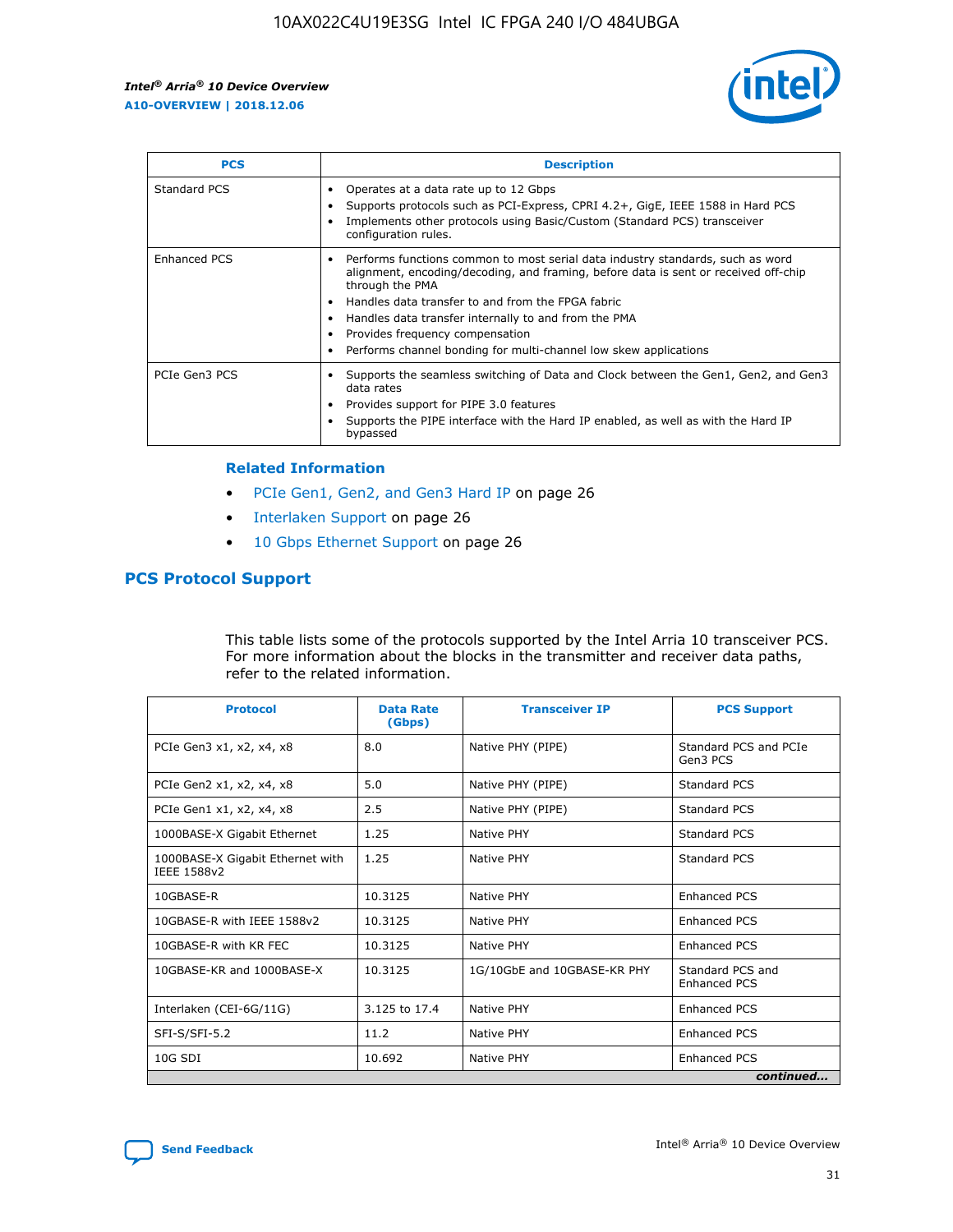

| <b>Protocol</b>      | <b>Data Rate</b><br>(Gbps) | <b>Transceiver IP</b> | <b>PCS Support</b> |
|----------------------|----------------------------|-----------------------|--------------------|
| CPRI 6.0 (64B/66B)   | 0.6144 to<br>10.1376       | Native PHY            | Enhanced PCS       |
| CPRI 4.2 (8B/10B)    | $0.6144$ to<br>9.8304      | Native PHY            | Standard PCS       |
| OBSAI RP3 v4.2       | 0.6144 to 6.144            | Native PHY            | Standard PCS       |
| SD-SDI/HD-SDI/3G-SDI | $0.143(12)$ to<br>2.97     | Native PHY            | Standard PCS       |

# **Related Information**

#### [Intel Arria 10 Transceiver PHY User Guide](https://www.intel.com/content/www/us/en/programmable/documentation/nik1398707230472.html#nik1398707091164)

Provides more information about the supported transceiver protocols and PHY IP, the PMA architecture, and the standard, enhanced, and PCIe Gen3 PCS architecture.

# **SoC with Hard Processor System**

Each SoC device combines an FPGA fabric and a hard processor system (HPS) in a single device. This combination delivers the flexibility of programmable logic with the power and cost savings of hard IP in these ways:

- Reduces board space, system power, and bill of materials cost by eliminating a discrete embedded processor
- Allows you to differentiate the end product in both hardware and software, and to support virtually any interface standard
- Extends the product life and revenue through in-field hardware and software updates

 $(12)$  The 0.143 Gbps data rate is supported using oversampling of user logic that you must implement in the FPGA fabric.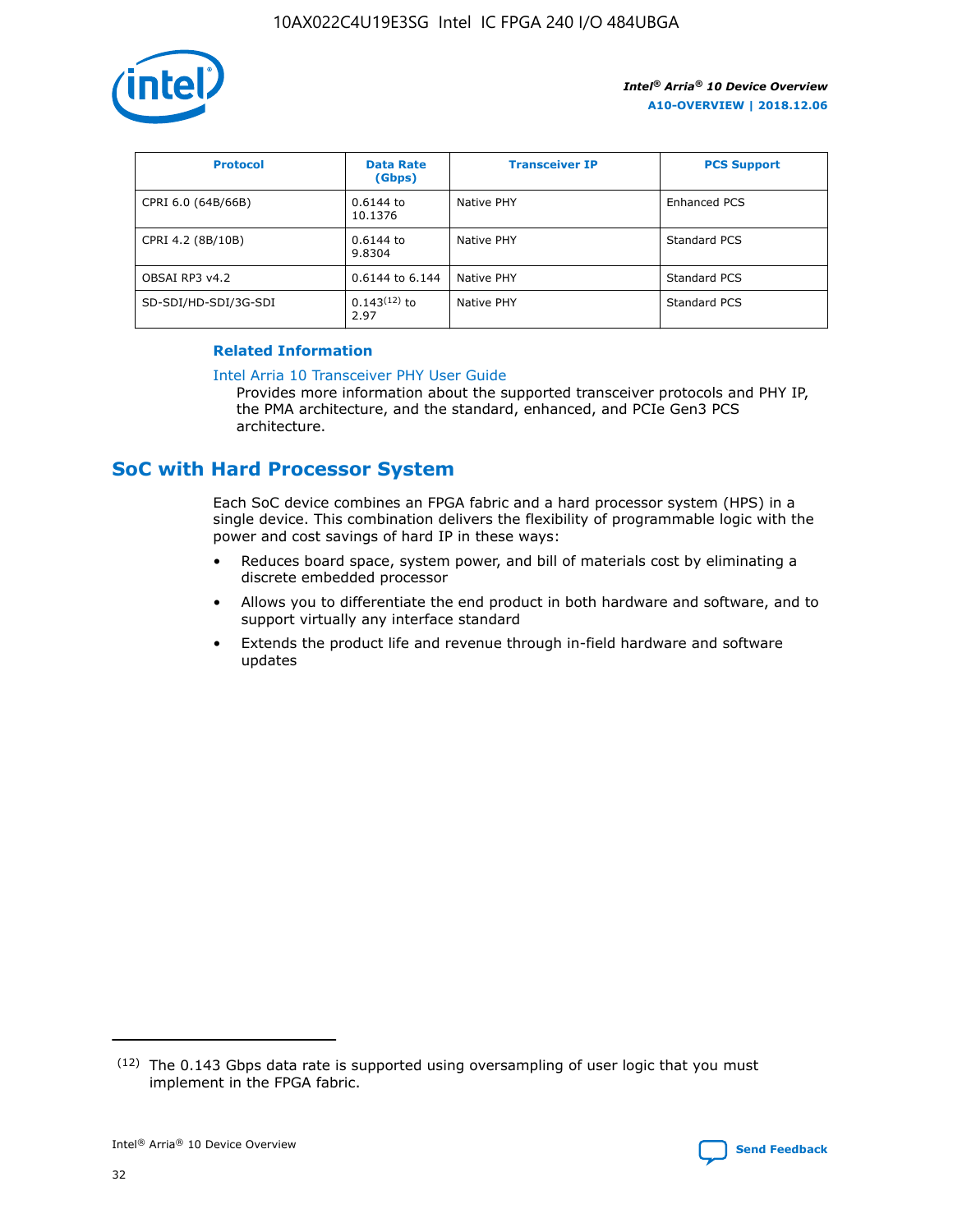

#### **Figure 9. HPS Block Diagram**

This figure shows a block diagram of the HPS with the dual ARM Cortex-A9 MPCore processor.



# **Key Advantages of 20-nm HPS**

The 20-nm HPS strikes a balance between enabling maximum software compatibility with 28-nm SoCs while still improving upon the 28-nm HPS architecture. These improvements address the requirements of the next generation target markets such as wireless and wireline communications, compute and storage equipment, broadcast and military in terms of performance, memory bandwidth, connectivity via backplane and security.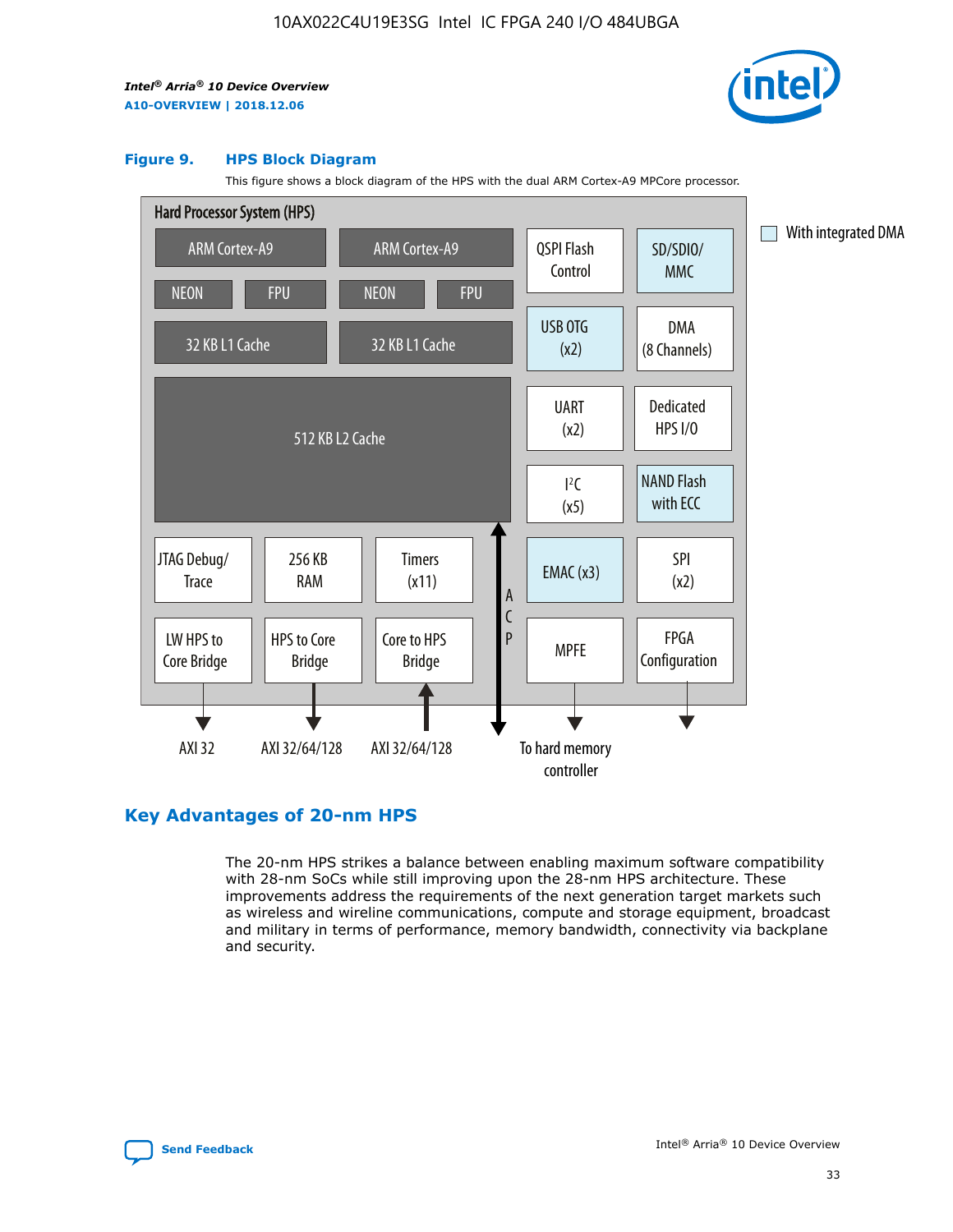

## **Table 24. Improvements in 20 nm HPS**

This table lists the key improvements of the 20 nm HPS compared to the 28 nm HPS.

| Advantages/<br><b>Improvements</b>                          | <b>Description</b>                                                                                                                                                                                                                                                                                                                                                                                                                                                                                                                                                                                                                                                                                                                                                                                                                                                                                                                                |
|-------------------------------------------------------------|---------------------------------------------------------------------------------------------------------------------------------------------------------------------------------------------------------------------------------------------------------------------------------------------------------------------------------------------------------------------------------------------------------------------------------------------------------------------------------------------------------------------------------------------------------------------------------------------------------------------------------------------------------------------------------------------------------------------------------------------------------------------------------------------------------------------------------------------------------------------------------------------------------------------------------------------------|
| Increased performance and<br>overdrive capability           | While the nominal processor frequency is 1.2 GHz, the 20 nm HPS offers an "overdrive"<br>feature which enables a higher processor operating frequency. This requires a higher supply<br>voltage value that is unique to the HPS and may require a separate regulator.                                                                                                                                                                                                                                                                                                                                                                                                                                                                                                                                                                                                                                                                             |
| Increased processor memory<br>bandwidth and DDR4<br>support | Up to 64-bit DDR4 memory at 2,400 Mbps support is available for the processor. The hard<br>memory controller for the HPS comprises a multi-port front end that manages connections<br>to a single port memory controller. The multi-port front end allows logic core and the HPS<br>to share ports and thereby the available bandwidth of the memory controller.                                                                                                                                                                                                                                                                                                                                                                                                                                                                                                                                                                                  |
| Flexible I/O sharing                                        | An advanced I/O pin muxing scheme allows improved sharing of I/O between the HPS and<br>the core logic. The following types of I/O are available for SoC:<br>$\bullet$<br>17 dedicated I/Os-physically located inside the HPS block and are not accessible to<br>logic within the core. The 17 dedicated I/Os are used for HPS clock, resets, and<br>interfacing with boot devices, QSPI, and SD/MMC.<br>48 direct shared I/O-located closest to the HPS block and are ideal for high speed HPS<br>$\bullet$<br>peripherals such as EMAC, USB, and others. There is one bank of 48 I/Os that supports<br>direct sharing where the 48 I/Os can be shared 12 I/Os at a time.<br>Standard (shared) I/O-all standard I/Os can be shared by the HPS peripherals and any<br>logic within the core. For designs where more than 48 I/Os are required to fully use all<br>the peripherals in the HPS, these I/Os can be connected through the core logic. |
| <b>EMAC</b> core                                            | Three EMAC cores are available in the HPS. The EMAC cores enable an application to<br>support two redundant Ethernet connections; for example, backplane, or two EMAC cores<br>for managing IEEE 1588 time stamp information while allowing a third EMAC core for debug<br>and configuration. All three EMACs can potentially share the same time stamps, simplifying<br>the 1588 time stamping implementation. A new serial time stamp interface allows core<br>logic to access and read the time stamp values. The integrated EMAC controllers can be<br>connected to external Ethernet PHY through the provided MDIO or I <sup>2</sup> C interface.                                                                                                                                                                                                                                                                                            |
| On-chip memory                                              | The on-chip memory is updated to 256 KB support and can support larger data sets and<br>real time algorithms.                                                                                                                                                                                                                                                                                                                                                                                                                                                                                                                                                                                                                                                                                                                                                                                                                                     |
| <b>ECC</b> enhancements                                     | Improvements in L2 Cache ECC management allow identification of errors down to the<br>address level. ECC enhancements also enable improved error injection and status reporting<br>via the introduction of new memory mapped access to syndrome and data signals.                                                                                                                                                                                                                                                                                                                                                                                                                                                                                                                                                                                                                                                                                 |
| HPS to FPGA Interconnect<br>Backbone                        | Although the HPS and the Logic Core can operate independently, they are tightly coupled<br>via a high-bandwidth system interconnect built from high-performance ARM AMBA AXI bus<br>bridges. IP bus masters in the FPGA fabric have access to HPS bus slaves via the FPGA-to-<br>HPS interconnect. Similarly, HPS bus masters have access to bus slaves in the core fabric<br>via the HPS-to-FPGA bridge. Both bridges are AMBA AXI-3 compliant and support<br>simultaneous read and write transactions. Up to three masters within the core fabric can<br>share the HPS SDRAM controller with the processor. Additionally, the processor can be used<br>to configure the core fabric under program control via a dedicated 32-bit configuration port.                                                                                                                                                                                            |
| FPGA configuration and HPS<br>booting                       | The FPGA fabric and HPS in the SoCs are powered independently. You can reduce the clock<br>frequencies or gate the clocks to reduce dynamic power.<br>You can configure the FPGA fabric and boot the HPS independently, in any order, providing<br>you with more design flexibility.                                                                                                                                                                                                                                                                                                                                                                                                                                                                                                                                                                                                                                                              |
| Security                                                    | New security features have been introduced for anti-tamper management, secure boot,<br>encryption (AES), and authentication (SHA).                                                                                                                                                                                                                                                                                                                                                                                                                                                                                                                                                                                                                                                                                                                                                                                                                |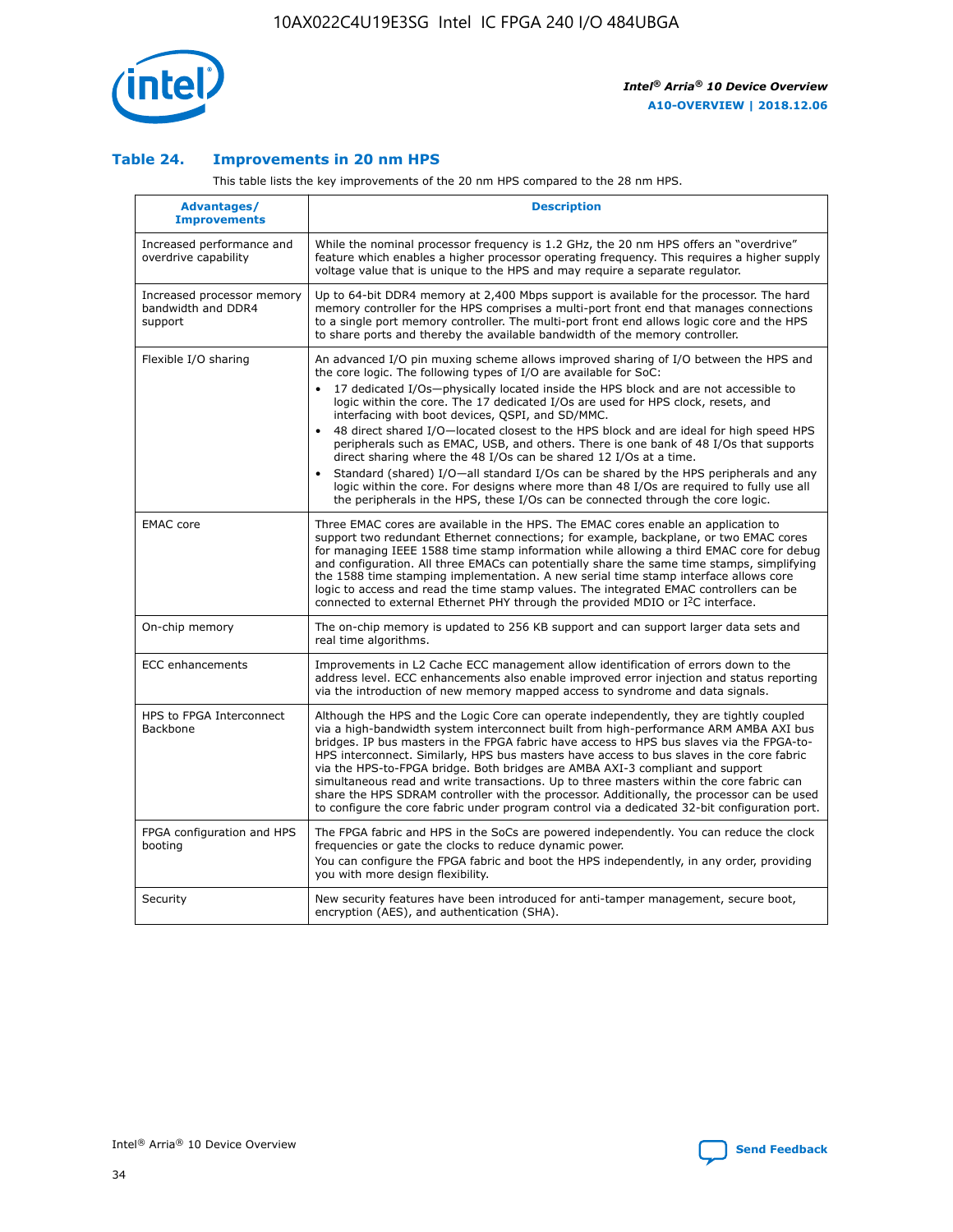

# **Features of the HPS**

The HPS has the following features:

- 1.2-GHz, dual-core ARM Cortex-A9 MPCore processor with up to 1.5-GHz via overdrive
	- ARMv7-A architecture that runs 32-bit ARM instructions, 16-bit and 32-bit Thumb instructions, and 8-bit Java byte codes in Jazelle style
	- Superscalar, variable length, out-of-order pipeline with dynamic branch prediction
	- Instruction Efficiency 2.5 MIPS/MHz, which provides total performance of 7500 MIPS at 1.5 GHz
- Each processor core includes:
	- 32 KB of L1 instruction cache, 32 KB of L1 data cache
	- Single- and double-precision floating-point unit and NEON media engine
	- CoreSight debug and trace technology
	- Snoop Control Unit (SCU) and Acceleration Coherency Port (ACP)
- 512 KB of shared L2 cache
- 256 KB of scratch RAM
- Hard memory controller with support for DDR3, DDR4 and optional error correction code (ECC) support
- Multiport Front End (MPFE) Scheduler interface to the hard memory controller
- 8-channel direct memory access (DMA) controller
- QSPI flash controller with SIO, DIO, QIO SPI Flash support
- NAND flash controller (ONFI 1.0 or later) with DMA and ECC support, updated to support 8 and 16-bit Flash devices and new command DMA to offload CPU for fast power down recovery
- Updated SD/SDIO/MMC controller to eMMC 4.5 with DMA with CE-ATA digital command support
- 3 10/100/1000 Ethernet media access control (MAC) with DMA
- 2 USB On-the-Go (OTG) controllers with DMA
- $\bullet$  5 I<sup>2</sup>C controllers (3 can be used by EMAC for MIO to external PHY)
- 2 UART 16550 Compatible controllers
- 4 serial peripheral interfaces (SPI) (2 Master, 2 Slaves)
- 62 programmable general-purpose I/Os, which includes 48 direct share I/Os that allows the HPS peripherals to connect directly to the FPGA I/Os
- 7 general-purpose timers
- 4 watchdog timers
- Anti-tamper, Secure Boot, Encryption (AES) and Authentication (SHA)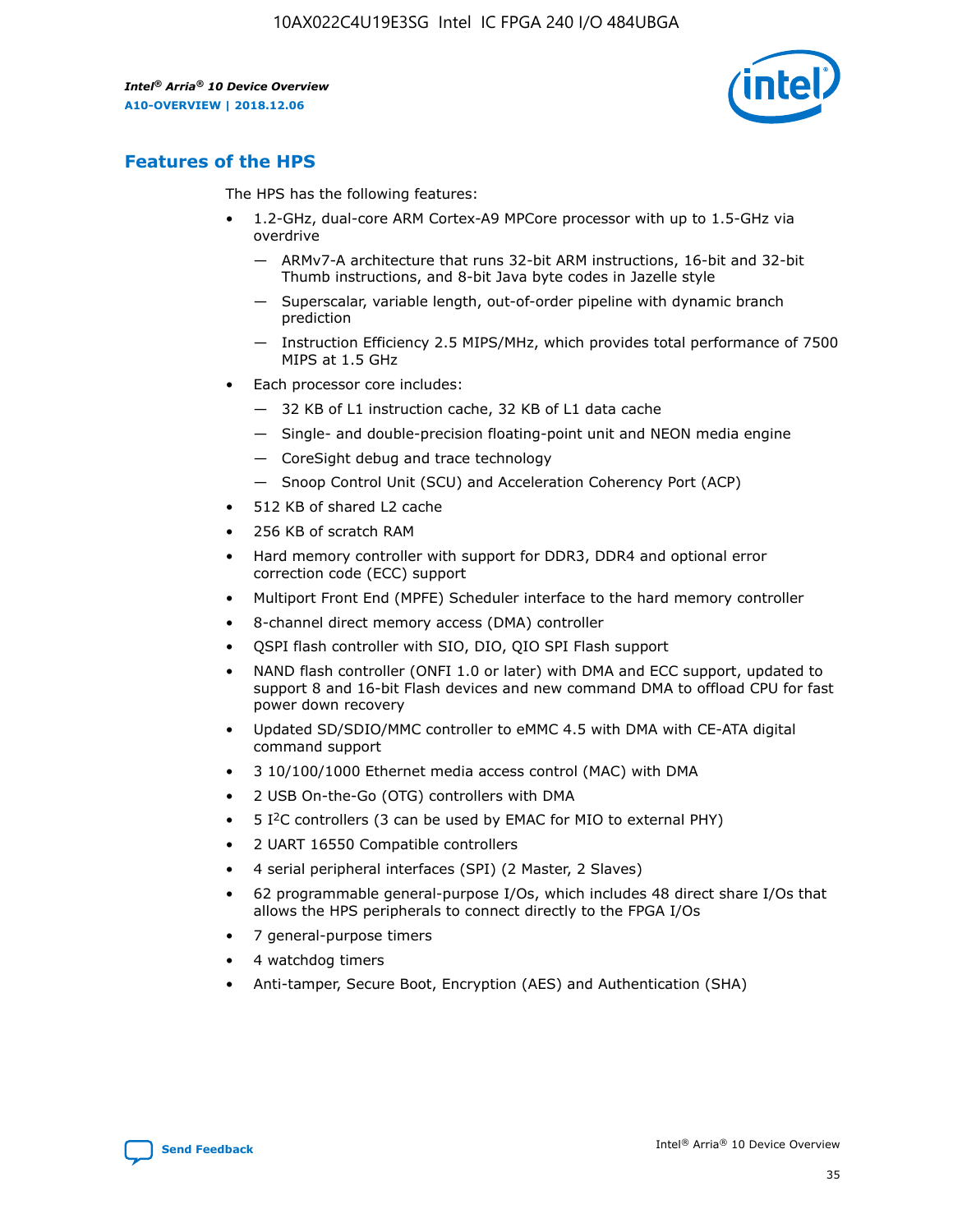

# **System Peripherals and Debug Access Port**

Each Ethernet MAC, USB OTG, NAND flash controller, and SD/MMC controller module has an integrated DMA controller. For modules without an integrated DMA controller, an additional DMA controller module provides up to eight channels of high-bandwidth data transfers. Peripherals that communicate off-chip are multiplexed with other peripherals at the HPS pin level. This allows you to choose which peripherals interface with other devices on your PCB.

The debug access port provides interfaces to industry standard JTAG debug probes and supports ARM CoreSight debug and core traces to facilitate software development.

#### **HPS–FPGA AXI Bridges**

The HPS–FPGA bridges, which support the Advanced Microcontroller Bus Architecture (AMBA) Advanced eXtensible Interface (AXI™) specifications, consist of the following bridges:

- FPGA-to-HPS AMBA AXI bridge—a high-performance bus supporting 32, 64, and 128 bit data widths that allows the FPGA fabric to issue transactions to slaves in the HPS.
- HPS-to-FPGA Avalon/AMBA AXI bridge—a high-performance bus supporting 32, 64, and 128 bit data widths that allows the HPS to issue transactions to slaves in the FPGA fabric.
- Lightweight HPS-to-FPGA AXI bridge—a lower latency 32 bit width bus that allows the HPS to issue transactions to soft peripherals in the FPGA fabric. This bridge is primarily used for control and status register (CSR) accesses to peripherals in the FPGA fabric.

The HPS–FPGA AXI bridges allow masters in the FPGA fabric to communicate with slaves in the HPS logic, and vice versa. For example, the HPS-to-FPGA AXI bridge allows you to share memories instantiated in the FPGA fabric with one or both microprocessors in the HPS, while the FPGA-to-HPS AXI bridge allows logic in the FPGA fabric to access the memory and peripherals in the HPS.

Each HPS–FPGA bridge also provides asynchronous clock crossing for data transferred between the FPGA fabric and the HPS.

#### **HPS SDRAM Controller Subsystem**

The HPS SDRAM controller subsystem contains a multiport SDRAM controller and DDR PHY that are shared between the FPGA fabric (through the FPGA-to-HPS SDRAM interface), the level 2 (L2) cache, and the level 3 (L3) system interconnect. The FPGA-to-HPS SDRAM interface supports AMBA AXI and Avalon® Memory-Mapped (Avalon-MM) interface standards, and provides up to six individual ports for access by masters implemented in the FPGA fabric.

The HPS SDRAM controller supports up to 3 masters (command ports), 3x 64-bit read data ports and 3x 64-bit write data ports.

To maximize memory performance, the SDRAM controller subsystem supports command and data reordering, deficit round-robin arbitration with aging, and high-priority bypass features.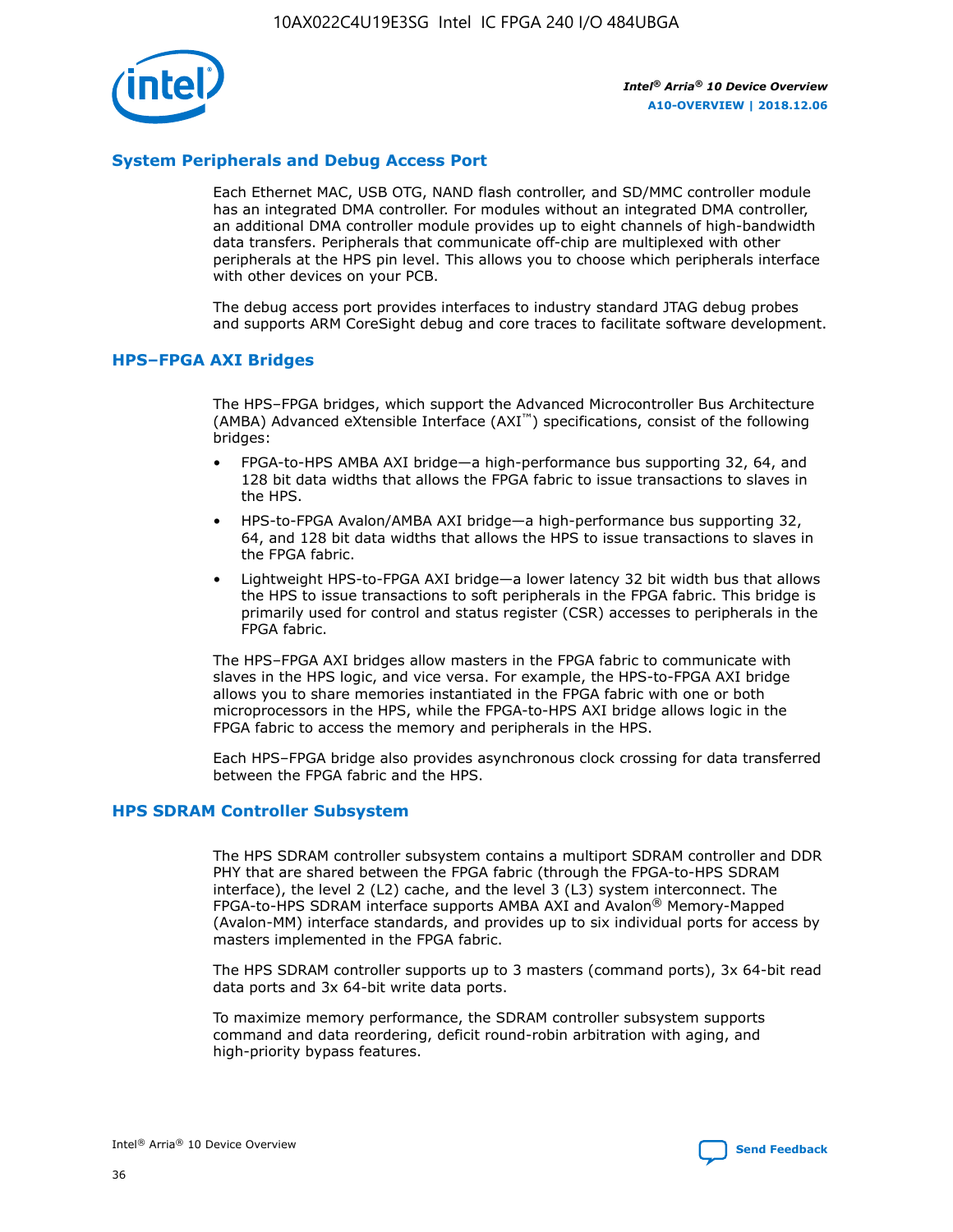

# **FPGA Configuration and HPS Booting**

The FPGA fabric and HPS in the SoC FPGA must be powered at the same time. You can reduce the clock frequencies or gate the clocks to reduce dynamic power.

Once powered, the FPGA fabric and HPS can be configured independently thus providing you with more design flexibility:

- You can boot the HPS independently. After the HPS is running, the HPS can fully or partially reconfigure the FPGA fabric at any time under software control. The HPS can also configure other FPGAs on the board through the FPGA configuration controller.
- Configure the FPGA fabric first, and then boot the HPS from memory accessible to the FPGA fabric.

## **Hardware and Software Development**

For hardware development, you can configure the HPS and connect your soft logic in the FPGA fabric to the HPS interfaces using the Platform Designer system integration tool in the Intel Quartus Prime software.

For software development, the ARM-based SoC FPGA devices inherit the rich software development ecosystem available for the ARM Cortex-A9 MPCore processor. The software development process for Intel SoC FPGAs follows the same steps as those for other SoC devices from other manufacturers. Support for Linux\*, VxWorks\*, and other operating systems are available for the SoC FPGAs. For more information on the operating systems support availability, contact the Intel FPGA sales team.

You can begin device-specific firmware and software development on the Intel SoC FPGA Virtual Target. The Virtual Target is a fast PC-based functional simulation of a target development system—a model of a complete development board. The Virtual Target enables the development of device-specific production software that can run unmodified on actual hardware.

# **Dynamic and Partial Reconfiguration**

The Intel Arria 10 devices support dynamic and partial reconfiguration. You can use dynamic and partial reconfiguration simultaneously to enable seamless reconfiguration of both the device core and transceivers.

# **Dynamic Reconfiguration**

You can reconfigure the PMA and PCS blocks while the device continues to operate. This feature allows you to change the data rates, protocol, and analog settings of a channel in a transceiver bank without affecting on-going data transfer in other transceiver banks. This feature is ideal for applications that require dynamic multiprotocol or multirate support.

# **Partial Reconfiguration**

Using partial reconfiguration, you can reconfigure some parts of the device while keeping the device in operation.

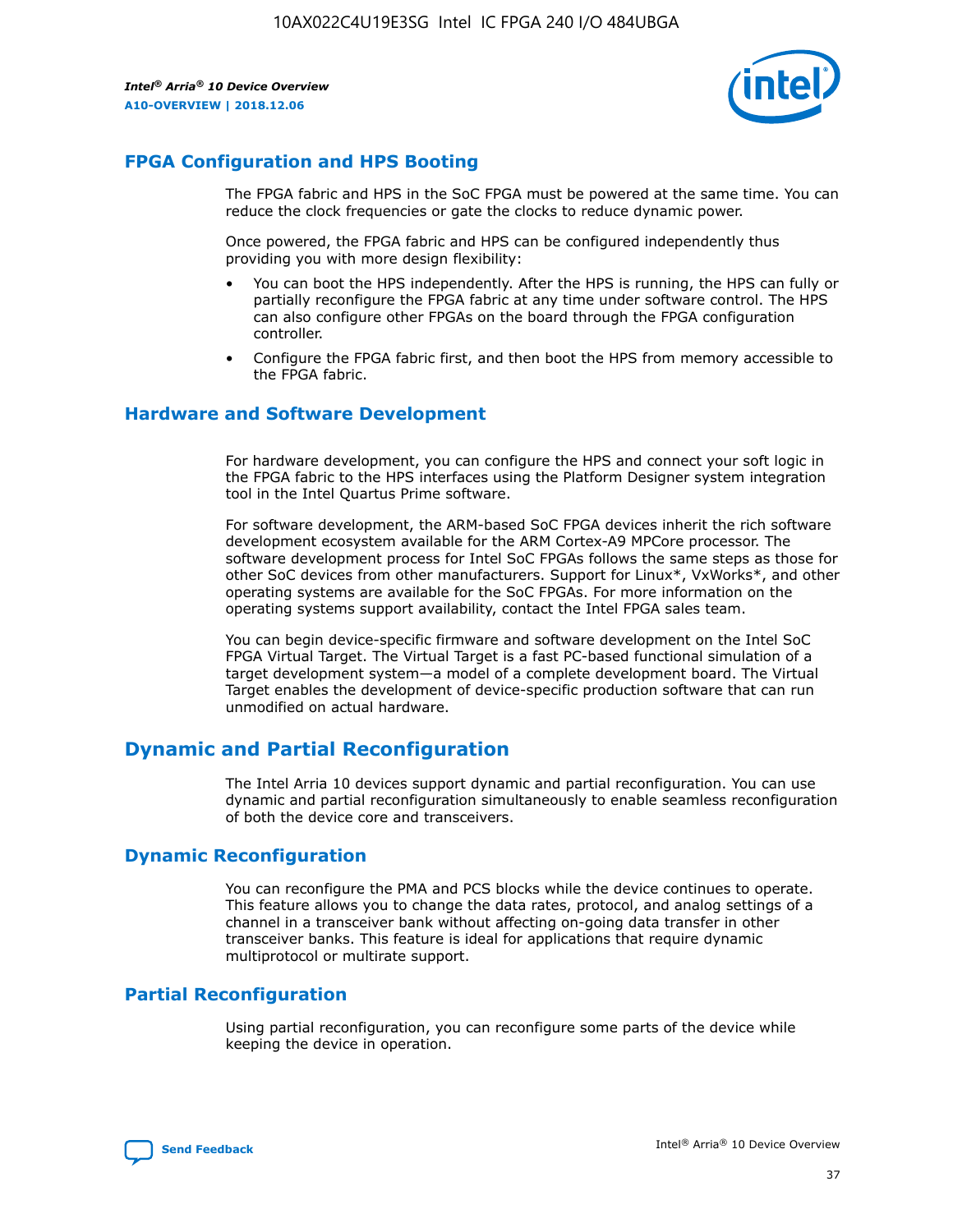

Instead of placing all device functions in the FPGA fabric, you can store some functions that do not run simultaneously in external memory and load them only when required. This capability increases the effective logic density of the device, and lowers cost and power consumption.

In the Intel solution, you do not have to worry about intricate device architecture to perform a partial reconfiguration. The partial reconfiguration capability is built into the Intel Quartus Prime design software, making such time-intensive task simple.

Intel Arria 10 devices support partial reconfiguration in the following configuration options:

- Using an internal host:
	- All supported configuration modes where the FPGA has access to external memory devices such as serial and parallel flash memory.
	- Configuration via Protocol [CvP (PCIe)]
- Using an external host—passive serial (PS), fast passive parallel (FPP) x8, FPP x16, and FPP x32 I/O interface.

# **Enhanced Configuration and Configuration via Protocol**

## **Table 25. Configuration Schemes and Features of Intel Arria 10 Devices**

Intel Arria 10 devices support 1.8 V programming voltage and several configuration schemes.

| <b>Scheme</b>                                                          | <b>Data</b><br><b>Width</b> | <b>Max Clock</b><br>Rate<br>(MHz) | <b>Max Data</b><br>Rate<br>(Mbps)<br>(13) | <b>Decompression</b> | <b>Design</b><br>Security <sup>(1</sup><br>4) | <b>Partial</b><br>Reconfiguration<br>(15) | <b>Remote</b><br><b>System</b><br><b>Update</b> |
|------------------------------------------------------------------------|-----------------------------|-----------------------------------|-------------------------------------------|----------------------|-----------------------------------------------|-------------------------------------------|-------------------------------------------------|
| <b>JTAG</b>                                                            | 1 bit                       | 33                                | 33                                        |                      |                                               | Yes(16)                                   |                                                 |
| Active Serial (AS)<br>through the<br>EPCO-L<br>configuration<br>device | 1 bit,<br>4 bits            | 100                               | 400                                       | Yes                  | Yes                                           | Yes(16)                                   | Yes                                             |
| Passive serial (PS)<br>through CPLD or<br>external<br>microcontroller  | 1 bit                       | 100                               | 100                                       | Yes                  | Yes                                           | Yes <sup>(16)</sup>                       | Parallel<br>Flash<br>Loader<br>(PFL) IP<br>core |
|                                                                        |                             |                                   |                                           |                      |                                               |                                           | continued                                       |

<sup>(13)</sup> Enabling either compression or design security features affects the maximum data rate. Refer to the Intel Arria 10 Device Datasheet for more information.

<sup>(14)</sup> Encryption and compression cannot be used simultaneously.

 $(15)$  Partial reconfiguration is an advanced feature of the device family. If you are interested in using partial reconfiguration, contact Intel for support.

 $(16)$  Partial configuration can be performed only when it is configured as internal host.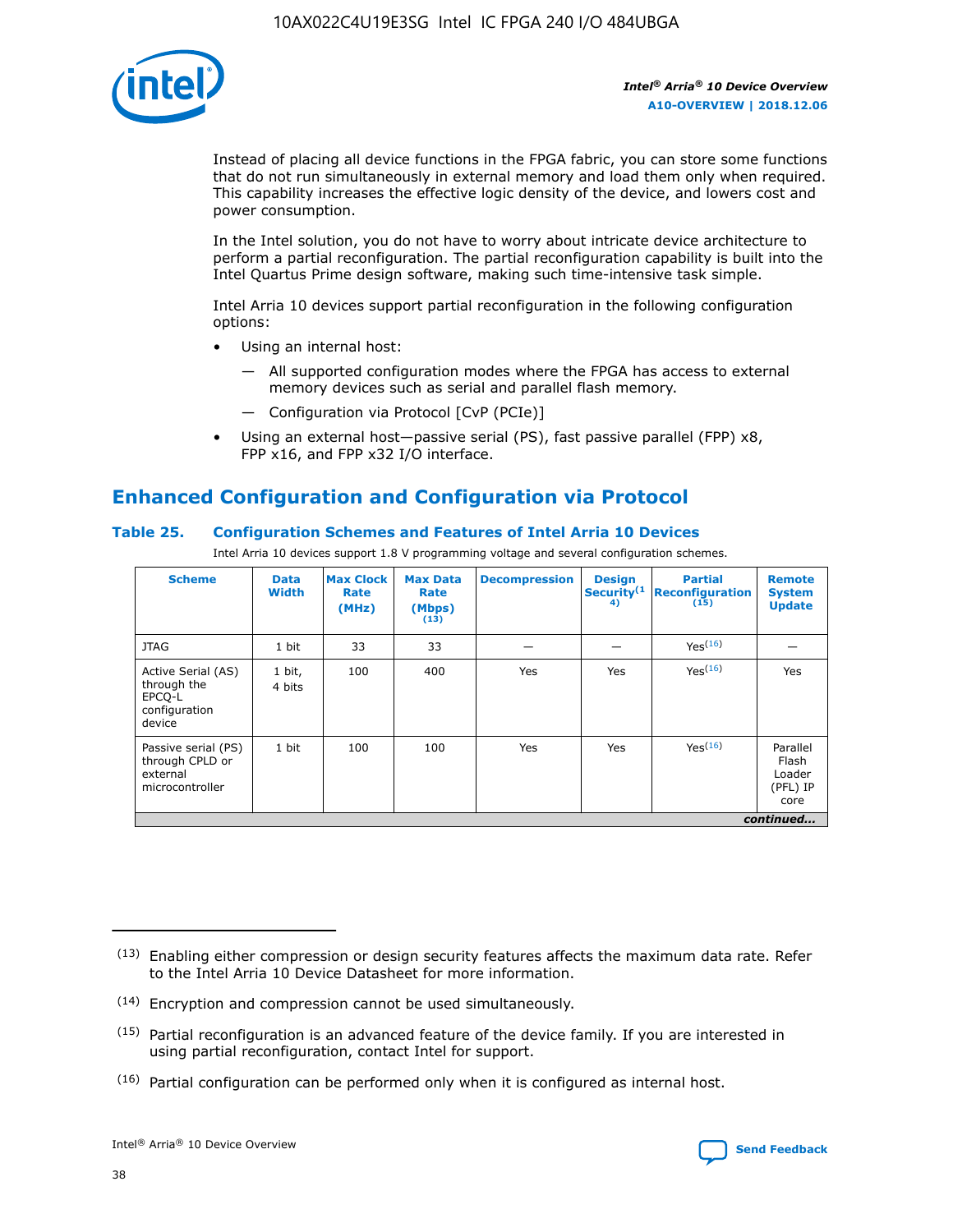

| <b>Scheme</b>                                    | <b>Data</b><br><b>Width</b> | <b>Max Clock</b><br>Rate<br>(MHz) | <b>Max Data</b><br>Rate<br>(Mbps)<br>(13) | <b>Decompression</b> | <b>Design</b><br>Security <sup>(1</sup><br>4) | <b>Partial</b><br><b>Reconfiguration</b><br>(15) | <b>Remote</b><br><b>System</b><br><b>Update</b> |
|--------------------------------------------------|-----------------------------|-----------------------------------|-------------------------------------------|----------------------|-----------------------------------------------|--------------------------------------------------|-------------------------------------------------|
| Fast passive                                     | 8 bits                      | 100                               | 3200                                      | Yes                  | Yes                                           | Yes(17)                                          | PFL IP                                          |
| parallel (FPP)<br>through CPLD or                | 16 bits                     |                                   |                                           | Yes                  | Yes                                           |                                                  | core                                            |
| external<br>microcontroller                      | 32 bits                     |                                   |                                           | Yes                  | Yes                                           |                                                  |                                                 |
| Configuration via                                | 16 bits                     | 100                               | 3200                                      | Yes                  | Yes                                           | Yes <sup>(17)</sup>                              |                                                 |
| <b>HPS</b>                                       | 32 bits                     |                                   |                                           | Yes                  | Yes                                           |                                                  |                                                 |
| Configuration via<br>Protocol [CvP<br>$(PCIe^*)$ | x1, x2,<br>x4, x8<br>lanes  |                                   | 8000                                      | Yes                  | Yes                                           | Yes(16)                                          |                                                 |

You can configure Intel Arria 10 devices through PCIe using Configuration via Protocol (CvP). The Intel Arria 10 CvP implementation conforms to the PCIe 100 ms power-up-to-active time requirement.

### **Related Information**

[Configuration via Protocol \(CvP\) Implementation in Intel FPGAs User Guide](https://www.intel.com/content/www/us/en/programmable/documentation/dsu1441819344145.html#dsu1442269728522) Provides more information about the CvP configuration scheme.

# **SEU Error Detection and Correction**

Intel Arria 10 devices offer robust and easy-to-use single-event upset (SEU) error detection and correction circuitry.

The detection and correction circuitry includes protection for Configuration RAM (CRAM) programming bits and user memories. The CRAM is protected by a continuously running CRC error detection circuit with integrated ECC that automatically corrects one or two errors and detects higher order multi-bit errors. When more than two errors occur, correction is available through reloading of the core programming file, providing a complete design refresh while the FPGA continues to operate.

The physical layout of the Intel Arria 10 CRAM array is optimized to make the majority of multi-bit upsets appear as independent single-bit or double-bit errors which are automatically corrected by the integrated CRAM ECC circuitry. In addition to the CRAM protection, the M20K memory blocks also include integrated ECC circuitry and are layout-optimized for error detection and correction. The MLAB does not have ECC.

(14) Encryption and compression cannot be used simultaneously.

<sup>(17)</sup> Supported at a maximum clock rate of 100 MHz.



 $(13)$  Enabling either compression or design security features affects the maximum data rate. Refer to the Intel Arria 10 Device Datasheet for more information.

 $(15)$  Partial reconfiguration is an advanced feature of the device family. If you are interested in using partial reconfiguration, contact Intel for support.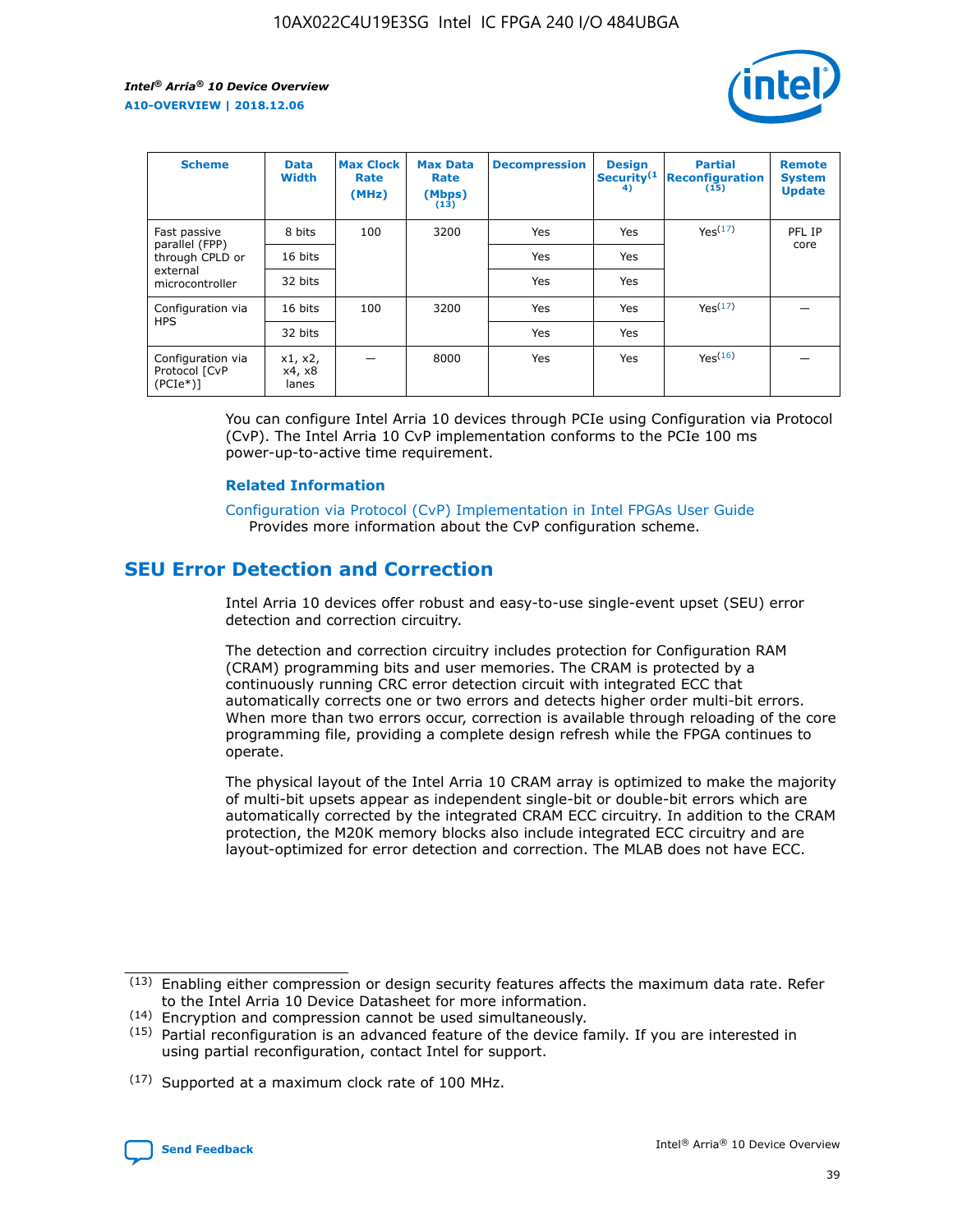

# **Power Management**

Intel Arria 10 devices leverage the advanced 20 nm process technology, a low 0.9 V core power supply, an enhanced core architecture, and several optional power reduction techniques to reduce total power consumption by as much as 40% compared to Arria V devices and as much as 60% compared to Stratix V devices.

The optional power reduction techniques in Intel Arria 10 devices include:

- **SmartVID**—a code is programmed into each device during manufacturing that allows a smart regulator to operate the device at lower core  $V_{CC}$  while maintaining performance
- **Programmable Power Technology**—non-critical timing paths are identified by the Intel Quartus Prime software and the logic in these paths is biased for low power instead of high performance
- **Low Static Power Options**—devices are available with either standard static power or low static power while maintaining performance

Furthermore, Intel Arria 10 devices feature Intel's industry-leading low power transceivers and include a number of hard IP blocks that not only reduce logic resources but also deliver substantial power savings compared to soft implementations. In general, hard IP blocks consume up to 90% less power than the equivalent soft logic implementations.

# **Incremental Compilation**

The Intel Quartus Prime software incremental compilation feature reduces compilation time and helps preserve performance to ease timing closure. The incremental compilation feature enables the partial reconfiguration flow for Intel Arria 10 devices.

Incremental compilation supports top-down, bottom-up, and team-based design flows. This feature facilitates modular, hierarchical, and team-based design flows where different designers compile their respective design sections in parallel. Furthermore, different designers or IP providers can develop and optimize different blocks of the design independently. These blocks can then be imported into the top level project.

# **Document Revision History for Intel Arria 10 Device Overview**

| <b>Document</b><br><b>Version</b> | <b>Changes</b>                                                                                                                                                                                                                                                              |
|-----------------------------------|-----------------------------------------------------------------------------------------------------------------------------------------------------------------------------------------------------------------------------------------------------------------------------|
| 2018.12.06                        | Added links to Intel Arria 10 device errata documents.<br>Removed automotive temperature option from the Intel Arria 10 GX devices.<br>Removed -3 fabric speed grade from the Intel Arria 10 GT devices.<br>Updated power options for the Intel Arria 10 GX and GT devices. |
| 2018.04.09                        | Updated the lowest $V_{CC}$ from 0.83 V to 0.82 V in the topic listing a summary of the device features.                                                                                                                                                                    |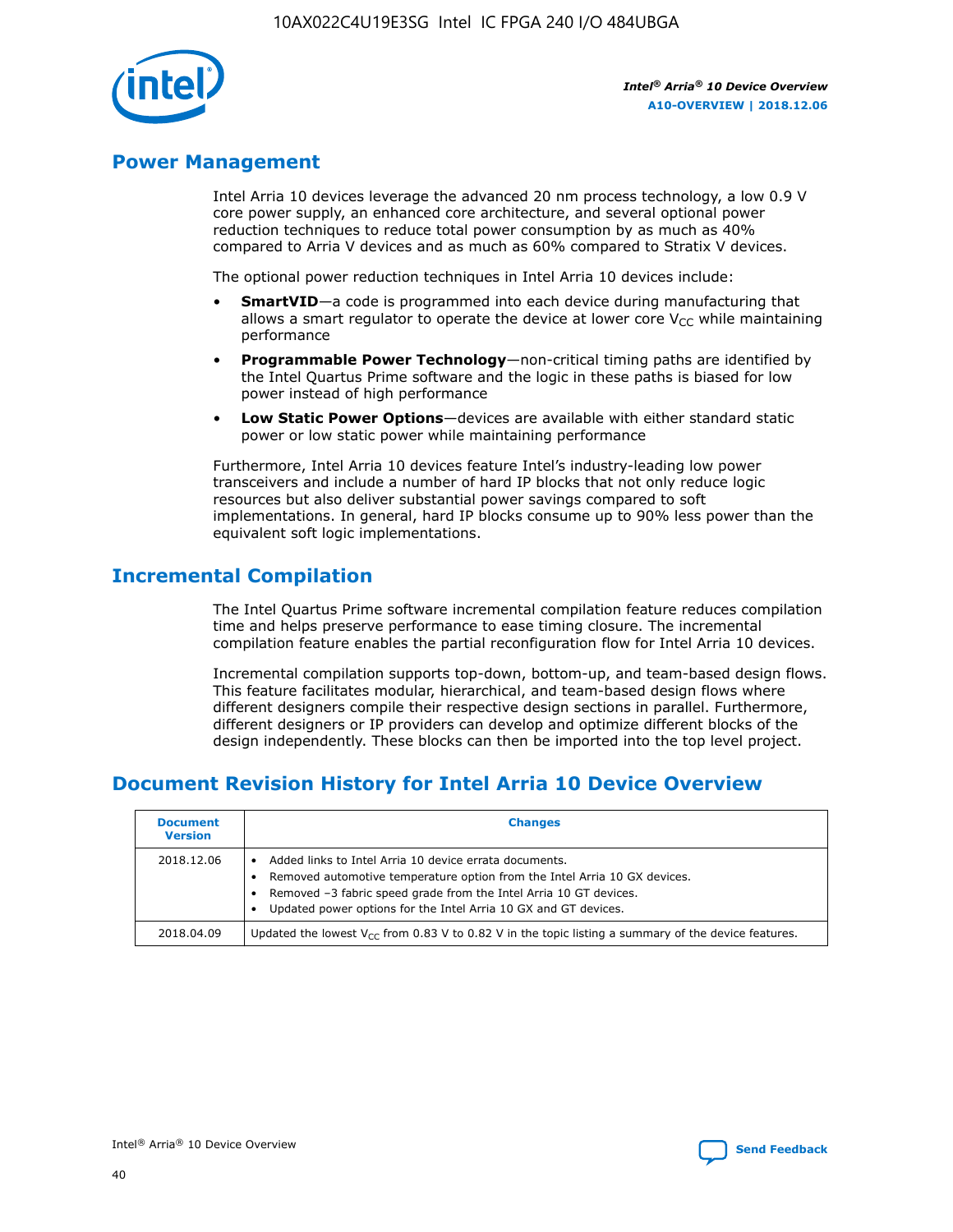$\overline{\phantom{a}}$ 

 $\mathsf{r}$ 



| January 2018<br>2018.01.17<br>Updated the maximum data rate for HPS (Intel Arria 10 SX devices<br>Mbps.<br>$\bullet$<br>+ SRAM to 633 MHz in Memory Standards Supported by the Soft<br>Memory Controller table.<br>Updated transceiver backplane capability to 12.5 Gbps.<br>$\bullet$<br>Removed transceiver speed grade 5 in Sample Ordering Core and<br>Available Options for Intel Arria 10 GX Devices figure.<br>$\bullet$<br>Available Options for Intel Arria 10 GT Devices figure.<br>Updated short reach transceiver rate for Intel Arria 10 GT devices to<br>$\bullet$<br>25.8 Gbps.<br>Removed On-Die Instrumentation - EyeQ and Jitter Margin Tool<br>table.<br>2017.09.20<br>September 2017<br>1,333 MHz/2,666 Mbps to 1,200 MHz/2,400 Mbps.<br>July 2017<br>2017.07.13<br>Corrected the automotive temperature range in the figure showing the<br>to "-40°C to 125°C".<br>July 2017<br>2017.07.06<br>May 2017<br>2017.05.08<br>Corrected protocol names with "1588" to "IEEE 1588v2".<br>$\bullet$<br>Updated the vertical migration table to remove vertical migration<br>$\bullet$<br>between Intel Arria 10 GX and Intel Arria 10 SX device variants.<br>Removed all "Preliminary" marks.<br>2017.03.15<br>March 2017<br>$\bullet$<br>10 devices.<br>Rebranded as Intel.<br>$\bullet$<br>October 2016<br>2016.10.31<br>Removed package F36 from Intel Arria 10 GX devices.<br>Updated Intel Arria 10 GT sample ordering code and maximum GX<br>$\bullet$<br>transceiver count. Intel Arria 10 GT devices are available only in the<br>SF45 package option with a maximum of 72 transceivers.<br>May 2016<br>2016.05.02<br>Updated the FPGA Configuration and HPS Booting topic.<br>$\bullet$<br>Remove $V_{CC}$ PowerManager from the Summary of Features, Power<br>Management and Arria 10 Device Variants and packages topics. This<br>feature is no longer supported in Arria 10 devices.<br>$\bullet$<br>Intel Arria 10 Devices topic. This standard is only supported by the<br>FPGA.<br>Removed transceiver speed grade 5 from the Device Variants and<br>Packages topic for Arria 10 GX and SX devices.<br>Changed the maximum Arria 10 GT datarate to 25.8 Gbps and the<br>February 2016<br>2016.02.11<br>$\bullet$<br>minimum datarate to 1 Gbps globally.<br>$\bullet$<br>topic.<br>Arria 10 Devices" table.<br>for Arria 10 GT Devices" table.<br>• Changed the package availability for GT devices in the "Package Plan<br>for Arria 10 GT Devices" table.<br>• Changed the package configurations for GT devices in the "Migration"<br>Capability Across Arria 10 Product Lines" figure. | <b>Date</b> | <b>Version</b> | <b>Changes</b>                                                                                                                                                                                                                                                                                                                                                     |
|------------------------------------------------------------------------------------------------------------------------------------------------------------------------------------------------------------------------------------------------------------------------------------------------------------------------------------------------------------------------------------------------------------------------------------------------------------------------------------------------------------------------------------------------------------------------------------------------------------------------------------------------------------------------------------------------------------------------------------------------------------------------------------------------------------------------------------------------------------------------------------------------------------------------------------------------------------------------------------------------------------------------------------------------------------------------------------------------------------------------------------------------------------------------------------------------------------------------------------------------------------------------------------------------------------------------------------------------------------------------------------------------------------------------------------------------------------------------------------------------------------------------------------------------------------------------------------------------------------------------------------------------------------------------------------------------------------------------------------------------------------------------------------------------------------------------------------------------------------------------------------------------------------------------------------------------------------------------------------------------------------------------------------------------------------------------------------------------------------------------------------------------------------------------------------------------------------------------------------------------------------------------------------------------------------------------------------------------------------------------------------------------------------------------------------------------------------------------------------------------------------------------------------------------------------------------------------------------------------------------|-------------|----------------|--------------------------------------------------------------------------------------------------------------------------------------------------------------------------------------------------------------------------------------------------------------------------------------------------------------------------------------------------------------------|
|                                                                                                                                                                                                                                                                                                                                                                                                                                                                                                                                                                                                                                                                                                                                                                                                                                                                                                                                                                                                                                                                                                                                                                                                                                                                                                                                                                                                                                                                                                                                                                                                                                                                                                                                                                                                                                                                                                                                                                                                                                                                                                                                                                                                                                                                                                                                                                                                                                                                                                                                                                                                                        |             |                | external memory interface DDR3 controller from 2,166 Mbps to 2,133<br>Updated maximum frequency supported for half rate QDRII and QDRII<br>Removed package code 40, low static power, SmartVID, industrial, and<br>military operating temperature support from Sample Ordering Core and<br>support from PMA Features of the Transceivers in Intel Arria 10 Devices |
|                                                                                                                                                                                                                                                                                                                                                                                                                                                                                                                                                                                                                                                                                                                                                                                                                                                                                                                                                                                                                                                                                                                                                                                                                                                                                                                                                                                                                                                                                                                                                                                                                                                                                                                                                                                                                                                                                                                                                                                                                                                                                                                                                                                                                                                                                                                                                                                                                                                                                                                                                                                                                        |             |                | Updated the maximum speed of the DDR4 external memory interface from                                                                                                                                                                                                                                                                                               |
|                                                                                                                                                                                                                                                                                                                                                                                                                                                                                                                                                                                                                                                                                                                                                                                                                                                                                                                                                                                                                                                                                                                                                                                                                                                                                                                                                                                                                                                                                                                                                                                                                                                                                                                                                                                                                                                                                                                                                                                                                                                                                                                                                                                                                                                                                                                                                                                                                                                                                                                                                                                                                        |             |                | available options for the Intel Arria 10 GX devices from "-40°C to 100°C"                                                                                                                                                                                                                                                                                          |
|                                                                                                                                                                                                                                                                                                                                                                                                                                                                                                                                                                                                                                                                                                                                                                                                                                                                                                                                                                                                                                                                                                                                                                                                                                                                                                                                                                                                                                                                                                                                                                                                                                                                                                                                                                                                                                                                                                                                                                                                                                                                                                                                                                                                                                                                                                                                                                                                                                                                                                                                                                                                                        |             |                | Added automotive temperature option to Intel Arria 10 GX device family.                                                                                                                                                                                                                                                                                            |
|                                                                                                                                                                                                                                                                                                                                                                                                                                                                                                                                                                                                                                                                                                                                                                                                                                                                                                                                                                                                                                                                                                                                                                                                                                                                                                                                                                                                                                                                                                                                                                                                                                                                                                                                                                                                                                                                                                                                                                                                                                                                                                                                                                                                                                                                                                                                                                                                                                                                                                                                                                                                                        |             |                |                                                                                                                                                                                                                                                                                                                                                                    |
|                                                                                                                                                                                                                                                                                                                                                                                                                                                                                                                                                                                                                                                                                                                                                                                                                                                                                                                                                                                                                                                                                                                                                                                                                                                                                                                                                                                                                                                                                                                                                                                                                                                                                                                                                                                                                                                                                                                                                                                                                                                                                                                                                                                                                                                                                                                                                                                                                                                                                                                                                                                                                        |             |                | Removed the topic about migration from Intel Arria 10 to Intel Stratix                                                                                                                                                                                                                                                                                             |
|                                                                                                                                                                                                                                                                                                                                                                                                                                                                                                                                                                                                                                                                                                                                                                                                                                                                                                                                                                                                                                                                                                                                                                                                                                                                                                                                                                                                                                                                                                                                                                                                                                                                                                                                                                                                                                                                                                                                                                                                                                                                                                                                                                                                                                                                                                                                                                                                                                                                                                                                                                                                                        |             |                |                                                                                                                                                                                                                                                                                                                                                                    |
|                                                                                                                                                                                                                                                                                                                                                                                                                                                                                                                                                                                                                                                                                                                                                                                                                                                                                                                                                                                                                                                                                                                                                                                                                                                                                                                                                                                                                                                                                                                                                                                                                                                                                                                                                                                                                                                                                                                                                                                                                                                                                                                                                                                                                                                                                                                                                                                                                                                                                                                                                                                                                        |             |                | Removed LPDDR3 from the Memory Standards Supported by the HPS<br>Hard Memory Controller table in the Memory Standards Supported by                                                                                                                                                                                                                                 |
|                                                                                                                                                                                                                                                                                                                                                                                                                                                                                                                                                                                                                                                                                                                                                                                                                                                                                                                                                                                                                                                                                                                                                                                                                                                                                                                                                                                                                                                                                                                                                                                                                                                                                                                                                                                                                                                                                                                                                                                                                                                                                                                                                                                                                                                                                                                                                                                                                                                                                                                                                                                                                        |             |                | Revised the state for Core clock networks in the Summary of Features<br>• Changed the transceiver parameters in the "Summary of Features for<br>• Changed the transceiver parameters in the "Maximum Resource Counts"<br>continued                                                                                                                                 |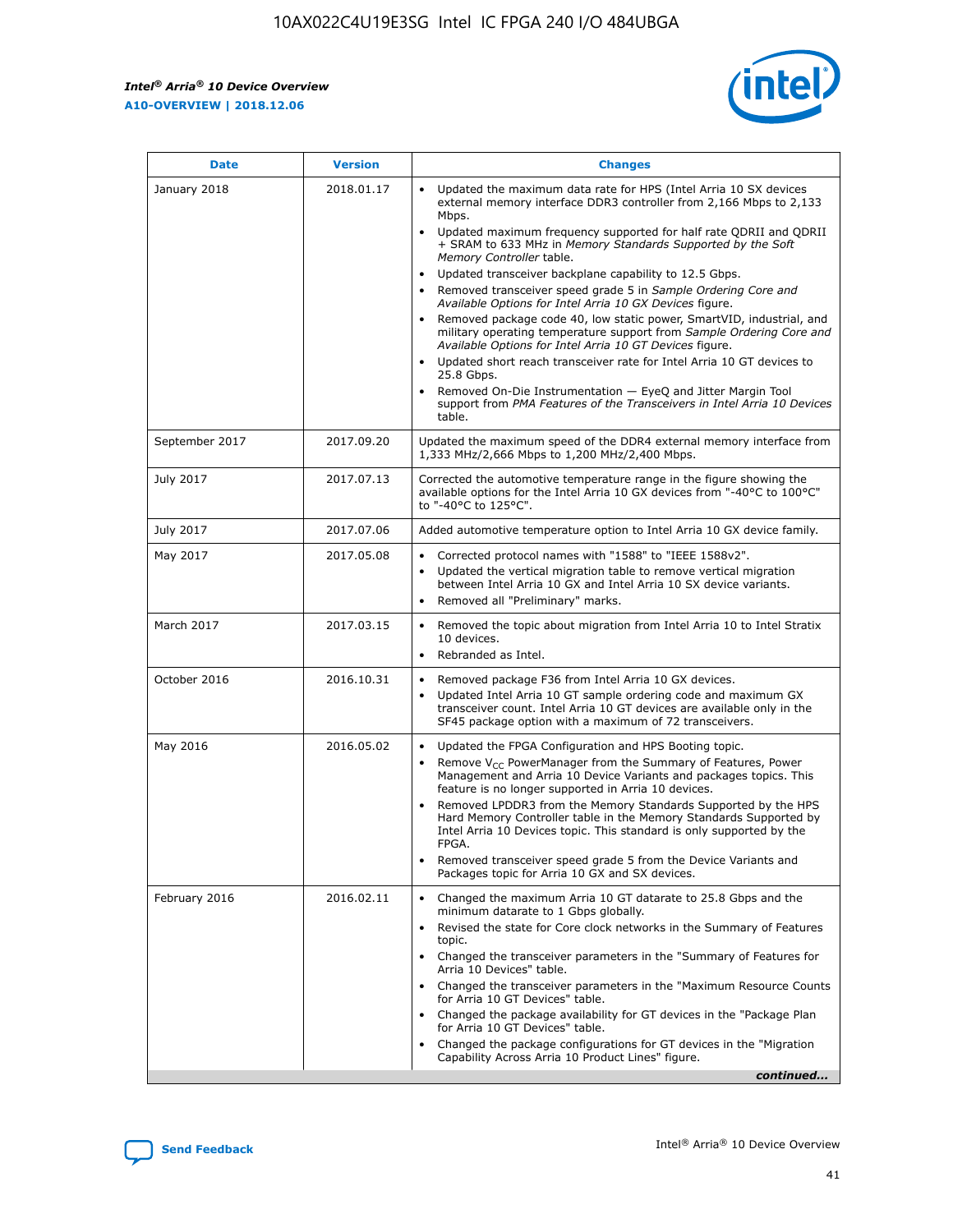

| <b>Date</b>   | <b>Version</b> | <b>Changes</b>                                                                                                                                                               |
|---------------|----------------|------------------------------------------------------------------------------------------------------------------------------------------------------------------------------|
|               |                | • Changed transceiver parameters in the "Low Power Serial Transceivers"<br>section.                                                                                          |
|               |                | • Changed the transceiver descriptions in the "Device Variants for the<br>Arria 10 Device Family" table.                                                                     |
|               |                | Changed the "Sample Ordering Code and Available Options for Arria 10<br>$\bullet$<br>GT Devices" figure.                                                                     |
|               |                | Changed the datarates for GT devices in the "PMA Features" section.                                                                                                          |
|               |                | Changed the datarates for GT devices in the "PCS Features" section.<br>$\bullet$                                                                                             |
| December 2015 | 2015.12.14     | Updated the number of M20K memory blocks for Arria 10 GX 660 from<br>2133 to 2131 and corrected the total RAM bit from 48,448 Kb to<br>48,408 Kb.                            |
|               |                | Corrected the number of DSP blocks for Arria 10 GX 660 from 1688 to<br>1687 in the table listing floating-point arithmetic resources.                                        |
| November 2015 | 2015.11.02     | Updated the maximum resources for Arria 10 GX 220, GX 320, GX 480,<br>$\bullet$<br>GX 660, SX 220, SX 320, SX 480, and SX 660.                                               |
|               |                | • Updated resource count for Arria 10 GX 320, GX 480, GX 660, SX 320,<br>SX 480, a SX 660 devices in Number of Multipliers in Intel Arria 10<br><b>Devices</b> table.        |
|               |                | Updated the available options for Arria 10 GX, GT, and SX.                                                                                                                   |
|               |                | Changed instances of Quartus II to Quartus Prime.<br>$\bullet$                                                                                                               |
| June 2015     | 2015.06.15     | Corrected label for Intel Arria 10 GT product lines in the vertical migration<br>figure.                                                                                     |
| May 2015      | 2015.05.15     | Corrected the DDR3 half rate and quarter rate maximum frequencies in the<br>table that lists the memory standards supported by the Intel Arria 10 hard<br>memory controller. |
| May 2015      | 2015.05.04     | • Added support for 13.5G JESD204b in the Summary of Features table.                                                                                                         |
|               |                | • Added a link to Arria 10 GT Channel Usage in the Arria 10 GT Package<br>Plan topic.                                                                                        |
|               |                | • Added a note to the table, Maximum Resource Counts for Arria 10 GT<br>devices.                                                                                             |
|               |                | • Updated the power requirements of the transceivers in the Low Power<br>Serial Transceivers topic.                                                                          |
| January 2015  | 2015.01.23     | • Added floating point arithmetic features in the Summary of Features<br>table.                                                                                              |
|               |                | • Updated the total embedded memory from 38.38 megabits (Mb) to<br>65.6 Mb.                                                                                                  |
|               |                | • Updated the table that lists the memory standards supported by Intel<br>Arria 10 devices.                                                                                  |
|               |                | Removed support for DDR3U, LPDDR3 SDRAM, RLDRAM 2, and DDR2.                                                                                                                 |
|               |                | Moved RLDRAM 3 support from hard memory controller to soft memory<br>controller. RLDRAM 3 support uses hard PHY with soft memory<br>controller.                              |
|               |                | Added soft memory controller support for QDR IV.<br>٠                                                                                                                        |
|               |                | Updated the maximum resource count table to include the number of<br>hard memory controllers available in each device variant.                                               |
|               |                | Updated the transceiver PCS data rate from 12.5 Gbps to 12 Gbps.<br>$\bullet$                                                                                                |
|               |                | Updated the max clock rate of PS, FPP x8, FPP x16, and Configuration<br>via HPS from 125 MHz to 100 MHz.                                                                     |
|               |                | Added a feature for fractional synthesis PLLs: PLL cascading.                                                                                                                |
|               |                | Updated the HPS programmable general-purpose I/Os from 54 to 62.<br>$\bullet$                                                                                                |
|               |                | continued                                                                                                                                                                    |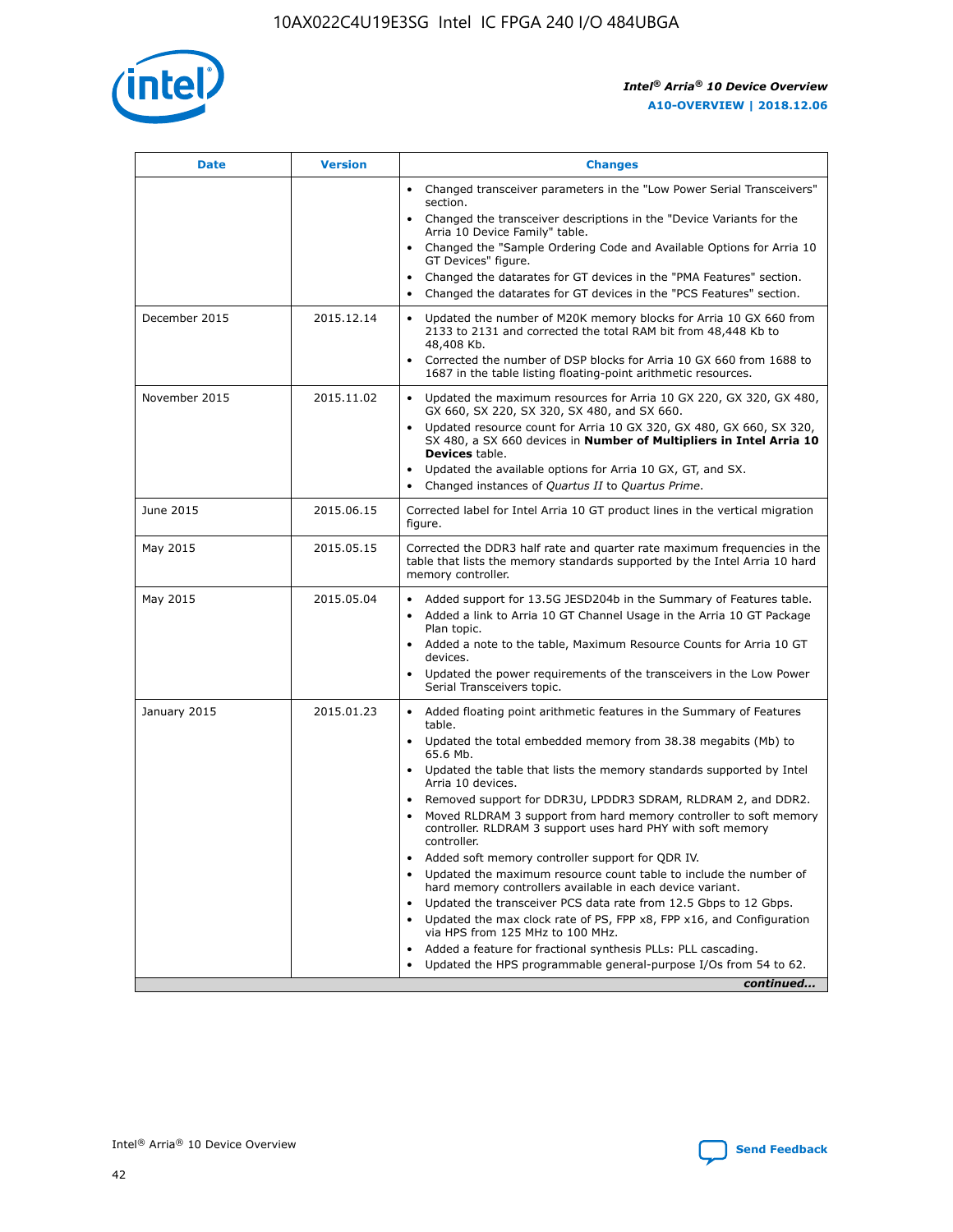r



| <b>Date</b>    | <b>Version</b> | <b>Changes</b>                                                                                                                                                                                                                                                                                                                                                                                                                                                                                                                         |
|----------------|----------------|----------------------------------------------------------------------------------------------------------------------------------------------------------------------------------------------------------------------------------------------------------------------------------------------------------------------------------------------------------------------------------------------------------------------------------------------------------------------------------------------------------------------------------------|
| September 2014 | 2014.09.30     | Corrected the 3 V I/O and LVDS I/O counts for F35 and F36 packages<br>of Arria 10 GX.<br>Corrected the 3 V I/O, LVDS I/O, and transceiver counts for the NF40<br>$\bullet$<br>package of the Arria GX 570 and 660.<br>Removed 3 V I/O, LVDS I/O, and transceiver counts for the NF40<br>package of the Arria GX 900 and 1150. The NF40 package is not<br>available for Arria 10 GX 900 and 1150.                                                                                                                                       |
| August 2014    | 2014.08.18     | Updated Memory (Kb) M20K maximum resources for Arria 10 GX 660<br>devices from 42,660 to 42,620.<br>Added GPIO columns consisting of LVDS I/O Bank and 3V I/O Bank in<br>$\bullet$<br>the Package Plan table.<br>Added how to use memory interface clock frequency higher than 533<br>$\bullet$<br>MHz in the I/O vertical migration.<br>Added information to clarify that RLDRAM3 support uses hard PHY with<br>$\bullet$<br>soft memory controller.<br>Added variable precision DSP blocks support for floating-point<br>arithmetic. |
| June 2014      | 2014.06.19     | Updated number of dedicated I/Os in the HPS block to 17.                                                                                                                                                                                                                                                                                                                                                                                                                                                                               |
| February 2014  | 2014.02.21     | Updated transceiver speed grade options for GT devices in Figure 2.                                                                                                                                                                                                                                                                                                                                                                                                                                                                    |
| February 2014  | 2014.02.06     | Updated data rate for Arria 10 GT devices from 28.1 Gbps to 28.3 Gbps.                                                                                                                                                                                                                                                                                                                                                                                                                                                                 |
| December 2013  | 2013.12.10     | Updated the HPS memory standards support from LPDDR2 to LPDDR3.<br>Updated HPS block diagram to include dedicated HPS I/O and FPGA<br>$\bullet$<br>Configuration blocks as well as repositioned SD/SDIO/MMC, DMA, SPI<br>and NAND Flash with ECC blocks.                                                                                                                                                                                                                                                                               |
| December 2013  | 2013.12.02     | Initial release.                                                                                                                                                                                                                                                                                                                                                                                                                                                                                                                       |